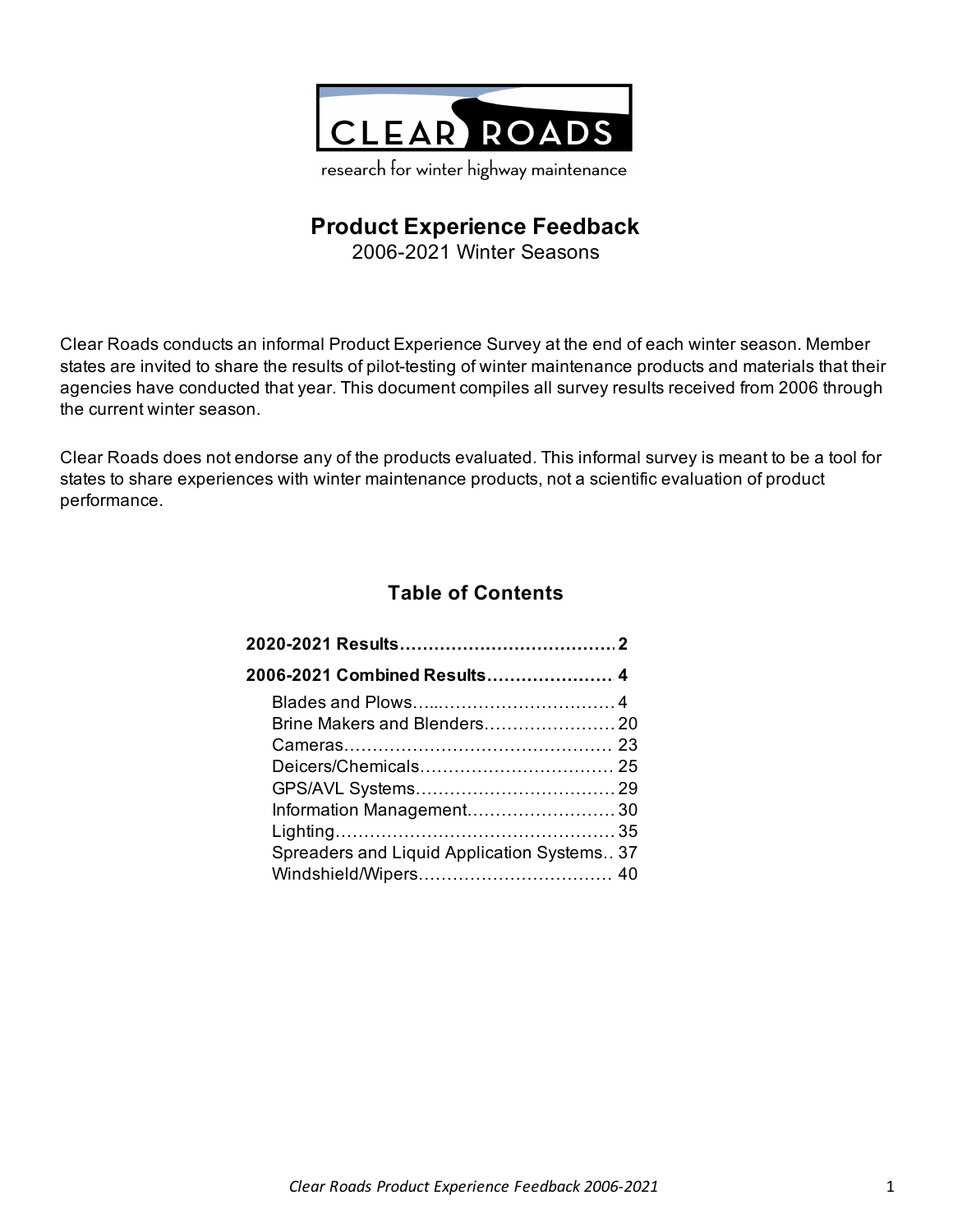# **2020-2021 RESULTS**

<span id="page-1-0"></span>**Note:** In the 2020-2021 survey, some DOTs submitted new test results for previous years. This section includes those responses as well as the results of states' 2020-2021 testing.

# **BLADES AND PLOWS**

# **Built Blades—Sabre heavy-duty blades (48" and 36")**

http://www.builtblades.com/sabre

| <b>State</b> | Quantity<br>tested | <b>∆ISeason tested</b> | <b>Instructions</b> | Ease of<br>installation | <b>Vendor</b><br><b>support</b> | Durability | <b>Addressed</b><br>problem | Overall<br>satisfaction |
|--------------|--------------------|------------------------|---------------------|-------------------------|---------------------------------|------------|-----------------------------|-------------------------|
| South Dakota | <b>NA</b>          | 2020-2021              | <b>NA</b>           |                         |                                 |            |                             |                         |

#### **Comments**

#### **South Dakota DOT (2020-2021) • Overall rating: 2**

The testing was done mainly on quartzite chip seals without blade savers at first. This destroyed the blades rather quickly. Second test was done with blade savers and we were able to get through the entire route. The majority of our chip seals are quartzite; not sure if there is a blade that can handle it.

# **CHEMICALS/DEICERS**

# **Ice B'Gone Magic anti-icer/deicer**

https://www.ibgmagic.com/

| <b>State</b> | Quantity<br>tested | <b>Season tested</b> | <b>Instructions</b> | Ease of<br>installation | Vendor<br>support | <b>Durability</b> | <b>Addressed</b><br>problem | Overall<br>satisfaction |
|--------------|--------------------|----------------------|---------------------|-------------------------|-------------------|-------------------|-----------------------------|-------------------------|
| South Dakota | <b>NA</b>          | 2020-2021            |                     | <b>NA</b>               |                   |                   |                             |                         |

### **Comments**

#### **South Dakota DOT (2020-2021) • Overall rating: 5**

**Goal:** Less thaw, stick, drifting issues from the residual material.

**Comments:** Ice B'Gone Magic proved it was a good fit for our type of weather in the Dakotas. We had fewer crashes where used versus mag chloride in the past. Less residue to cause thaw, stick, drift.

We added this product to our NaCl Brine at 20%. This product was on the Pacific Northwest Snowfighters Experimental QPL. The results were great everywhere it was used. I am currently adding this to next year's contract.

# **Salt Lick detergent/road salt remover (Hotsy)**

https://www.hotsy.com/en/products/detergents/professional/transportation-specialty-cleaners/salt-lick.html

| <b>State</b> | Quantity<br>tested  | <b>Season tested I</b>  | <b>Instructions</b> | Ease of<br>installation | Vendor<br>support | Durability | <b>Addressed</b><br>problem | Overall<br>satisfaction |
|--------------|---------------------|-------------------------|---------------------|-------------------------|-------------------|------------|-----------------------------|-------------------------|
| Iowa         | 55-gallon<br>barrel | 2020-2021,<br>2019-2020 |                     |                         |                   | <b>NA</b>  |                             |                         |

#### **Comments**

#### **Iowa DOT (2020-2021, 2019-2020) • Overall rating: 5**

**Goal:** Improve our truck washing/cleaning process post-winter storm. Remove more salt and other materials thereby reducing corrosion/rust on our snowplows.

**Comments:** We purchased this product through Hotsy, which also sells power washers and attachments. They have provided excellent service and helped each garage testing the product with installing the system in the garage.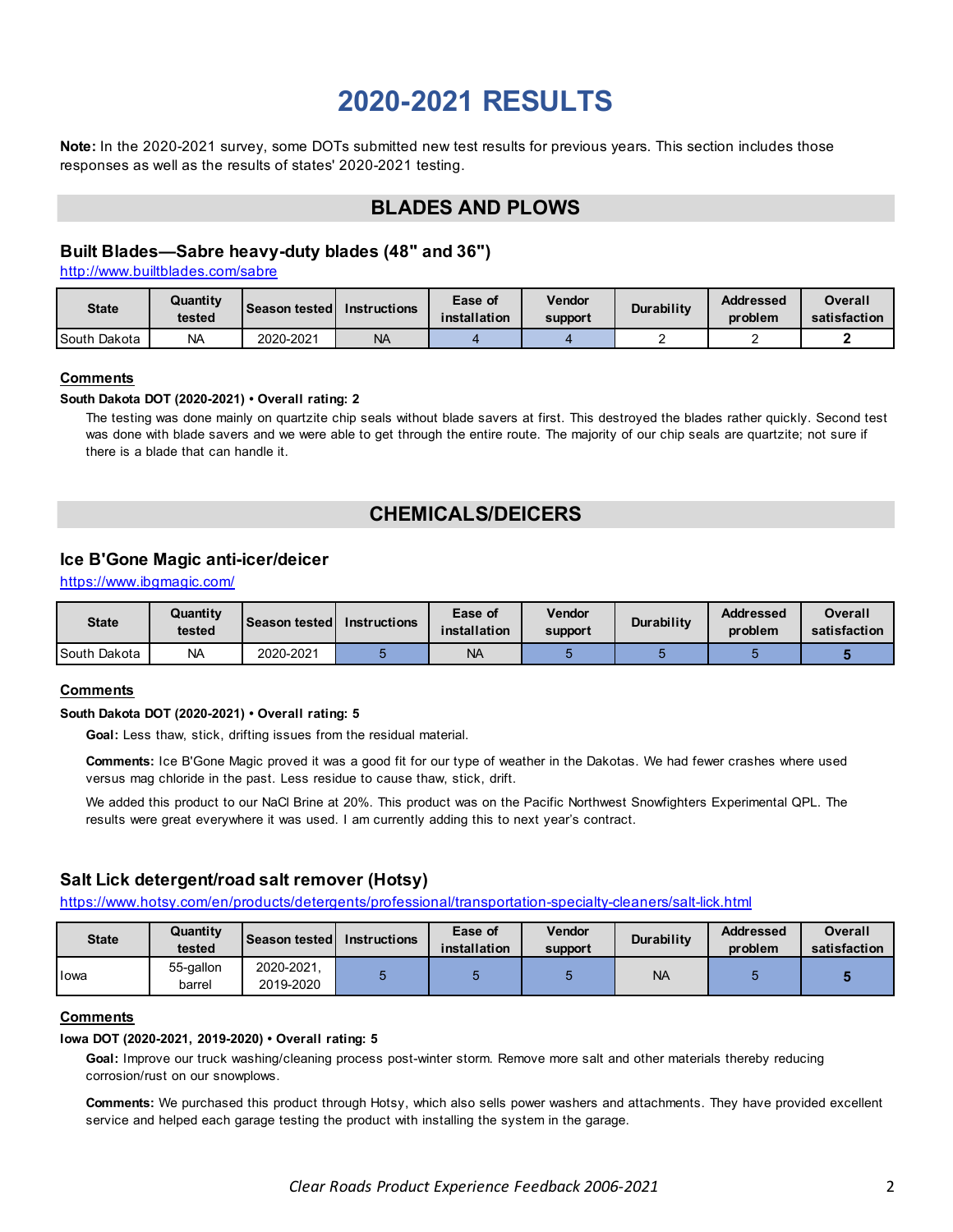# **INFORMATION MANAGEMENT**

# **PreCise temperature sensors**

https://www.precisemrm.com/Products/Item/ProductID/141

| <b>State</b> | Quantity<br>tested | <b>Season tested</b>    | <b>Instructions</b> | Ease of<br>installation | Vendor<br>support | <b>Durability</b> | <b>Addressed</b><br>problem | Overall<br>satisfaction |
|--------------|--------------------|-------------------------|---------------------|-------------------------|-------------------|-------------------|-----------------------------|-------------------------|
| lowa         | <b>NA</b>          | 2020-2021.<br>2019-2020 |                     |                         |                   |                   |                             |                         |

### **Comments**

#### **Iowa DOT (2020-2021, 2019-2020) • Overall rating: 4**

**Goal:** Finding a durable, accurate temp sensor to install on snowplow trucks and maintenance staff pickups.

**Comments:** We are in the process of transitioning from Road Watch and High Sierra to the PreCise Temp Sensor. We have found them to be very durable and accurate.

# **LIGHTING**

## **Driver Industrial whip lights for wing plows**

https://www.driverindustrial.com/

| <b>State</b> | Quantity<br>tested                          | <b>Season tested I</b>  | <b>Instructions</b> | Ease of<br>installation | <b>Vendor</b><br>support | Durability | <b>Addressed</b><br>problem | <b>Overall</b><br>satisfaction |
|--------------|---------------------------------------------|-------------------------|---------------------|-------------------------|--------------------------|------------|-----------------------------|--------------------------------|
| Iowa         | Six 4-ft lights;<br>eighteen 2-ft<br>lights | 2017-2018,<br>2018-2019 |                     |                         |                          |            |                             |                                |

#### **Comments**

#### **Iowa DOT (2017-2018, 2018-2019) • Overall rating: 5**

**Goal:** Increased visibility for wings. They seem to get hit a lot, and we feel that an additional light out there (and one that's tall enough to be seen over 'the cloud') would be beneficial.

**Comments:** The original 4-footers were difficult to mount on a lot of our plows. [Operators] thought they were very nice and visible when down but were difficult to mount in a way that worked when the plow was folded in. We decided to go with the 4-footers only on tow plows and switch to 2-footers on normal wings the following year. This solved a lot of the space issues. Operators really like them and say they are visible for miles. We have had a few disconnect at the swivel socket, so we skip the quick connector now. We have also had some 'unsleeve' the vinyl protective tube and we redid with our own shrink tubing. Not as harsh if the light is shining in the mirrors as some other light options. I think all but a few operators preferred the sticks to the more 'normal' flashing beacon.

# **WINDSHIELD/WIPERS**

### **SlushBuster deicing strips (INRS Ltd.)**

https://www.inrsltd.com/products/Scripts/prodView.asp?idproduct=15

| <b>State</b> | Quantity<br>tested | <b>Season tested I</b> | <b>Instructions</b> | Ease of<br>installation | Vendor<br>support | <b>Durability</b> | <b>Addressed</b><br>problem | Overall<br>satisfaction |
|--------------|--------------------|------------------------|---------------------|-------------------------|-------------------|-------------------|-----------------------------|-------------------------|
| <b>I</b> owa | $\sim$<br>╺        | 2017-2018              |                     |                         |                   |                   |                             |                         |

### **Comments**

**Iowa DOT (2017-2018) • Overall rating: 4**

**Goal:** Preventing ice buildup on wiper blades.

**Comments:** Very simple product. Very cheap. So far no failures. It isn't perfect but works just about as well as you can expect from a simple plastic strip. Definitely a 'one-shot' deal with install. You just stick them down and hope you got the right spot because you can't move them after. [In one area,] they wished they had put them just a bit higher because their wipers don't go down as far as they [appear to] when they're on vs. parked. We have had supply problems -- taking a long time for orders with little response. Then suddenly the order arrives. But for \$15 they work pretty good. These are now in our 'warehouse' for as-needed purchase by garages.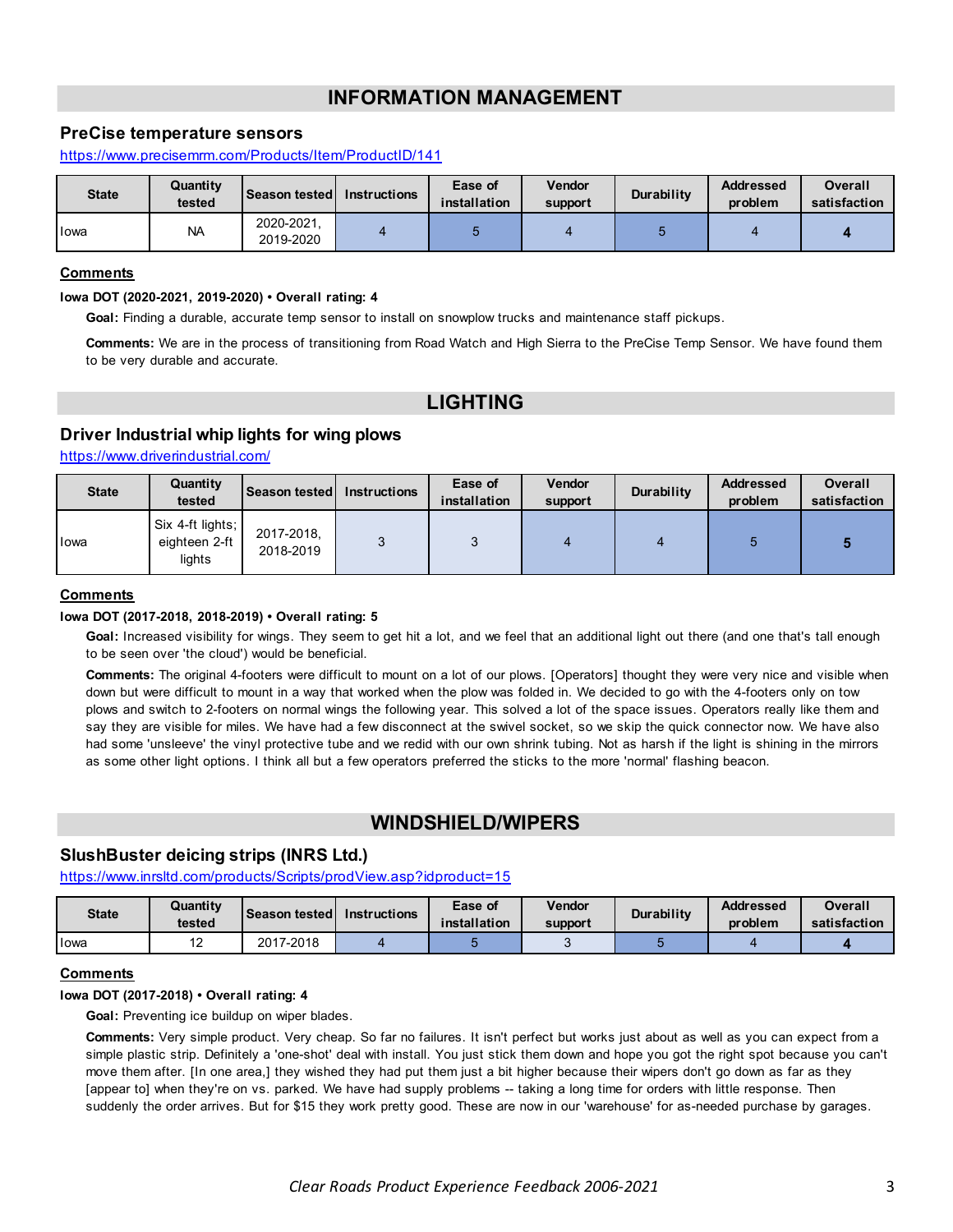# **2006-2021 COMBINED RESULTS**

# **BLADES AND PLOWS**

# <span id="page-3-0"></span>**Air foil (Henderson)**

http://www.hendersonproducts.com/products.html

| <b>State</b>      | Quantity<br>tested | Season tested | <b>Instructions</b> | Ease of<br>installation | <b>Vendor</b><br>support | Durability                             | <b>Addressed</b><br>problem | <b>Overall</b><br>satisfaction |
|-------------------|--------------------|---------------|---------------------|-------------------------|--------------------------|----------------------------------------|-----------------------------|--------------------------------|
| Minnesota         | 4                  | 2009-10       |                     |                         |                          |                                        | b                           |                                |
| Average<br>rating |                    |               | 4 - helpful         | 4 - easy                | 3 - average              | 4 -<br>maintained<br>good<br>condition | 5 - extremely<br>well       | $\blacksquare$ - satisfied     |

# **Comments**

### **Minnesota DOT (2009-2010) • Overall rating: 4**

Worked well. Since [then,] we have developed our own design and [built a] product that utilizes scrap traffic sign material, and that has performed as well.

# **BlockBuster blades - hammerhead carbide (Winter Equipment)**

| <b>State</b>      | Quantity<br>tested            | <b>Season tested</b> | <b>Instructions</b> | Ease of<br>installation | <b>Vendor</b><br>support | Durability                             | <b>Addressed</b><br>problem | <b>Overall</b><br>satisfaction |
|-------------------|-------------------------------|----------------------|---------------------|-------------------------|--------------------------|----------------------------------------|-----------------------------|--------------------------------|
| lowa              | 6 sets of 11'<br>front blades | 2015-2017            |                     |                         |                          | 4                                      | 4                           |                                |
| Average<br>rating |                               |                      | 4 - helpful         | 2 - not very<br>easy    | helpful<br>4 -           | 4 -<br>maintained<br>good<br>condition | $4 - well$                  | 3 - average                    |

https://winterequipment.com/blockbuster-hammerhead.html

### **Comments**

### **Iowa DOT (2015-2017) • Overall rating: 3**

- Comments from the Operators:
- \* Very heavy and tough to install.
- \* Worked well on micro surface roads.

\* 2 trucks went the entire winter season without changing blades, when they would normally go through 2-3 sets of blades in a winter season.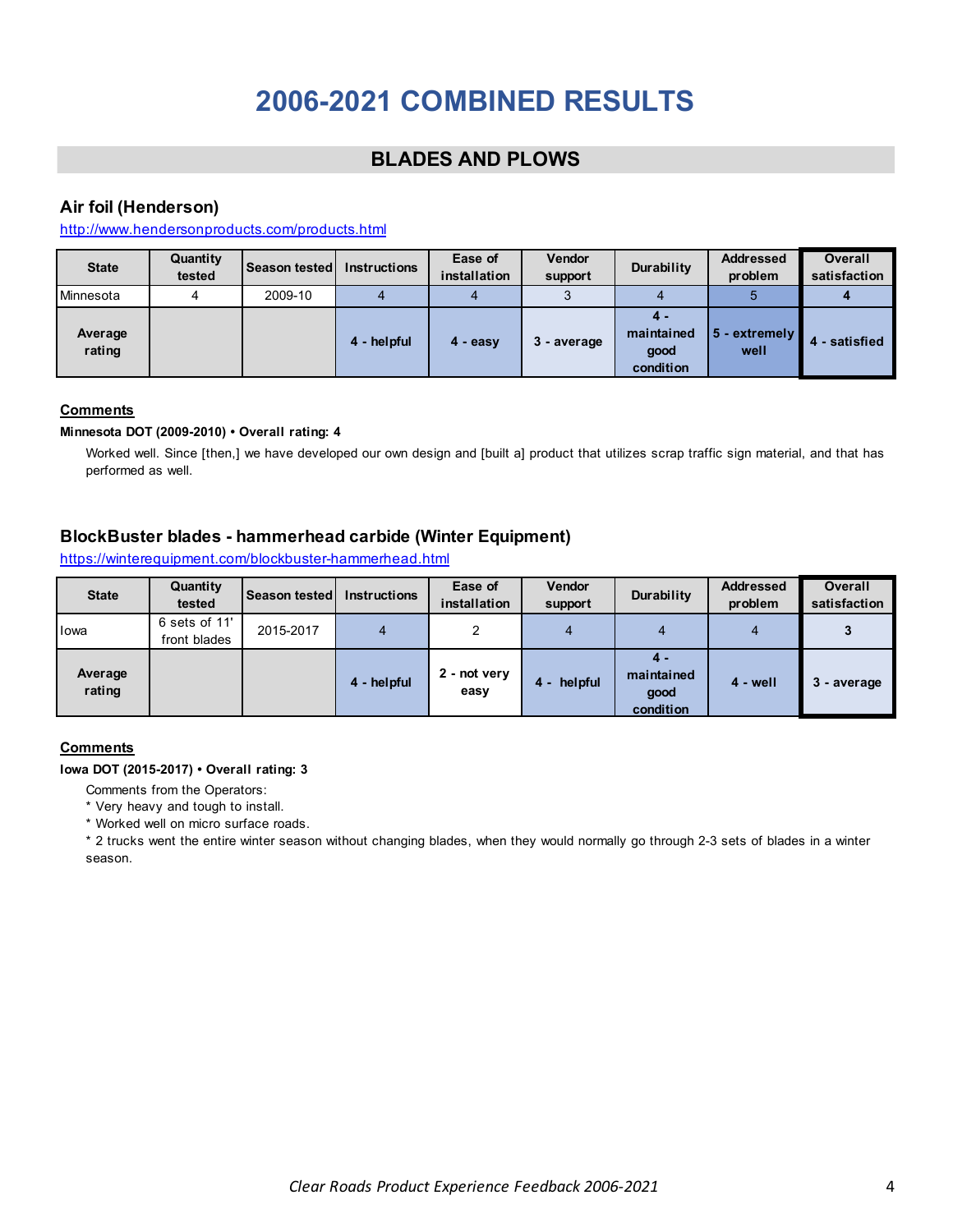# **BlockBuster blades (Winter Equipment)**

https://winterequipment.com/blades.html

| <b>State</b>      | Quantity<br>tested | Season tested | <b>Instructions</b> | Ease of<br>installation | <b>Vendor</b><br>support | Durability                                 | <b>Addressed</b><br>problem | <b>Overall</b><br>satisfaction |
|-------------------|--------------------|---------------|---------------------|-------------------------|--------------------------|--------------------------------------------|-----------------------------|--------------------------------|
| lowa              | 6                  | 2016-18       | 3                   | з                       | 4                        | 4                                          | 3                           |                                |
| Iowa              | 8                  | 2014-15       | 3                   |                         | 4                        | 3                                          | 3                           |                                |
| Michigan          | 4                  | 2014-15       | n/a                 |                         | n/a                      | 3                                          | n/a                         | 3                              |
| Utah              | 13                 | 2017-18       | 2                   | 2                       | 4                        | 3                                          | 3                           |                                |
| Utah              | 52                 | 2012-14       | 5                   |                         | 5                        | 5                                          | 5                           | 5                              |
| Vermont           |                    | 2013-15       | 4                   | 3                       | 5                        | $\overline{4}$                             | 4                           | 4                              |
| Average<br>rating |                    |               | $3.4$ - average     | $3.0 - average$         | 4.4 - helpful            | $3.7 -$<br>maintained<br>good<br>condition | $3.6 - well$                | 3.5 - satisfied                |

#### **Comments**

#### **Iowa DOT (2016-2018) • Overall rating: 3**

We have an ongoing research project with Iowa State through the 2018-2019 winter season to track blade performance. No results available yet.

#### **Iowa DOT (2014-2015) • Overall rating: 3**

Blades were very expensive, twice the cost of JOMA blades. Blades were very heavy and difficult to install. Operators commented that these blades were very noisy during operations. We did not see any benefit to using these blades over JOMA or Kueper

#### **Utah DOT (2017-2018) • Overall rating: 3**

Drivers report that this blade runs down about as quick as a regular single carbide, but costs 2.5 - 3 times as much.

#### **Utah DOT (2012-2014) • Overall rating: 5**

Test was conducted on 10 year old concrete pavement (8,000 PSI) using same driver in the same truck. The system far outlasted all other ten systems tested, including UDOT standard high performance segmented flexible carbide blades. Cost was high compared to other systems. We are going to test system more widely to determine comparative per-plow-hour and life cycle costs. The system shows little wear after two full plow seasons.

#### **Vermont Agency of Transportation (2013-2015) • Overall rating: 4**

Blades will wear for long time. Problem we had was it didn't clean down to pavement because of the wide base. Carbide fell on first set of blades and they replaced it. Takes a long time to get the blade to cut an edge in

# **Built Blades—Sabre heavy-duty blades (48" and 36")**

http://www.builtblades.com/sabre

| <b>State</b>      | Quantity<br>tested | <b>Season tested</b> | <b>Instructions</b> | Ease of<br>installation | <b>Vendor</b><br>support | Durability              | <b>Addressed</b><br>problem | <b>Overall</b><br>satisfaction |
|-------------------|--------------------|----------------------|---------------------|-------------------------|--------------------------|-------------------------|-----------------------------|--------------------------------|
| South Dakota      | <b>NA</b>          | 2020-2021            | <b>NA</b>           |                         |                          |                         |                             |                                |
| Average<br>rating |                    |                      | <b>NA</b>           | 4 - easv                | 4 - helpful              | 2 - not verv<br>durable | 2 - not very<br>well        | - not verv<br>satisfied        |

#### **Comments**

#### **South Dakota DOT (2020-2021) • Overall rating: 2**

The testing was done mainly on quartzite chip seals without blade savers at first. This destroyed the blades rather quickly. Second test was done with blade savers and we were able to get through the entire route. The majority of our chip seals are quartzite; not sure if there is a blade that can handle it.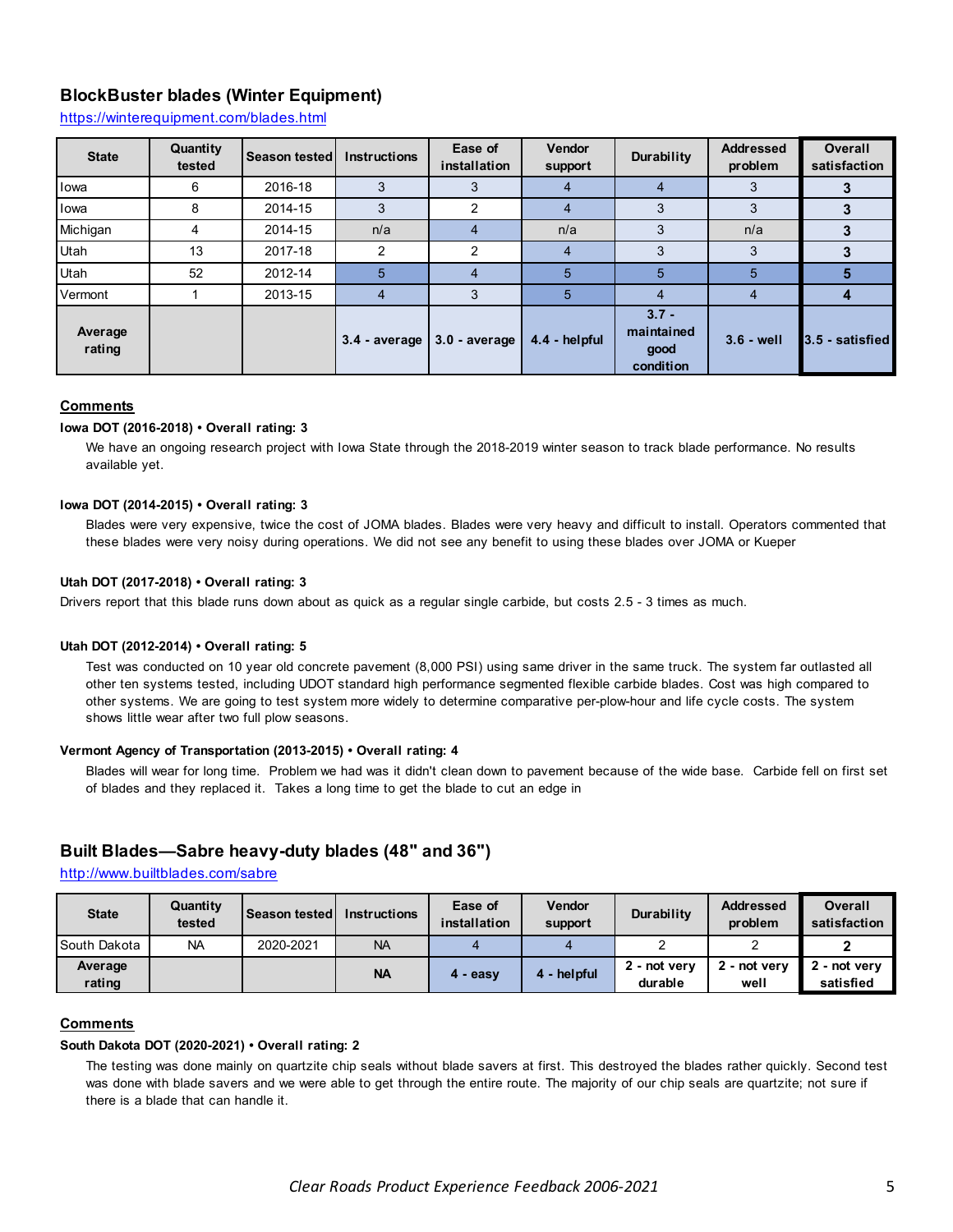# **Evolution Edges - TXS blade (Chemung Supply Co.)**

https://www.evolutionedges.com/snow-plow-blades-and-cutting-edges-innovative/carbide-inserts-txs-snow-plow-blade

| <b>State</b>      | Quantity<br>tested | <b>Season tested</b> | <b>Instructions</b> | Ease of<br>installation | <b>Vendor</b><br>support | Durability                                  | <b>Addressed</b><br>problem | <b>Overall</b><br>satisfaction |
|-------------------|--------------------|----------------------|---------------------|-------------------------|--------------------------|---------------------------------------------|-----------------------------|--------------------------------|
| Utah              |                    | 2016-17              |                     |                         |                          |                                             |                             |                                |
| Average<br>rating |                    |                      | 3 - average         | 2 - not very<br>easy    | 4 - helpful              | 5 -<br>maintained<br>excellent<br>condition | 4 - well                    | - satisfied<br>4               |

### **Comments**

### **Utah DOT (2016-2017) • Overall rating: 3**

The single driver that tested this replacement Joma blade said that the Performance was an "A", but that the Ease Of Blade Change was a "C" on a scale of A-D.

# **Evolution Edges - VST cutting edge (Chemung Supply Co.)**

https://www.evolutionedges.com/snow-plow-blades-and-cutting-edges-innovative/poly-carbide-vst-cutting-edge

| <b>State</b>      | Quantity<br>tested | <b>Season tested l</b> | <b>Instructions</b> | Ease of<br>installation | Vendor<br>support | Durability  | <b>Addressed</b><br>problem | <b>Overall</b><br>satisfaction |
|-------------------|--------------------|------------------------|---------------------|-------------------------|-------------------|-------------|-----------------------------|--------------------------------|
| <b>Utah</b>       |                    | 2017-2018              |                     |                         |                   |             |                             |                                |
| Average<br>rating |                    |                        | 4 - helpful         | 5 - extremely<br>easy   | 4 - helplful      | 4 - durable | l-average                   | 3 - average                    |

# **Comments**

### **Utah DOT (2017-2018) • Overall rating: 3**

Some drivers reported that there are still a ton of vibrations even though this product is billed as a Vibration Suppression Technology. Shoes are used.

# **Evolution Edges - unspecified blade type (Chemung Supply Co.)**

### https://www.evolutionedges.com/

| <b>State</b>      | Quantity<br>tested | <b>Season tested</b> | <b>Instructions</b> | Ease of<br>installation | <b>Vendor</b><br>support | Durability | <b>Addressed</b><br>problem | <b>Overall</b><br>satisfaction |
|-------------------|--------------------|----------------------|---------------------|-------------------------|--------------------------|------------|-----------------------------|--------------------------------|
| South Dakota      | <b>NA</b>          | 2018-19              | <b>NA</b>           | <b>NA</b>               | <b>NA</b>                | <b>NA</b>  | <b>NA</b>                   | <b>NA</b>                      |
| Average<br>rating |                    |                      | <b>NA</b>           | <b>NA</b>               | <b>NA</b>                | <b>NA</b>  | <b>NA</b>                   | <b>NA</b>                      |

### **Comments**

#### **South Dakota DOT (2018-2019) • Overall rating: NA**

This season we used Evolution Edges blades, Joma and Kueper, with Joma and Kueper outperforming Chemung 3 to 1. The Chemung blades are very brittle and wear too quickly. We had some sets that were doubled up that lasted 50 miles.

# **Henderson Snow Foe RSP Flex: Reversible Snow Plow**

http://www.hendersonproducts.com/rsp-series-plows.html

| <b>State</b>      | Quantity<br>tested | Season tested | <b>Instructions</b> | Ease of<br>installation | Vendor<br>support | Durability  | <b>Addressed</b><br>problem | <b>Overall</b><br>satisfaction |
|-------------------|--------------------|---------------|---------------------|-------------------------|-------------------|-------------|-----------------------------|--------------------------------|
| North Dakota      | 90                 | 2015-16       |                     |                         |                   |             |                             |                                |
| Average<br>rating |                    |               | $4 - easv$          | 2 - not very<br>easy    | 3 - average       | 3 - average | - average                   | 3 - average                    |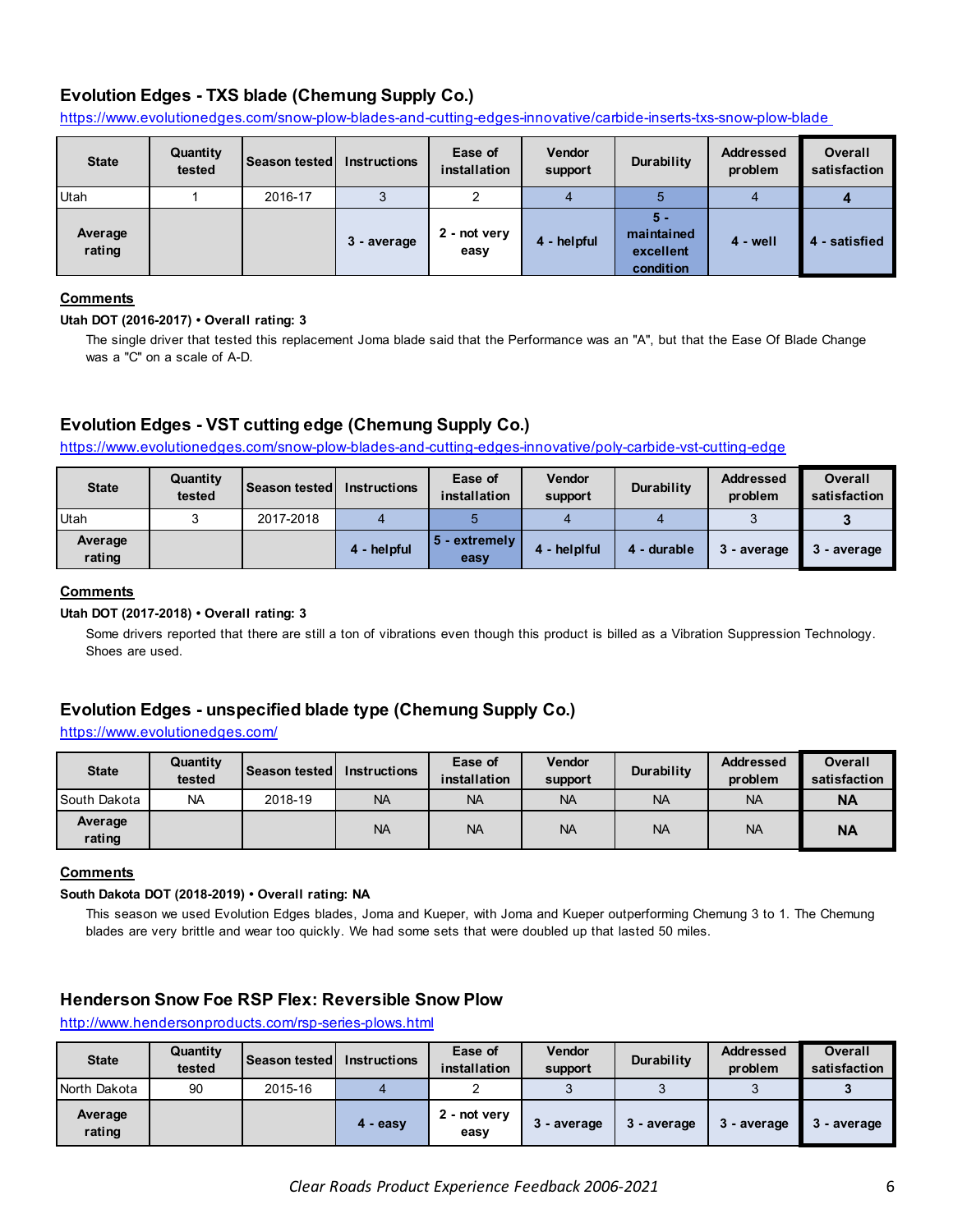# **Comments on Henderson Snow Foe RSP Flex**

#### **North Dakota DOT (2015-2016) • Overall rating: 3**

It worked fairly well. Required specialized hydraulics on the truck. Standard practice is to reduce the use of front plows and use more underbody plows in order to reduce snow fog so flexible plow is becoming more limited. Experienced micro cracking of the poly moldboard and needed replacement. After manufacturer replacement, unit works fine.

# **Ice-O-Force blades (Ironhawk)**

### https://ironhawkindustrial.com/products/blade-systems/

| <b>State</b>      | Quantity<br>tested | <b>Season tested</b> | <b>Instructions</b> | Ease of<br>installation | <b>Vendor</b><br>support | Durability                             | <b>Addressed</b><br>problem | <b>Overall</b><br>satisfaction |
|-------------------|--------------------|----------------------|---------------------|-------------------------|--------------------------|----------------------------------------|-----------------------------|--------------------------------|
| Utah              |                    | 2016-17              |                     |                         |                          |                                        |                             |                                |
| Average<br>rating |                    |                      | 4 - helpful         | 3 - average             | 3 - average              | 4 -<br>maintained<br>good<br>condition | 4 - well                    | - satisfied                    |

### **Comments**

#### **Utah DOT (2017-2018) • Overall rating: 4**

Not much interest in this brand of blade among the Maintenance Station Supervisors since we only had 1 blade tested.

# **Ice-O-Force underbody blades (Ironhawk)**

https://ironhawkindustrial.com/products/blade-systems/ice-o-force-underbody-blade-system/

| <b>State</b>      | Quantity<br>tested                    | <b>Season tested</b> | <b>Instructions</b> | Ease of<br>installation | Vendor<br>support | Durability      | <b>Addressed</b><br>problem | <b>Overall</b><br>satisfaction |
|-------------------|---------------------------------------|----------------------|---------------------|-------------------------|-------------------|-----------------|-----------------------------|--------------------------------|
| lowa              | 2 sets of 11'<br>underbody            | 2016-17              |                     |                         | 4                 | 4               |                             |                                |
| North Dakota      | $5 \text{ sets } + 2$<br>replacements | 2018-19              |                     | ◠                       | 2                 |                 | ົ                           |                                |
| Average<br>rating |                                       |                      | $3.5 - helpful$     | 3 - average             | 3 - average       | $2.5$ - average | 3 - average                 | 2.5 - average                  |

### **Comments**

#### **Iowa DOT (2016-2017) • Overall rating: 4**

Operator comments:

- \* Install was very easy.
- \* Seemed to wear very good on all surfaces and was very quiet.
- \* Worked well on packed snow.

### **North Dakota DOT (2018-2019) • Overall rating: 1**

#### **Operator comments:**

• We tried 2 sets of these edges on underbodies. One set lasted 3 days on our truck that uses U/B for 95% of its work and were worn out and didn't cut the ice. Second set was put on in an outlying unit and used 15 hours on and off and were worn out and did not cut the ice. Other comments were they were hard to put on so not worth the effort to continue using.

• I tried these edges and the results were similar. I got 25 hrs of use at 250 – 275 lbs. of pressure. I have been using the Joma edges for a few years. They work much better than the Ice O Force blades. I usually use 1 set of Joma edges per winter.

• One of the of Ice O Force underbelly blade sets was done in 18 days, 87 hours to be exact. The guys also stated that the blades are very heavy; they needed 3 guys to install them.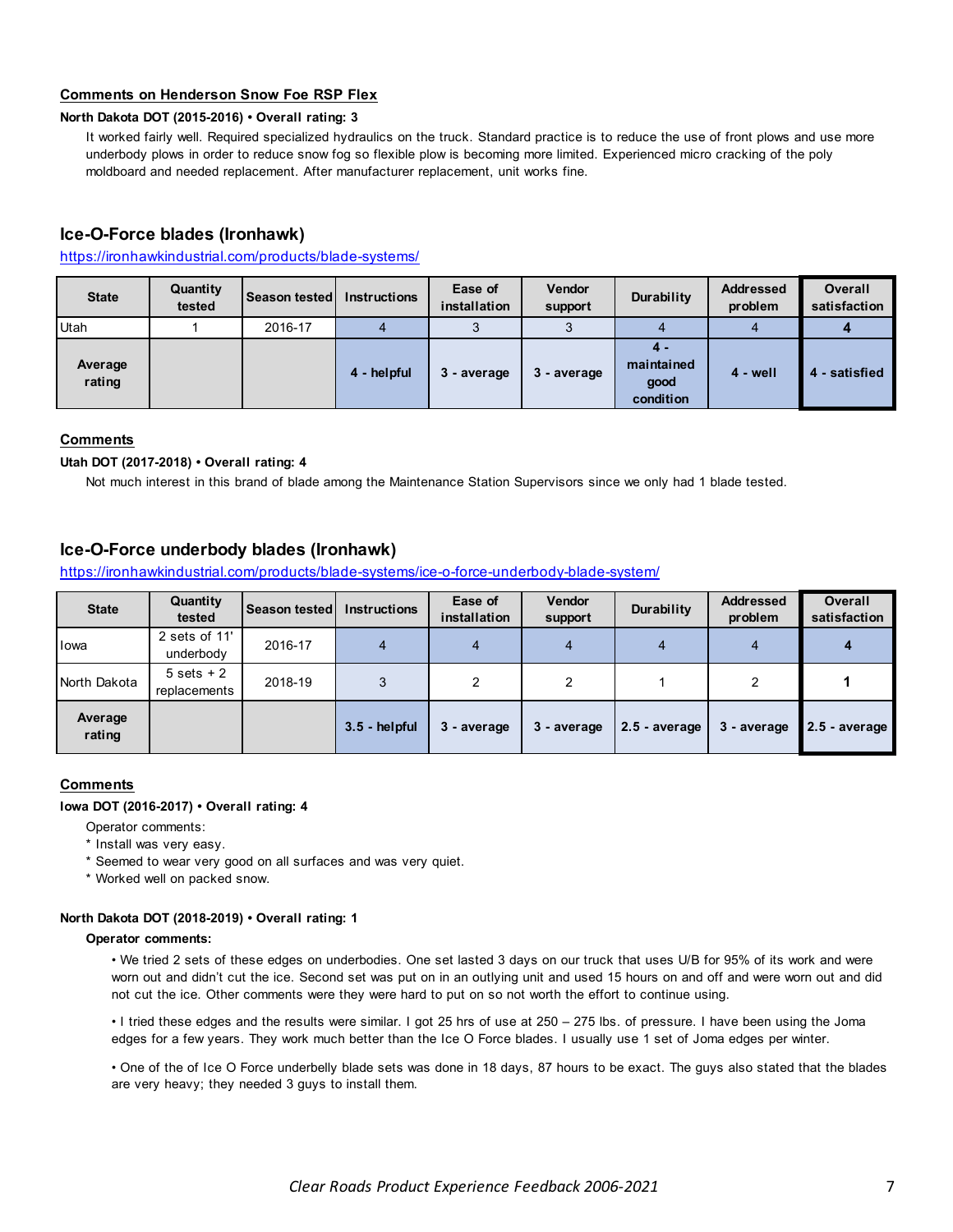# **Joma plow blades**

http://www.blackcatwearparts.com/products/snow-plow/

| <b>State</b>                      | Quantity<br>tested      | Season tested | <b>Instructions</b> | Ease of<br>installation | Vendor<br>support | Durability                                      | <b>Addressed</b><br>problem | <b>Overall</b><br>satisfaction    |
|-----------------------------------|-------------------------|---------------|---------------------|-------------------------|-------------------|-------------------------------------------------|-----------------------------|-----------------------------------|
| Delaware                          | n/a                     | 2014-2017     | n/a                 | 5                       | 5                 | $\overline{4}$                                  | $\overline{4}$              | 5                                 |
| <b>Illinois</b>                   | $3+$ sets               | 2009-2016     | $\overline{4}$      | $\overline{4}$          | $\overline{4}$    | $\overline{4}$                                  | $\overline{4}$              | 4                                 |
| <b>Illinois</b>                   | 3 sets                  | 2008-12       | 5                   | 5                       | 5                 | 5                                               | 5                           | 5                                 |
| Illinois                          | 3 sets                  | 2008-11       | $\overline{4}$      | 5                       | 5                 | 5                                               | 5                           | 5                                 |
| Illinois                          | 1 set                   | 2008-09       | 3                   | $\overline{4}$          | 3                 | 5                                               | $\overline{4}$              | 4                                 |
| Iowa                              | 12 front plow<br>blades | 2016-2018     | $\overline{4}$      | $\overline{4}$          | $\overline{4}$    | $\overline{4}$                                  | $\overline{4}$              | 4                                 |
| Kansas                            | 6                       | 2015-2016     | n/a                 | 3                       | 3                 | $\overline{4}$                                  | 3                           | 3                                 |
| Maine                             | 2 sets                  | 2009-11       | n/a                 | $\overline{4}$          | 5                 | 5                                               | 5                           | 5                                 |
| Minnesota                         | 2 sets                  | 2008-09       | $\overline{4}$      | $\overline{4}$          | $\overline{4}$    | 5                                               | 5                           | 5                                 |
| Minnesota                         | 6 districts             | 2008-09       | n/a                 | 5                       | n/a               | 5                                               | 5                           | 5                                 |
| Minnesota                         | 3 sets                  | 2007-08       | n/a                 | $\overline{4}$          | $\overline{4}$    | 5                                               | $\overline{4}$              | 4                                 |
| Missouri                          | n/a                     | 2015-2017     | $\overline{4}$      | 5                       | 5                 | $5\phantom{.}$                                  | $\overline{4}$              | 4                                 |
| Missouri                          | 6 sets                  | 2008-10       | $\overline{4}$      | 5                       | 5                 | 5                                               | 5                           | 5                                 |
| Missouri                          | n/a                     | 2008-09       | n/a                 | 3                       | n/a               | $\overline{4}$                                  | $\overline{4}$              | 4                                 |
| <b>Missouri</b>                   | n/a                     | 2007-08       | 5                   | $\overline{\mathbf{4}}$ | $\overline{4}$    | $\overline{4}$                                  | $\overline{4}$              | 4                                 |
| Montana                           | 10 sets                 | 2014-15       | $\overline{4}$      | 3                       | $\overline{4}$    | $\overline{4}$                                  | $\overline{4}$              | 4                                 |
| North Dakota                      | 4 sets                  | 2010-11       | 5                   | 3                       | $\overline{4}$    | $\overline{4}$                                  | $\overline{4}$              | 4                                 |
| North Dakota                      | 4 sets                  | 2010-11       | n/a                 | 5                       | n/a               | 5                                               | 5                           | 5                                 |
| Ohio                              | $40+ sets$              | 2007-08       | $\overline{4}$      | 5                       | $\overline{4}$    | 5                                               | 5                           | 5                                 |
| Ohio                              | 16 trucks               | 2007-08       | 5                   | 5                       | 5                 | 5                                               | 5                           | 5                                 |
| Pennsylvania                      | n/a                     | 2014-2017     | 3                   | $\overline{4}$          | 3                 | 5                                               | $\overline{4}$              | 4                                 |
| Utah                              | 2 sets                  | 2006-07       | $\overline{4}$      | 5                       | $\overline{4}$    | 5                                               | 5                           | 5                                 |
| Utah                              | 6                       | 2016-18       | $\overline{4}$      | $\overline{4}$          | 5                 | 5                                               | 5                           | 5                                 |
| Wisconsin -<br>Columbia<br>County | 50 plus                 | 2006-11       | 4                   | $5\phantom{.}$          | 4                 | 5                                               | $\overline{4}$              | 4                                 |
| Wisconsin -<br>Dane County        | 8 plows                 | 2008-11       | $\overline{4}$      | $\overline{4}$          | 5                 | 5                                               | $\overline{4}$              | 5                                 |
| Wisconsin -<br>Monroe Cty.        | 60-plus pieces          | 2006-11       | $\overline{4}$      | $5^{\circ}$             | $\overline{4}$    | $\overline{4}$                                  | 5                           | 5                                 |
| Average<br>rating                 |                         |               | 4.1 - helpful       | $4.3 - easy$            | 4.3 - helpful     | $4.7 -$<br>maintained<br>excellent<br>condition | $4.4 - well$                | $4.5 -$<br>extremely<br>satisfied |

#### **Comments**

#### **Delaware DOT (2014-2017) • Overall rating: 5**

Black Cat Joma blades performed very well during plowing operation. Very minor damage was observed to the cutting edges and plow trucks stayed on their routes much longer than with traditional carbide blades.

#### **Illinois DOT (2009-2016) • Overall rating: 4**

Joma blades have proven to be a great product. We have had sets of Joma blades that have lasted 5 years. Joma blades have cut down on blade changes, thus reducing the number of injuries. It cleans the road better and causes less vibration to the truck/plow. Some issues we have had is with maintenance. We had an issue where the bolts made the rubber bushings oval shaped, which has led to damaging the blade sections causing inserts to break or sections to have more play / hang lower than others. Also, replacement parts are expensive. Overall, the product is good and worth the cost.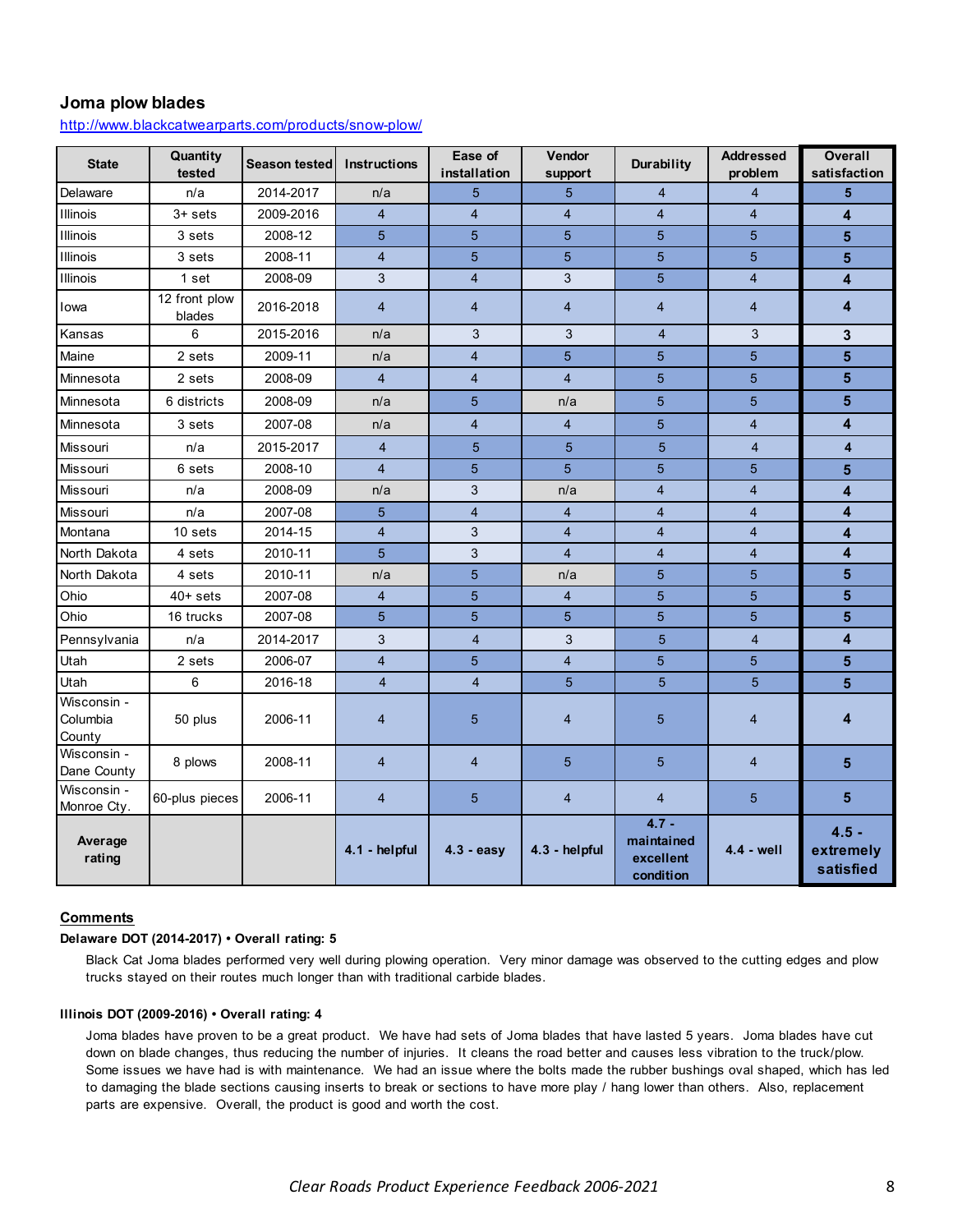### **Comments on Joma plow blades (continued)**

#### **Illinois DOT (2008-2012) • Overall rating: 5**

Performance as well as increased life have been noted with this system. It works well in areas where raised pavement markers caused damage to standard carbide blades.

#### **Illinois DOT (2008-2011) • Overall rating: 5**

The districts that have used the Joma Blades felt they perform well. They have been very durable.

#### **Iowa DOT (2016-2018) • Overall rating: 4**

We have been using JOMA blades for many years with very good results. We have an ongoing research project with Iowa State to track blade performance and cost on various road surface types. No results available yet.

#### **Illinois DOT (2008-2009) • Overall rating: 4**

Blade outlasted 2 sets of carbide blades on the control plow. Drivers did notice that Joma Blade cleaned the pavement better as well as being quieter than the control blade. Cost is an issue as Joma Blade costs 2.5 to 3 times as much as the standard carbide blades.

#### **Kansas DOT (2015-2016) • Overall rating: 3**

We did not do a formal test. Results were mixed. Crews like the reduction of noise and vibration, but the life of the blade was variable.

#### **Maine DOT (2009-2011) • Overall rating: 5**

We were hoping that the price may come down to make them a great value.

#### **Minnesota DOT (2008-2009) • Overall rating: 5**

Did seem to outlast steel blades and to perform better given the imperfects on the road surface. However, given that it's our (Maintenance Research) goal and duty to provide new technologies to MnDOT's districts to help streamline their daily duties and find replacement equipment with a lower impact on the cost of operation, hours of availability, and down time for maintenance personnel, there has been concern about the cost of the JOMA blades and some areas of the state may have to discontinue use and go back to the regular carbide cutting edges or switch to these alternative blades that we are currently testing, if deemed successful. JOMA blades are on the implementation list.

#### **Minnesota DOT (2007-2008) • Overall rating: 4**

The test procedure I used was to place an hour meter in line to record the hours the cutting edges were being used. This eliminated the operator from recording how much time that the cutting edges were lowered and in use. The Milaca truck 93206 right hand on the TP3NR522 (T.H. 169 S.) route had the best results of 108 hr. of usage before replacement. Their route consists of 14 miles of seal coat, 10 miles of micro-surfacing, 5 miles of nova-chip 5 miles of bituminous. The other Milaca truck 200057 on the TP3NR521 (T.H. 169 N.) route had good results with 85.5 hr. before replacement. This route consists of 18 miles of seal coat, 25 miles of bituminous, 7 miles of concrete and 9 miles of micro-surfacing. Both of these routes the drivers recommended using these cutting edges because of longevity, less vibration and quiet operation. One route didn't have to replace the cutting edges all season and was very impressed by the saving of time and safety of not having to change cutting edges 2 or 3 times a season. The Elk River truck 99045 on the TP3NR512 (T.H.10 W.) route had quite different results of 40 hr. before replacement. The biggest difference they had was 45 miles of very poor concrete with many poor cross cracks and potholes. Another possible problem could be plowing habits and excessive speed which are hard to record. The operators said that it seems to be catching on the concrete causing the plow to trip more frequently than the standard cutting edges.

#### **Missouri DOT (2015-2017) • Overall rating: 4**

We are very satisfied with the Joma blades.

#### **Missouri DOT (2008-2010) • Overall rating: 5**

We have used these blades in all types of weather they have done very well. I would not go back to carbide blades.

#### **Missouri DOT (2007-2008) • Overall rating: 4**

A good blade that lasts a lot longer and does a better job than the carbide blades

#### **Montana DOT (2014-2015) • Overall rating: 4**

Approximately 4 times as long as our standard carbide edges.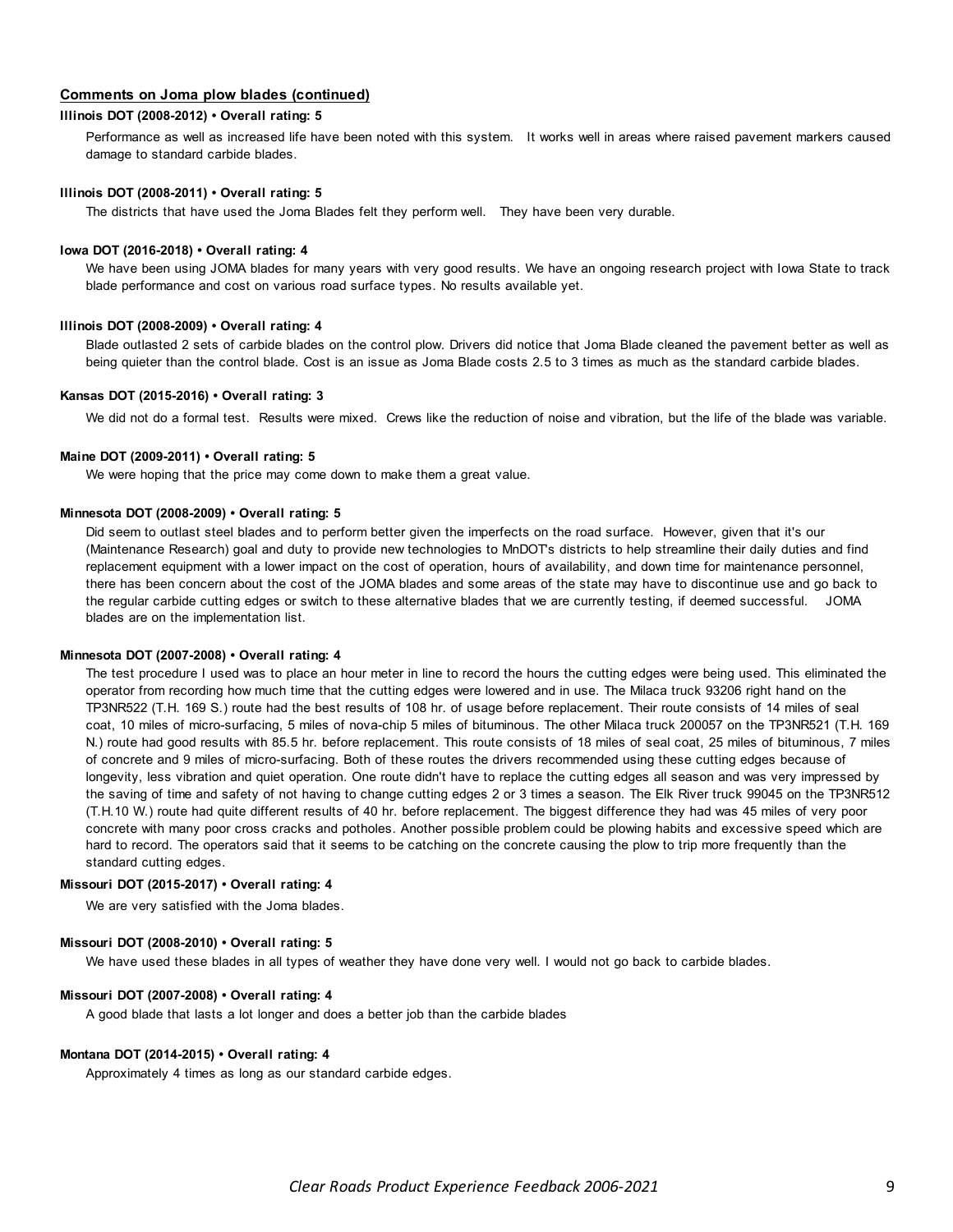### **Comments on Joma plow blades (continued)**

#### **North Dakota DOT (2010-2011) • Overall ratings: 4, 5**

• Very quiet, cleaned better than conventional carbide blades, plows tripped more often (concern).

• The only drawback is Joma blades currently cost us about three times as much as standard blades per plow. This is offset by the fact that we have had reports of Jomas lasting 3 times as long as standard. We have also noticed many benefits from an operational standpoint. Operators report a large decrease in cab noise and vibration. The Jomas were also reported to remove snow better than standard carbide blades. Dickinson plans to start installing Joma blades on all new truck orders. More information: http://www.dot.nd.gov/divisions/materials/research\_project/mr201003final.pdf

#### **Ohio DOT (2007-2008) • Overall rating: 5**

The Joma blades in Lake County average nearly 6000 plowing miles with some of the trucks running the whole season on only one blade! Joma plow blades have no metal to metal contact with the snowplow which decreases the shock on the plows, the road surface, and most importantly the drivers. A reduction of noise and vibration lead to a reduction of operator and equipment fatigue. Joma plow blades conform to the pavement surface much better than the steel blades which can lead to a reduction in the amount of deicing material needed to treat a roadway. No BWC claims due to lifting plow blades since the switch from steel blades. New technology that has the support of the Lake County staff. Even 25+ yr veterans, who are the hardest to get to buy into a new idea, believe in the Joma plow blades. -There are many hidden cost savings with these rubber blades too. Less vibration leads to less fatigue on front end parts of plow trucks, RPMs are not ripped out of the pavement, and the ability to replace sections of damaged blades with sections from a used blade. Lane striping and crack sealing material isn't "peeled" from the road like with the steel blades. This reduces the need for road repairs. The Joma blades outlast steel blades 4:1. The truck's front end doesn't vibrate as it does when using steel blades. Joma blades are lighter in weight. Less wear on the pavement lane lines.

#### **Pennsylvania DOT (2014-2017) • Overall rating: 4**

Blades last longer and reduce noise

#### **Utah DOT (2017-2018) • Overall rating: 5**

This is the most used blade in our inventory.

#### **Utah DOT (2006-2007) • Overall rating: 5**

Our traditional blades wore out after 21 hours service on the plow (average). The two sets of JOMA blades lasted 124 (Tooele) and 108 hours (Strawberry). Operators reported cleaner roads and much less vibration in the cab. One driver stated that he had to raise and lower the plow to determine if the plow was down because he could not hear the scraping noise. Very positive test results

#### **Wisconsin DOT -- Columbia County (2006-2011) • Overall rating: 4**

very costly

#### **Wisconsin DOT -- Monroe County (2006-2011) • Overall rating: 5**

We are very happy with the performance of the product, from less driver noise, to ease of installation, along with good wearability.

|  | <b>Kuper Kombi</b> |
|--|--------------------|
|--|--------------------|

#### http://www.kueperblades.com/

| <b>State</b>      | Quantity<br>tested                                           | Season tested | <b>Instructions</b> | Ease of<br>installation | <b>Vendor</b><br>support | Durability  | <b>Addressed</b><br>problem | <b>Overall</b><br>satisfaction |
|-------------------|--------------------------------------------------------------|---------------|---------------------|-------------------------|--------------------------|-------------|-----------------------------|--------------------------------|
| Iowa              | 12 sets of<br>front blades                                   | 2016-2018     | 4                   | 4                       | 4                        | 3           | 3                           |                                |
| Iowa              | 25 sets of<br>front blades<br>(Kombi H<br>ceramic<br>insert) | 2015-2017     | 4                   | 3                       | 4                        | 3           | 3                           |                                |
| Average<br>rating |                                                              |               | 4 - helpful         | $3.5 - easy$            | 4 - helpful              | 3 - average | 3 - average                 | 3 - satisfied                  |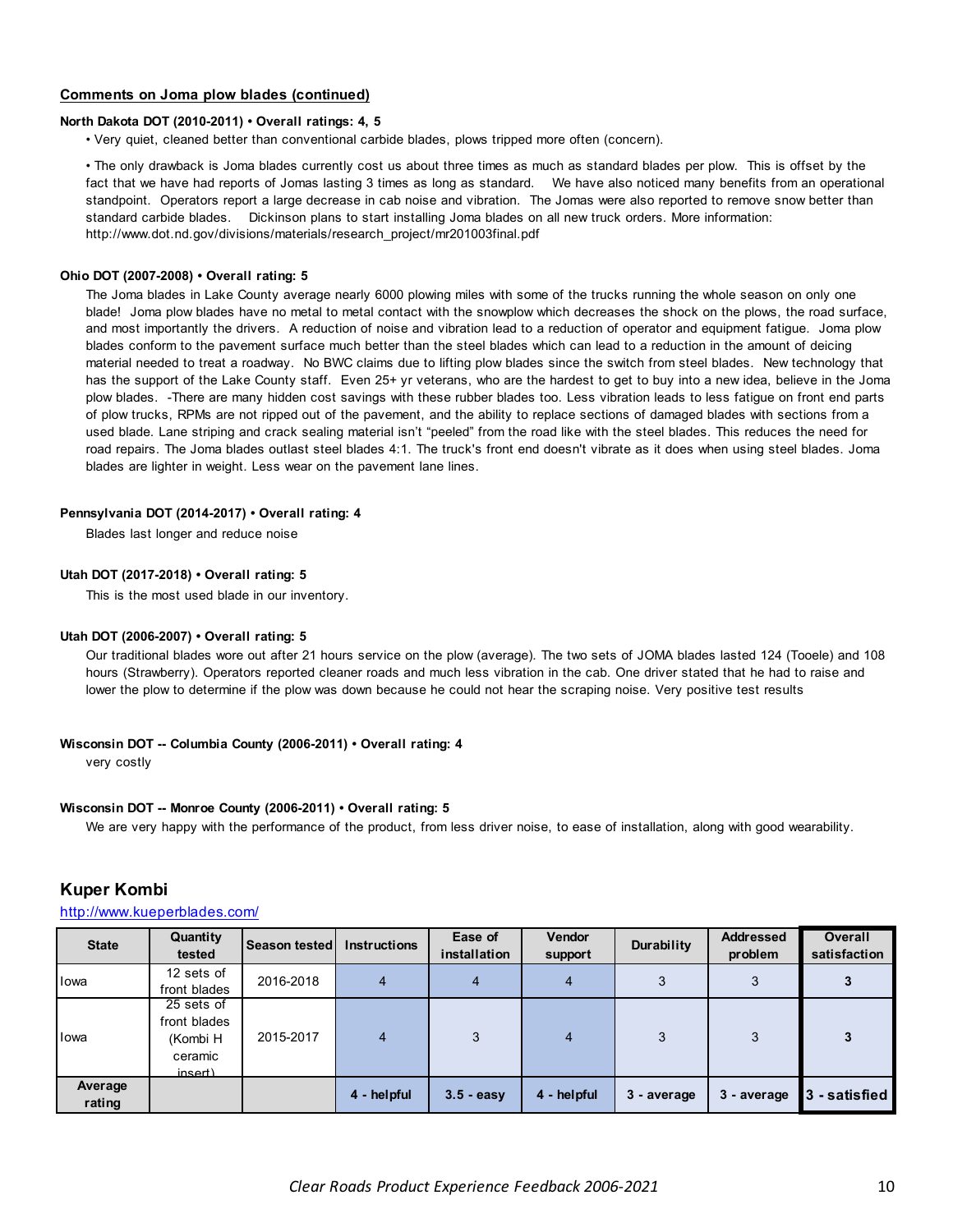# **Comments on Kuper Kombi**

#### **Iowa DOT (2016-2018) • Overall rating: 3**

We have an ongoing blade research project with Iowa State to determine performance and cost on various road surface types. No results available yet.

### **Iowa DOT (2015-2017) • Overall rating: 3**

Overall comments from Operators were mixed:

\* We had a combination of the older and newer style of the Kombi H. The newer style performed much better and seemed to be more durable.

- \* Most operators liked the ease of installation and they were impressed with how quiet they were
- \* Some operators thought the performance of this blade was equal to JOMA blades.

# **Kuper premium carbide inserts by Betek**

# http://www.kueperblades.com/

info@kueperblades.com

| <b>State</b>      | Quantity<br>tested | Season tested | <b>Instructions</b> | Ease of<br>installation | Vendor<br>support | Durability                                    | <b>Addressed</b><br>problem    | <b>Overall</b><br>satisfaction  |
|-------------------|--------------------|---------------|---------------------|-------------------------|-------------------|-----------------------------------------------|--------------------------------|---------------------------------|
| North Dakota      | N/A                | 2016-2017     | ີ                   |                         |                   |                                               |                                |                                 |
| Average<br>rating |                    |               | 3 - average         | $4 - easv$              | 4 - helpful       | $5 -$<br>maintained<br>excellent<br>condition | $\sqrt{5}$ - extremely<br>well | $5 -$<br>extremely<br>satisfied |

#### **Comments**

#### **North Dakota DOT (2016-2017) • Overall rating: 5**

The Kuper Betek Premium cutting edges lasted much longer than ordinary carbide insert edges. The Betek used high quality materials and brazing process to ensure long lasting tungsten carbide insert wear.

# **Kuper Tuca SX carbide plow blades**

http://kueperblades.com/tuca-sx-wave-high-quality-flexible-carbide-snowplow-blades/

| <b>State</b>      | Quantity<br>tested | <b>Season tested</b> | <b>Instructions</b> | Ease of<br>installation | <b>Vendor</b><br>support        | Durability                                 | <b>Addressed</b><br>problem | <b>Overall</b><br>satisfaction |
|-------------------|--------------------|----------------------|---------------------|-------------------------|---------------------------------|--------------------------------------------|-----------------------------|--------------------------------|
| Connecticut       | 6 sets             | 2014-15              | 4                   | 4                       | 4                               | 5                                          | 5                           | $5\phantom{.0}$                |
| Iowa              | 6 sets             | 2014-15              | $\overline{4}$      | $\overline{4}$          | 5                               | $\overline{4}$                             | $\overline{4}$              | 4                              |
| Maine             | 1 set              | 2012-13              | 5                   | 5                       | 5                               | $\overline{4}$                             | 5                           | 5                              |
| Maine             | 6 sets             | 2012-13              | 4                   | $\overline{4}$          | 5                               | $\overline{4}$                             | $\overline{4}$              | 4                              |
| Maine             | 1 set              | 2012-13              | n/a                 | $\overline{4}$          | n/a                             | 5                                          | $\overline{4}$              | 4                              |
| Maine             | 1 set              | 2012-13              | n/a                 | 3                       | 5                               | 5                                          | $\overline{4}$              | 4                              |
| Maine             | 2 sets             | 2012-13              | 3                   | 4                       | 4                               | 3                                          | 3                           | 3                              |
| Massachusetts     | 2 sets             | 2013-14              | $\overline{4}$      | $\overline{4}$          | 5                               | 5                                          | $\overline{4}$              | 5                              |
| Minnesota         | 7 sets             | 2013-14              | $\overline{4}$      | $\overline{4}$          | 5                               | $\overline{2}$                             | 3                           | $\mathbf{2}$                   |
| Rhode Island      | 3 sets             | 2017-18              | $\overline{2}$      | 3                       | 5                               | 3                                          | 1                           | $\mathbf{2}$                   |
| Utah              | $\overline{2}$     | 2017-18              | 3                   | $\overline{4}$          | 3                               | 5                                          | $\overline{4}$              | 4                              |
| Average<br>rating |                    |                      | 3.7 - helpful       | 3.9 - easy              | $4.6 -$<br>extremely<br>helpful | $4.1 -$<br>maintained<br>good<br>condition | $3.7 - well$                | $3.8 -$<br>satisfied           |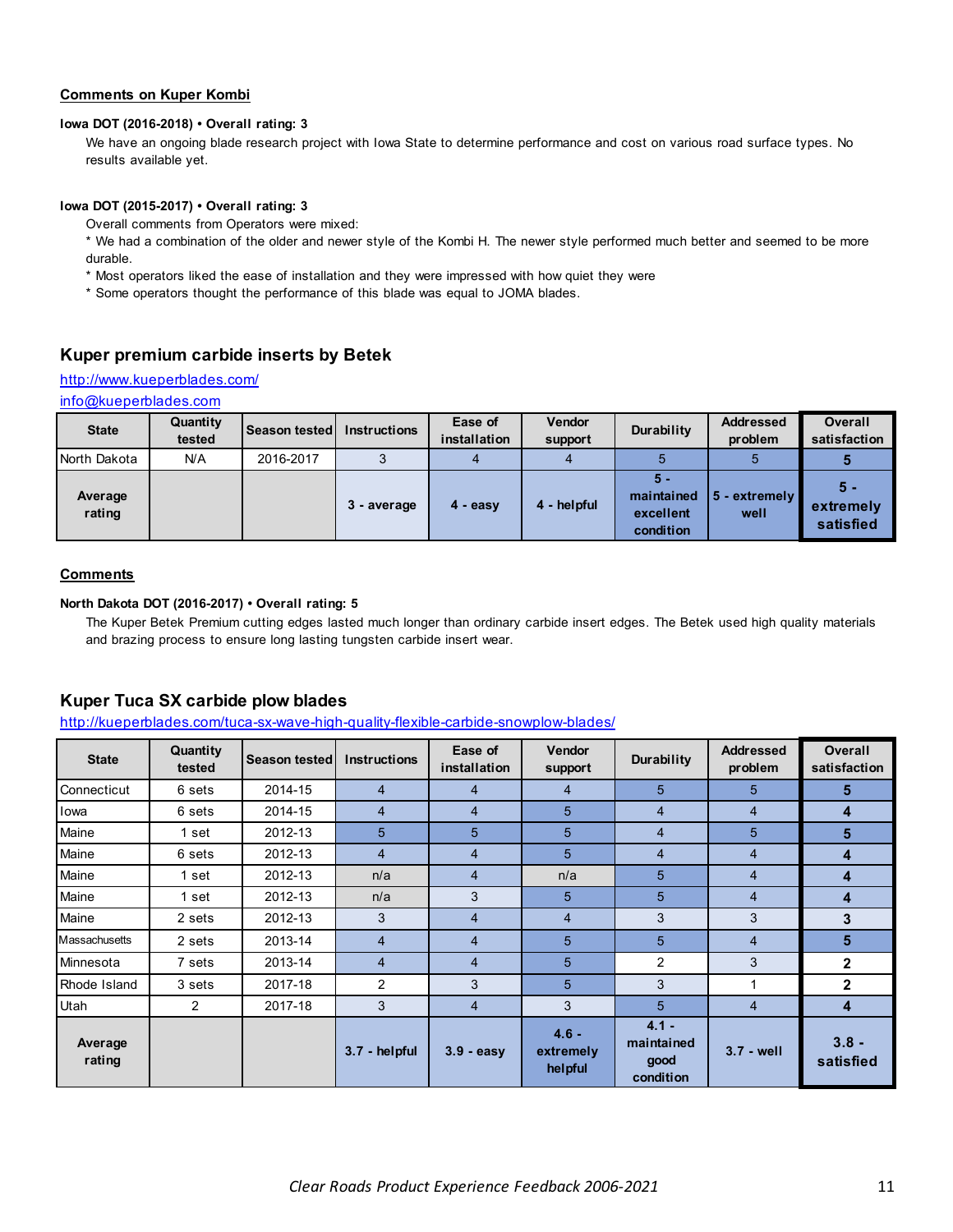### **Comments on Kuper Tuca SX carbide plow blades**

### **Iowa DOT (2014-15) • Overall rating: 4**

We compared the Kueper Ceramic blades to JOMA and regular carbide blades. In our short testing it appears we were getting longer blade life from the Kueper ceramic blades versus JOMA on micro-surface roads.

#### **Maine DOT (2012-13) • Overall ratings: 5, 4, 3**

• I rated a 4 on question 1 only because the drivers side end doesn't handle contact with curbing well. Installing a device on the ends to cushion impact with curbing would be helpfull. Other than that it is a great product, and it will most likely last another season!!!!!!

- The Tuca Blades lasted 2 to 3 times longer than conventional blades depending on the road condition it was used on.
- I believe we would need to do a few more trials to make sure the cost is effective.
- One set worked well that was on the Interstate, the other set was on back roads and wore out quickly

#### **Massachusetts DOT (2013-14) • Overall rating: 5**

We have enough life left in these blades for another year. Will be doing the cost anaylsis upon the completion of the trial.

#### **Minnesota DOT (2013-14) • Overall rating: 2**

Short life of blades experienced. It was thought that dry snow caused this issue. Only 1 district out of 8 liked the blades due to the possibility of too dry of snow.

#### **Rhode Island DOT (2017-2018) • Overall rating: 2**

We used Kueper Blades on highway road surfaces that our standard blades would rapidly wear on (i.e. chip seal). The Kueper Tuca SX blades are good blades but did not show much difference in wear life on our highway surfaces designed with chip seal. Kueper does make other blades that we utilize in different areas but for this specific test they did not hold up as well as we expected.

#### **Utah DOT (2017-18) • Overall rating: 4**

Even though there were only 2 of these tested, the drivers that did test them thought that they worked great.

### **Kuper GK5 ceramic-insert blades**

http://kueperblades.com/gk5-2/

| <b>State</b>      | Quantity<br>tested | <b>Season tested L</b> | <b>Instructions</b> | Ease of<br>installation | Vendor<br>support | Durability                    | <b>Addressed</b><br>problem | <b>Overall</b><br>satisfaction |
|-------------------|--------------------|------------------------|---------------------|-------------------------|-------------------|-------------------------------|-----------------------------|--------------------------------|
| North Dakota      | N/A                | N/A                    |                     |                         | 4 - helpful       |                               |                             |                                |
| Average<br>rating |                    |                        | 4 - helpful         | 4 - easy                | 4 - helpful       | - Noticeable<br>deterioration | l - Not at all<br>well      | - Not at all<br>satisfied      |

#### **Comments**

### **North Dakota DOT • Overall rating: 1**

The ceramic was not durable and shattered and failed very quickly. There was a heavy drag due to the rubber encasement. They were all replaced with the Kuper Tuca with improved results.

# **Kuper ceramic-insert blades**

http://kueperblades.com/

| <b>State</b>      | Quantity<br>tested | <b>Season tested</b> | <b>Instructions</b> | Ease of<br>installation | <b>Vendor</b><br>support | <b>Durability</b>               | <b>Addressed</b><br>problem | Overall<br>satisfaction   |
|-------------------|--------------------|----------------------|---------------------|-------------------------|--------------------------|---------------------------------|-----------------------------|---------------------------|
| <b>Illinois</b>   |                    | 2008-09              | n/a                 |                         |                          |                                 |                             |                           |
| Average<br>rating |                    |                      | n/a                 | 5 - extremely<br>easy   | 3 - average              | - noticeable l<br>deterioration | 4 - well                    | - not at all<br>satisfied |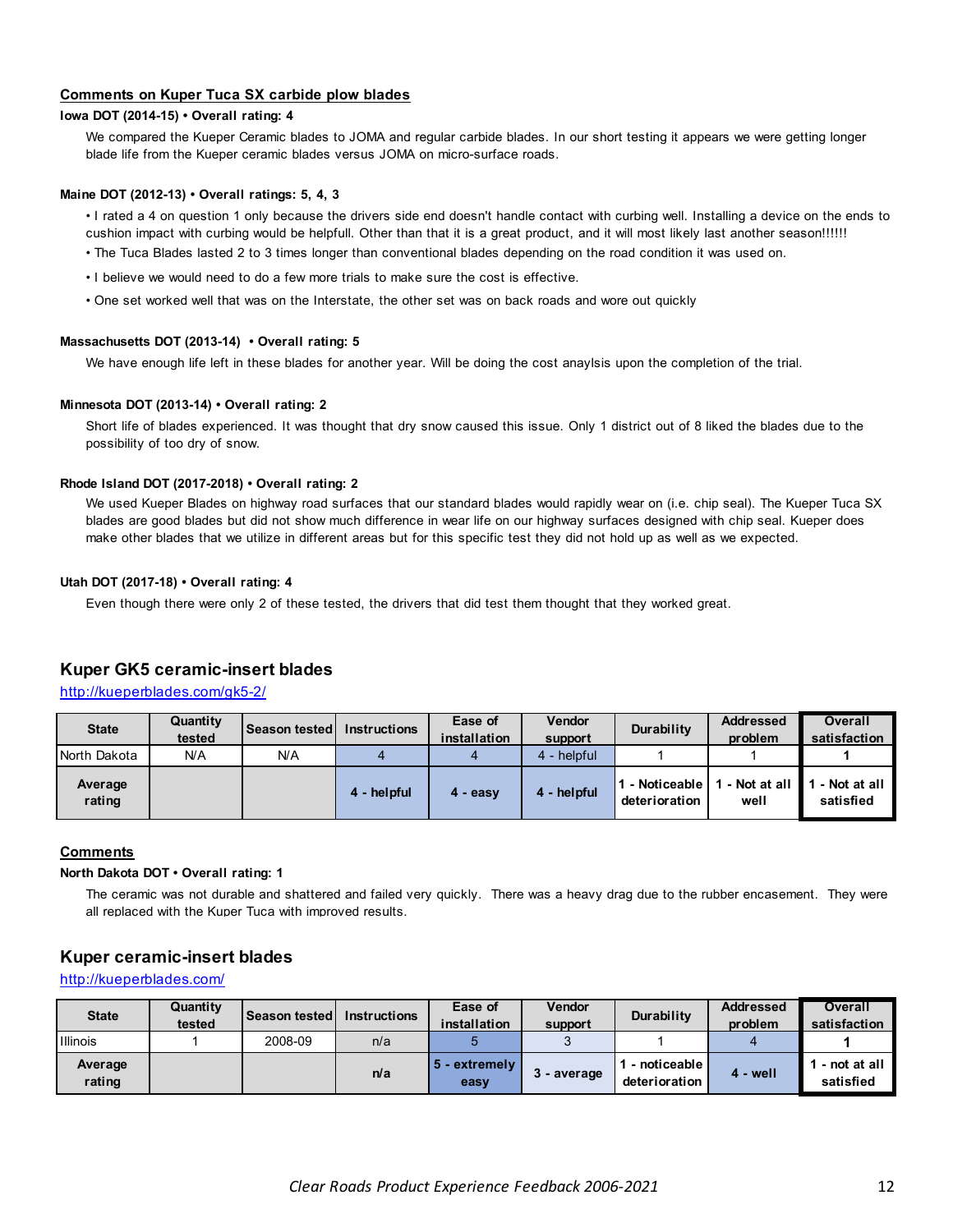# **Comments on Kuper ceramic-insert blades**

#### **Illinois DOT (2008-2009) • Overall rating: 1**

Product does not hold up to our snow plowing environment. Product needs curb guard capability. Noted less noise, smoother and scrapes better.

# **Lake Effect blade assembly (Ironhawk)**

#### https://ironhawkindustrial.com/products/blade-systems/lake-effect-blade-system/

| <b>State</b>      | Quantity<br>tested        | Season tested | <b>Instructions</b> | Ease of<br>installation | <b>Vendor</b><br>support | Durability  | <b>Addressed</b><br>problem | <b>Overall</b><br>satisfaction |
|-------------------|---------------------------|---------------|---------------------|-------------------------|--------------------------|-------------|-----------------------------|--------------------------------|
| Iowa              | 4 sets of front<br>blades | 2016-17       |                     | 5                       |                          |             | 4                           |                                |
| Kansas            | 90                        | 2015-16       | n/a                 |                         |                          |             |                             |                                |
| Utah              |                           | 2016-17       |                     |                         |                          |             |                             |                                |
| Average<br>rating |                           |               | 4 - helpful         | 3 - average             | 2.7 - average            | 3 - average | 2.7 - average               | $2.3$ - not very<br>satisfied  |

#### **Comments**

#### **Iowa DOT (2016-2017) • Overall rating: 4**

This is the first year that we have tested these blades. Comments from Operators:

- \* Easy to install and seemed to be very durable.
- \* Used on Micro surface and concrete with good results. Seemed to work well on packed snow.

#### **Kansas DOT (2015-2016) • Overall rating: 1**

Blade was marked as a JOMA equivalent. But it failed to live up to it. A manufacturing defect in the first batch had to be replaced and got everybody off on the wrong foot as far as trying something new.

#### **Utah DOT (2016-2017) • Overall rating: 2**

While the blade cleans fairly well and lasts about 3 months it is very hard to install and remove.

# **Monroe flex plow with trip edge**

https://municipal.monroetruck.com/municipal-trucks/

| <b>State</b>      | Quantity<br>tested | <b>Season tested</b> | <b>Instructions</b> | Ease of<br>installation | <b>Vendor</b><br>support | Durability                                    | <b>Addressed</b><br>problem | <b>Overall</b><br>satisfaction |
|-------------------|--------------------|----------------------|---------------------|-------------------------|--------------------------|-----------------------------------------------|-----------------------------|--------------------------------|
| Arizona           | 25                 | 2015-17              |                     |                         |                          |                                               | b                           |                                |
| Average<br>rating |                    |                      | 3 - average         | $4 - easv$              | 4 - helpful              | $5 -$<br>maintained<br>excellent<br>condition | 5 - extremely<br>well       | - satisfied                    |

### **Comments**

#### **Arizona DOT (2015-2017) • Overall rating: 4**

Goal: Better lane coverage due to wider plow moldboard.

We have problems with uneven bridge expansion joints during the winter months. Whereas a standard expressway plow's bit will either drop in between the expansion joint, or catch on an expansion joint that is higher on one side than the other. Depending on the plow truck's speed, this scenario can cause thousands of \$\$ in damage to equipment.

The Monroe flex plow with trip edge (must differentiate between "trip edge" and trip moldboard. Plows with trip moldboard require the plow driver to exit the vehicle and try to reset the moldboard which is dangerous for more than one reason)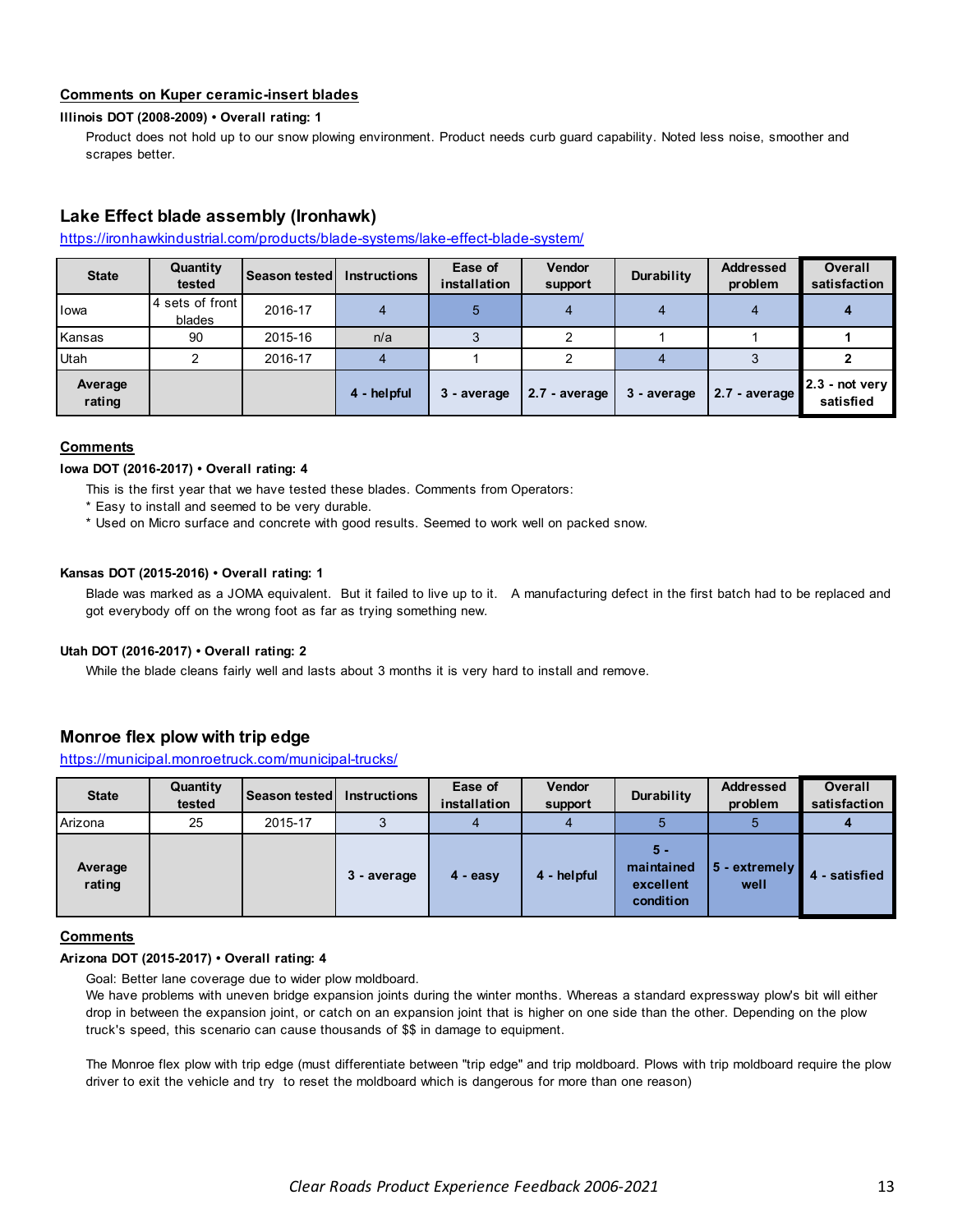When the Monroe trip edge catches on something, it trips a spring-loaded latch that lets the plow edge go over these hazards. All the operator needs to do to reset the trip edge is bump the plow raise lever to raise the plow about 6" and the edge resets. He doesn't have to get out of the truck or stop the truck.

# **Multiple-Edge Plows**

#### https://clearroads.org/multiple-blade-plow-prototypes/

| <b>State</b>      | Quantity<br>tested | <b>Season tested</b> | <b>Instructions</b> | Ease of<br>installation | Vendor<br>support   | Durability                                  | <b>Addressed</b><br>problem | <b>Overall</b><br>satisfaction |
|-------------------|--------------------|----------------------|---------------------|-------------------------|---------------------|---------------------------------------------|-----------------------------|--------------------------------|
| Indiana           |                    | 2008-09              |                     |                         |                     |                                             |                             |                                |
| lowa              |                    | 2008-09              |                     |                         |                     | 5                                           | 5                           |                                |
| lowa              |                    | 2008-09              |                     |                         |                     | C                                           |                             |                                |
| Pennsylvania      | 3                  | 2010-11              |                     |                         | າ                   |                                             |                             |                                |
| Average<br>rating |                    |                      | 3 - average         | $4.25 - easy$           | $3.25 -$<br>average | $3.75 -$<br>maintained<br>good<br>condition | $3.75 - well$               | 3.5 - satisfied                |

### **Comments**

### **Indiana DOT (2008-2009) • Overall rating: 5**

Plow removed majority of moisture from the road service. Enabled road to dry quickly.

#### **Iowa DOT (2008-2009) • Overall ratings: 5, 1**

- I would say it the best plow I have had in 36 years with the DOT.
- Kudos for the effort! But nobody in this shop wants this plow. Feel free to move it!

#### **Pennsylvania DOT (2010-2011) • Overall rating: 3**

Henke's response and customer service lacked. This product had to be modified greatly to be used with a truck equipped with a wing plow. Blade wear was a concern as well as maintenance.

# **Nordik Move cutting edges**

### https://nordikblades.com/

| <b>State</b>      | Quantity<br>tested | Season tested | <b>Instructions</b> | Ease of<br>installation | Vendor<br>support | Durability                                 | <b>Addressed</b><br>problem | <b>Overall</b><br>satisfaction |
|-------------------|--------------------|---------------|---------------------|-------------------------|-------------------|--------------------------------------------|-----------------------------|--------------------------------|
| Connecticut       | Several dozen      | 2016-2018     |                     |                         |                   |                                            |                             |                                |
| North Dakota      | N/A                | 2016-2017     |                     |                         |                   |                                            |                             |                                |
| Average<br>rating |                    |               | $3.5 - helpful$     | 3 - average             | $3.5 - helpful$   | $3.5 -$<br>maintained<br>good<br>condition | $3.5 - well$                | 3.5 - satisfied                |

#### **Comments**

#### **North Dakota DOT (2016-2017) • Overall rating: 3**

While there were positive comments about the edges, there were also other concerns. In the three districts that tested the new blades, there was a varying level of knowledge of the different types of cutting edges and how to compare them all. Some of the operators were evaluating against standard carbide edges. We all agreed that the MOVE edges performed better than the standard carbide edges, but this was not really an apples to apples comparison. Those with experience with different hybrid edges did not like the MOVE edges as much as the other hybrid edges that NDDOT currently uses. The MOVE edges were more complex to our operators than the other hybrid edges.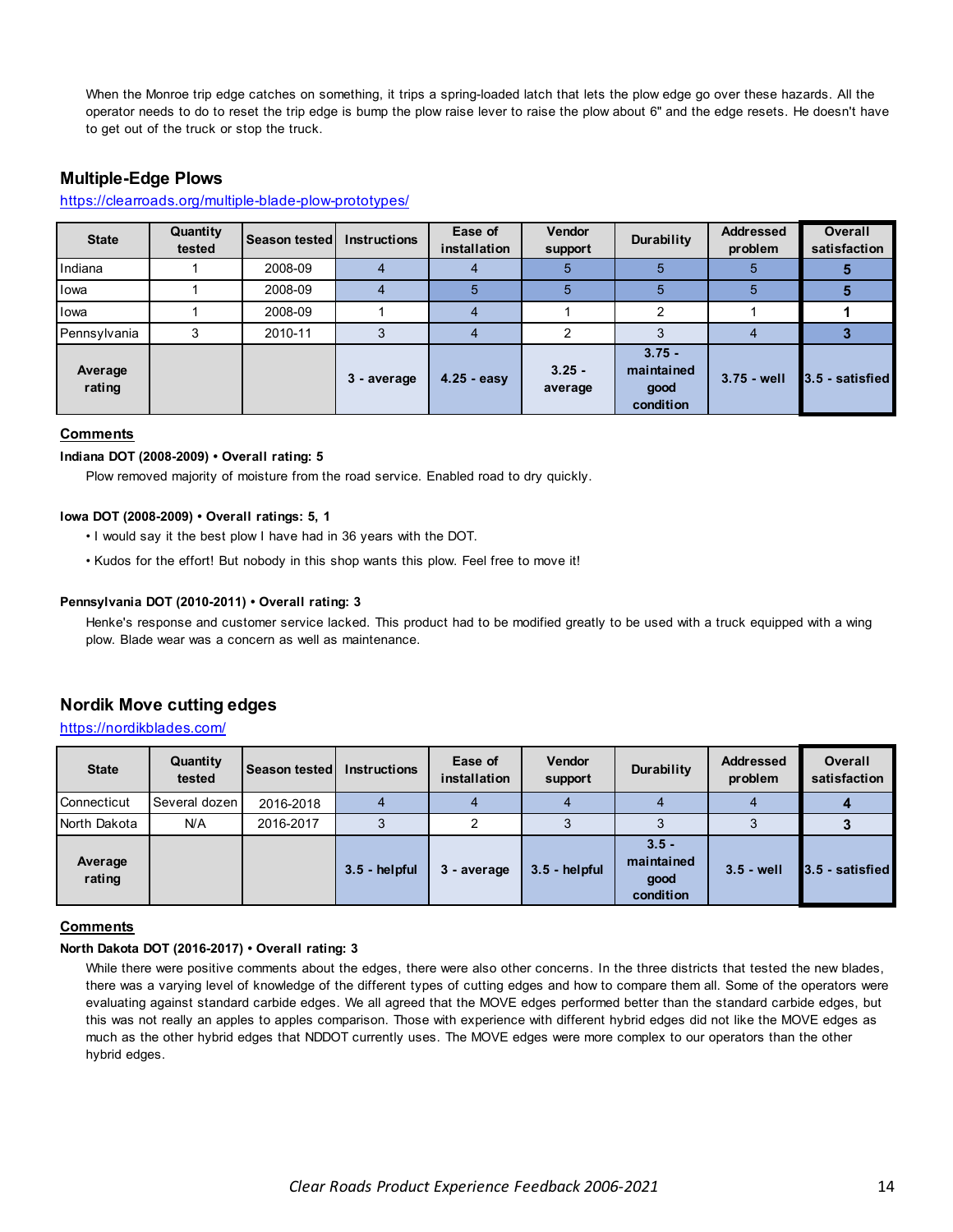# **PolarFlex blades (Valley Blades Ltd.)**

http://www.valleyblades.com/polarflex/

| <b>State</b>      | Quantity<br>tested        | <b>Season tested</b> | <b>Instructions</b> | Ease of<br>installation | <b>Vendor</b><br>support | Durability                                 | <b>Addressed</b><br>problem | <b>Overall</b><br>satisfaction |
|-------------------|---------------------------|----------------------|---------------------|-------------------------|--------------------------|--------------------------------------------|-----------------------------|--------------------------------|
| <b>Illinois</b>   | $2+$                      | 2011-16              | $\overline{4}$      | $\overline{4}$          | 4                        | 5                                          | $5^{\circ}$                 | 4                              |
| <b>Illinois</b>   | 20                        | 2010-15              | $\overline{4}$      | $\overline{4}$          | $\overline{4}$           | 5                                          | 5                           | 5                              |
| Illinois          | 8                         | 2009-13              | 5                   | $\overline{4}$          | 4                        | 5                                          | 5                           | 5                              |
| Illinois          | 3                         | 2009-12              | $\overline{4}$      | 5                       | 5                        | 5                                          | $\overline{4}$              | 5                              |
| Iowa              | 8 sets of front<br>blades | 2015-17              | $\overline{4}$      | $\overline{4}$          | $\overline{4}$           | $\overline{4}$                             | $\overline{4}$              | 4                              |
| Maine             | n/a                       | 2010-11              | n/a                 | 5                       | 5                        | 3                                          | $\overline{4}$              | 4                              |
| Minnesota         | 3                         | 2013-14              | $\overline{4}$      | 2                       | 5                        | 3                                          | 3                           | 3                              |
| North Dakota      | 3                         | 2010-11              | n/a                 | $\overline{4}$          | $\overline{4}$           | 5                                          | $\overline{4}$              | 3                              |
| Utah              | 6                         | 2016-18              | 4                   | $\overline{4}$          | 3                        | $\overline{4}$                             | $\overline{4}$              | 4                              |
| Utah              | Statewide                 | 2015-16              | $\overline{4}$      | 3                       | $\overline{4}$           | $\overline{4}$                             | $\overline{4}$              | 4                              |
| West Virginia     | 1                         | 2012-13              | $\overline{4}$      | $\overline{4}$          | $\overline{4}$           | 5                                          | 5                           | 5                              |
| Wyoming           | n/a                       | 2014-15              | 3                   | $\overline{4}$          | 4                        | $\overline{2}$                             | 1                           | $\mathbf 2$                    |
| Average<br>rating |                           |                      | 4.0 - helpful       | $3.9 - easv$            | 4.2 - helpful            | $4.2 -$<br>maintained<br>good<br>condition | $4.0 - well$                | $4.0 -$<br>satisfied           |

#### **Comments**

### **Illinois DOT (2011-2016) • Overall rating: 4**

Polar Flex blades were tested to compare the product to Joma blades. Joma blades had an issue w/ the bolt holes at the time becoming worn and oval shaped that would cause damage to the blade segment where it would need to be replaced. Polar Flex blades did everything the Joma blades did - decreased number of blade changes/injuries, cleaned the surface better, and provided a smoother ride with less vibration. Polar Flex blades also solved the bolt issue Joma blades had. Polar Flex blades have lasted 1-5 years, depending on the surface it's clearing: blacktop vs. concrete roadways. Polar Flex blades have had issues with the plow driver damaging some of the 4' sections, but that has been mostly due to hazards in the road while plowing where they catch/hit the blade on something. Parts are expensive. Overall, Polar Flex is a great product.

#### **Illinois DOT (2010-2015) • Overall rating: 5**

Feedback from our districts indicates [the PolarFlex blades] clean roads effectively and they last on average at least 3 times the length of conventional plow blades.

#### **Illinois DOT (2009-2013) • Overall rating: 5**

The Polar Flex systems have lasted 2 winters in most locations. Typically we would go through multiple sets of blades per winter in those locations. The operators like them as they are very quiet. They also do a great job clearing the pavement because they conform to the pavement.

#### **Illinois DOT (2009-2012) • Overall rating: 5**

Provides both an increased length of life and a performance improvement over standard carbide hard blades.

#### **Iowa DOT (2015-2017) • Overall rating: 4**

Operator comments: -- Install was fairly easy. -- Seemed to wear good on all surfaces. -- Flexed very well on uneven surfaces. -- Very quiet.

#### **Minnesota DOT (2013-2014) • Overall rating: 3**

The difficulty in installation was a large setback in the use in this product.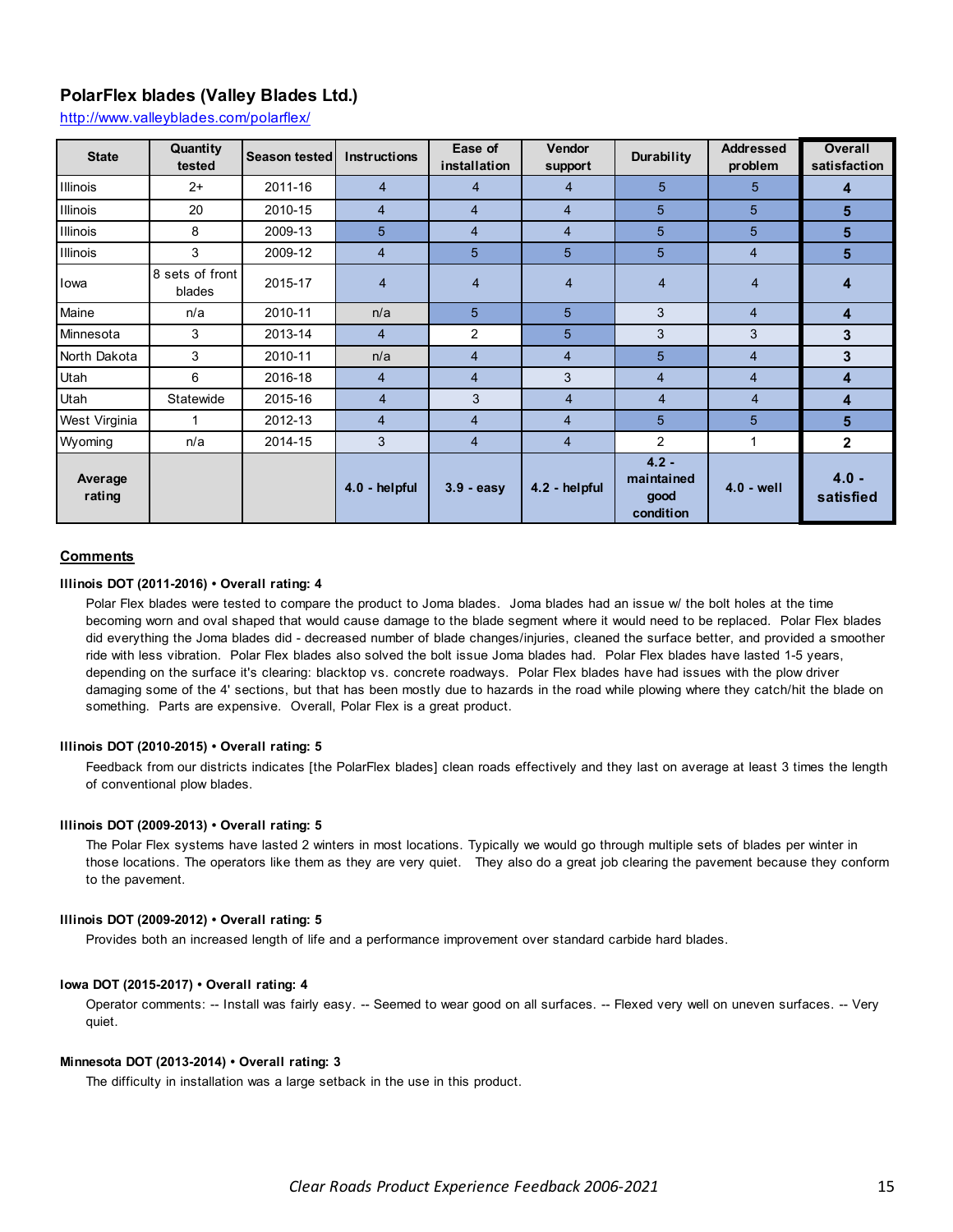#### **Utah DOT (2016-2018) • Overall rating: 4**

Most of the drivers love the Polar Flex, but there have been a few that complain that the individual teeth snag on the edge of pavement. Another challenge is that sometimes teeth get shoved upward and won't come back down. Another complaint is when you change out an individual tooth and then you have to wait for it to wear down to be flush with the older teeth.

#### **Utah DOT (2015-2016) • Overall rating: 4**

We had a few minor problems with the blades but the reps came out and worked with us to fix the issues and they did not occur again.

#### **West Virginia DOT (2012-2013) • Overall rating: 5**

Very quiet. Worked good at cleaning the road and did a great job cleaning over/around raised pavement markers. Virtually eliminated shock and vibration from the plow transmitted back into the cab. Operators loved it!

#### **Wyoming DOT (2014-2015) • Overall rating: 2**

WYDOT will need to purchase another test set. The set provided did not hold up but there may have been operator and mechanical errors that played into the less than stellar performance of the product.

# **Power float valves (Cirus)**

|       | https://www.certifiedpowersolutions.com/products/snow-ice/hydraulic-systems/ |                            |  |                         |                   |                   |  |  |  |  |
|-------|------------------------------------------------------------------------------|----------------------------|--|-------------------------|-------------------|-------------------|--|--|--|--|
| State | Quantitv<br>tested                                                           | Season tested Instructions |  | Ease of<br>installation | Vendor<br>support | <b>Durability</b> |  |  |  |  |

| <b>State</b>      | Quantity<br>tested | <b>Season tested</b> | <b>Instructions</b> | Ease of<br>installation | <b>Vendor</b><br>support | Durability | <b>Addressed</b><br>problem | Overall<br>satisfaction |
|-------------------|--------------------|----------------------|---------------------|-------------------------|--------------------------|------------|-----------------------------|-------------------------|
| Iowa              | 12 units           | 2016-2017            |                     |                         |                          |            |                             |                         |
| Average<br>rating |                    |                      | 3 - average         | 3 - average             | 4 - helpful              | $4 - good$ | $4 - well$                  | - satisfied             |

#### **Comments**

#### **Iowa DOT (2016-2017) • Overall rating: 4**

We installed these units on trucks that were also being used for blade testing. Goals were to reduce weight on the front plow and to increase blade life. Operator comments:

-- Not sure how much more blade life was achieved but this obviously made a difference. Much better when operating in conditions of light fluffy snow or when clearing areas that have pillow drifts.

-- Need a different setup in the truck for the operator to engage the Float valve. (Operator had a to use a toggle switch that was remotely mounted to engage the float. Operators had a difficult time using this toggle switch. This winter season, we are removing the toggle switches and going to a 3 button joystick that will be much easier to operate.)

-- This float valve must be used with a load sense pump not a gear pump.

We plan to outfit approximately 30% of our fleet for the 2017-2018 winter season and continue testing this Power Float.

# **Razor XL (Winter Equipment)**

### https://winterequipment.com/razor-xl.html

| <b>State</b>      | Quantity<br>tested | Season tested Instructions |             | Ease of<br>installation | Vendor<br>support | Durability         | <b>Addressed</b><br>problem | <b>Overall</b><br>satisfaction |
|-------------------|--------------------|----------------------------|-------------|-------------------------|-------------------|--------------------|-----------------------------|--------------------------------|
| Utah              | 30                 | 2017-18                    |             | ◡                       |                   |                    |                             |                                |
| Average<br>rating |                    |                            | 4 - helpful | 3 - average             | 4 - helpful       | excellent<br>$5 -$ | $4 - well$                  | 5 - extremely<br>satisfied     |

### **Comments**

#### **Utah DOT (2017-2018) • Overall rating: 5**

This was one of the most popular blades that we tested and there was much interest in trying them out as indicated by the 30 blades tested.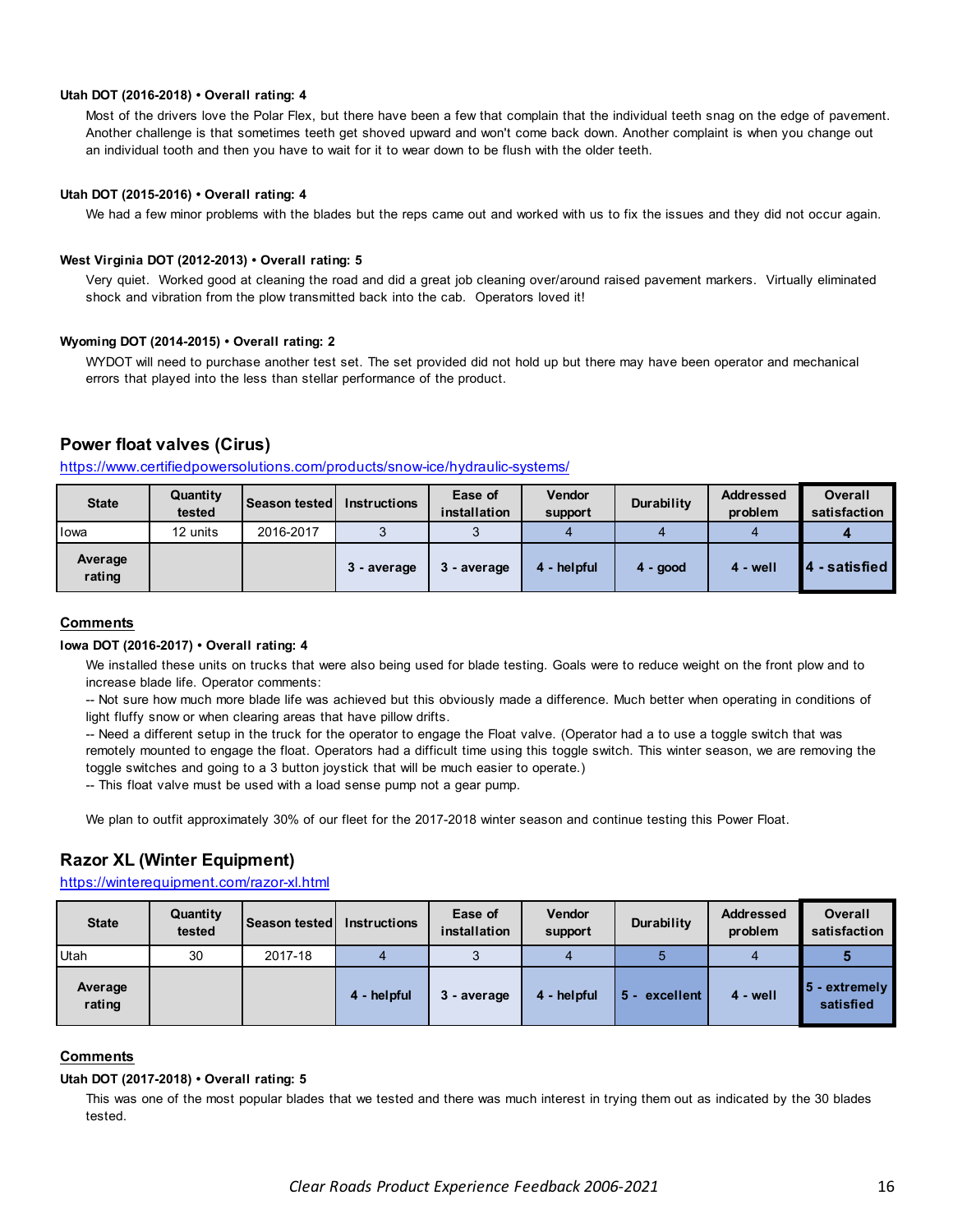# **TowPlow (Viking-Cives)**

https://www.vikingcives.com/Products/?CategoryID=7

| <b>State</b>                 | Quantity<br>tested | <b>Season tested</b> | <b>Instructions</b>     | Ease of<br>installation | Vendor<br>support       | Durability                                      | <b>Addressed</b><br>problem  | <b>Overall</b><br>satisfaction    |
|------------------------------|--------------------|----------------------|-------------------------|-------------------------|-------------------------|-------------------------------------------------|------------------------------|-----------------------------------|
| Arizona                      | $\mathbf{1}$       | 2015-16              | 3                       | $\overline{4}$          | 5                       | 5                                               | $\overline{4}$               | 4                                 |
| Colorado                     | $\mathsf 3$        | 2010-13              | 5                       | 3                       | $\overline{4}$          | 5                                               | 5                            | 5                                 |
| Idaho                        | $\overline{2}$     | 2016-2017            | $\overline{4}$          | 3                       | $\overline{4}$          | 3                                               | 3                            | 3                                 |
| Kansas                       | $\overline{a}$     | 2015-16              | n/a                     | $\overline{4}$          | 5                       | $\overline{5}$                                  | $\overline{4}$               | 4                                 |
| Maine                        | $\mathbf 1$        | 2008-09              | 5                       | 5                       | 5                       | 5                                               | 5                            | 5                                 |
| Michigan                     | $\mathbf{1}$       | 2012-13              | 3                       | 3                       | n/a                     | $\overline{4}$                                  | 5                            | 5                                 |
| Minnesota                    | 12                 | 2011-14              | 3                       | $\overline{\mathbf{4}}$ | 3                       | $\overline{4}$                                  | 5                            | 4                                 |
| Minnesota                    | $\mathbf{1}$       | 2010-11              | $\overline{\mathbf{4}}$ | 2                       | $\overline{\mathbf{4}}$ | $\overline{4}$                                  | 5                            | 4                                 |
| Minnesota                    | $\mathbf{1}$       | 2009-10              | 3                       | $\overline{4}$          | $\overline{4}$          | $\overline{4}$                                  | $\overline{4}$               | 5                                 |
| Minnesota                    | 4 districts        | 2008-09              | No Response             | No Response             | 5                       | No Response                                     | No Response                  | 5                                 |
| Minnesota                    | $\mathbf{1}$       | 2008-09              | 4                       | 3                       | $\overline{4}$          | 5                                               | $\overline{4}$               | 5                                 |
| Missouri                     | 6                  | 2009-11              | 5                       | 5                       | 5                       | 5                                               | 5                            | 5                                 |
| Missouri                     | $\mathbf{1}$       | 2009-11              | $\overline{4}$          | 3                       | 5                       | $\overline{4}$                                  | 5                            | 4                                 |
| Missouri                     | $\overline{c}$     | 2009-11              | 5                       | 5                       | 5                       | 5                                               | 5                            | 5                                 |
| Missouri                     | 8                  | 2008-09              | $\overline{4}$          | 5                       | 5                       | 5                                               | 5                            | 5                                 |
| Missouri                     | No Response        | 2008-09              | $\overline{4}$          | $\overline{4}$          | $\overline{4}$          | $\overline{4}$                                  | 5                            | 5                                 |
| Missouri                     | No Response        | 2008-09              | 5                       | $\overline{4}$          | $\overline{4}$          | $\overline{4}$                                  | 5                            | 5                                 |
| Missouri                     | 1                  | 2008-09              | 5                       | 5                       | 5                       | 5                                               | 5                            | 5                                 |
| Missouri                     | No Response        | 2008-09              | 5                       | 5                       | $\overline{4}$          | $\overline{4}$                                  | 5                            | 5                                 |
| Missouri                     | No Response        | 2008-09              | 5                       | $\overline{4}$          | $\overline{4}$          | $\overline{4}$                                  | 5                            | 5                                 |
| New Hampshire                | $\mathbf{1}$       | 2011-12              | $\overline{4}$          | 3                       | 5                       | 5                                               | $\overline{4}$               | 4                                 |
| North Dakota                 | $\overline{c}$     | 2011-12              | n/a                     | 5                       | 5                       | $\overline{4}$                                  | 5                            | 5                                 |
| Ohio                         | $\mathbf{1}$       | 2010-11              | 5                       | 5                       | 5                       | $\overline{5}$                                  | 5                            | 5                                 |
| Pennsylvania                 | N/A                | 2011-2017            | 3                       | $\overline{2}$          | 3                       | $\overline{2}$                                  | $\mathbf{1}$                 | $\overline{\mathbf{2}}$           |
| Pennsylvania                 | $\overline{4}$     | 2009-11              | $\overline{2}$          | $\overline{2}$          | 3                       | 5                                               | $\overline{4}$               | $\overline{\mathbf{4}}$           |
| South Dakota                 | $\mathbf{1}$       | 2015-2017            | 5                       | 5                       | 5                       | 5                                               | 5                            | 5                                 |
| Utah                         | 10                 | 2011-14              | 5                       | $\overline{\mathbf{4}}$ | 5                       | 5                                               | 5                            | 5                                 |
| Vermont                      | $\overline{2}$     | 2013-2017            | $\overline{4}$          | 5                       | $\overline{4}$          | 5                                               | $\overline{4}$               | 5                                 |
| Washington<br><b>State</b>   | $\mathbf{1}$       | 2013-16              | $\overline{4}$          | $\overline{4}$          | $\overline{4}$          | 5                                               | $\overline{4}$               | 4                                 |
| Wisconsin -<br>Marquette Co. | n/a                | 2009-11              | 5                       | $\overline{4}$          | 5                       | 5                                               | 5                            | 5                                 |
| Wyoming                      | n/a                | 2014-15              | $\overline{4}$          | 3                       | 5                       | $\overline{4}$                                  | $\overline{4}$               | 4                                 |
| Average<br>rating            |                    |                      | 4.2 - helpful           | $3.9 - easy$            | 4.4 - helpful           | $4.5 -$<br>maintained<br>excellent<br>condition | $4.5 -$<br>extremely<br>well | $4.5 -$<br>extremely<br>satisfied |

# **Comments**

# **Arizona DOT (2015-2016) • Overall rating: 4**

AZ has ordered one more tow plow for the upcoming winter maint season

### **Colorado DOT (2010-2013) • Overall rating: 5**

We are anxious to get a reversible cast towplow.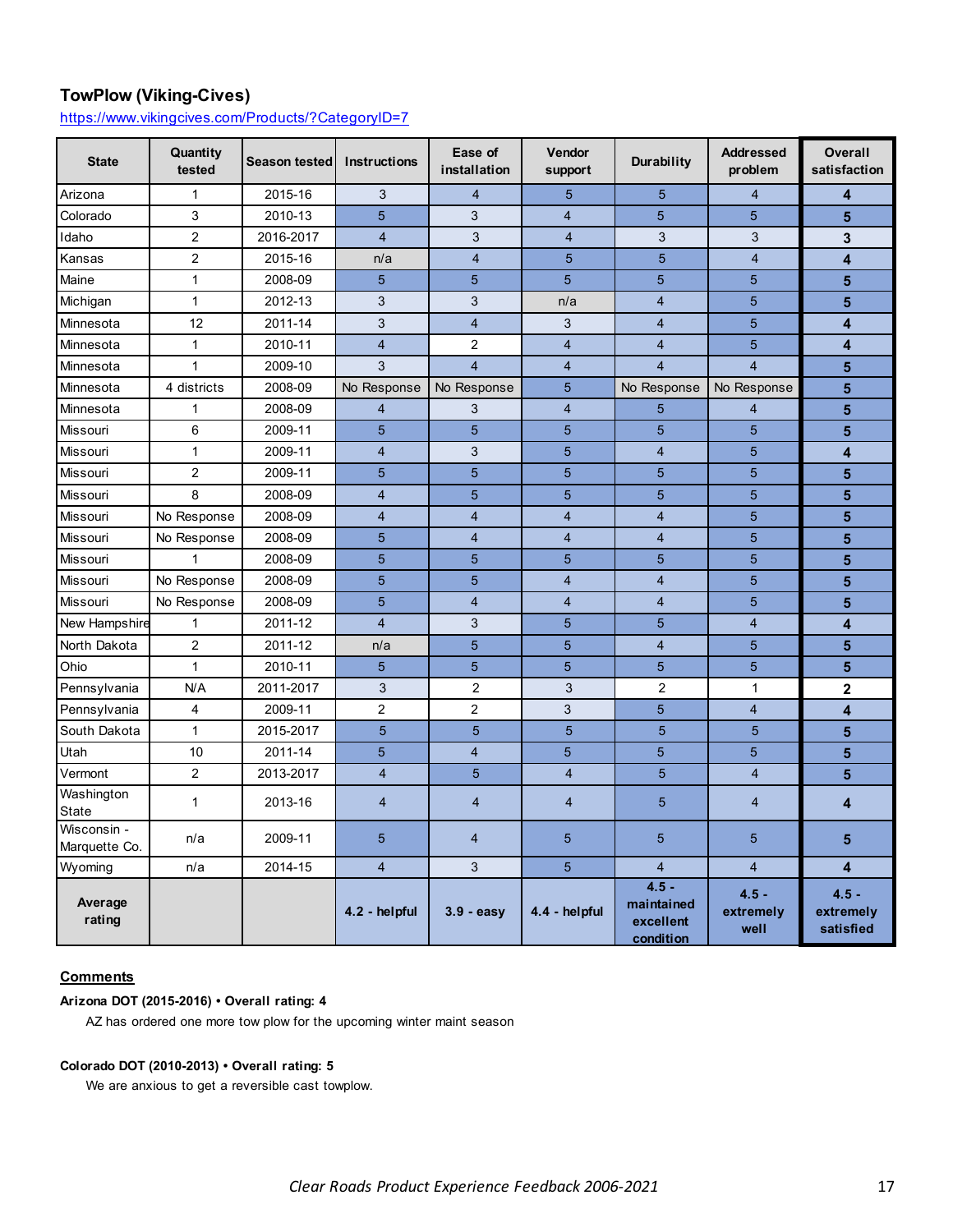### **Comments on TowPlow (continued)**

#### **Kansas DOT (2015-2016) • Overall rating: 4**

One plow in rural interstate and one plow in urban interstate. First winter went well and we have ordered 4 more of the units.

#### **Maine DOT (2008-2009) • Overall rating: 5**

I'm the first driver in MDOT to try out the Tow plow. I can only hope that from the test, Maine will buy one or more . The Tow plow made my job easier and safer.

#### **Michigan DOT (2012-2013) • Overall rating: 5**

The tow plow seems like a viable tool to improve winter maintenance operations. Upon delivery, the TP needed to be enhanced to work with truck, etc. Needed to add lights, etc. We also had to put on a flexible blade, as the pilot route had raised pavement markers, which tore up steel blades. Unloading unused material is a pain because the discharge is on the tongue side (our mechanics plan to alter this in future years). By allowing other regions in our state to use the towplow, we increased interest and plan to buy more, when the funding allows.

#### **Minnesota DOT (2011-2014) • Overall rating: 4**

We have added salt brine tanks to some of the tow plows.

#### **Minnesota DOT (2010-2011) • Overall rating: 4**

MnDOT has now expanded the use of tow plows throughout the state to about 15-18 units.

#### **Minnesota DOT (2009-2010) • Overall rating: 5**

Since initial test period, MnDOT has added six more including some outside the Twin Metro Area. More are planned to be purchased and installed in the future.

#### **Minnesota DOT (2008-2009) • Overall rating: 5**

There were some initial problems due to the learning curve, but the more familiar my operators became with the towplow, the more they liked it. I now have 5 operators trained on this piece of equipment.

#### **Missouri DOT (2009-2011) • Overall ratings: 5, 5, 4**

• We use the tow plow to clear the driving lane shoulder while the truck clears the driving lane. We then are trying to be equipped to have a left wing on the truck plowing the left lane. This enables us to clear grass to grass with one pass with two trucks versus having to make extra passes to clear the shoulders. When just clearing the left shoulder that truck is in a dangerous position while partially in the lane (sitting duck) with speeds approaching 75-85 MPH. When clearing the shoulders the same time lanes are cleared is much safer. It also enables you to have shoulders cleared if there is an incident. Emergency vehicles have a better chance getting to the incident in a more timely manner. The ability clearing grass to grass also helps when the snow is blowing, it give some storage on the shoulder instead of filling quickly the driving lanes. Plowing grass to grass speeds up the process, saves time and is cheaper. It allows us to get to other routes much sooner. You also have the ability to plow both lanes in a blizzard like condition just to help keep lanes open. Towplow is a very good tool and hope to get more and make more improvements. Need some left towplows or something to be more versatile. VERY GOOD TOOL

• Would like to see a 20' towplow. Would like a spreader rather than a brine tank.

• This has been a very good tool for snow removal and I'm in hopes of getting a third tow plow at Ste Genevieve and using it on I 55 in Ste Genevieve County and Southern Jefferson County

#### **Missouri DOT (2008-2009) • Overall rating: 5 (from all six respondents that year)**

• Tremendous product. Worked well. Has improved our snow removal operations considerably. Widens the clearing path of a single truck. TowPlows can also be used to move the snow farther off the shoulder in a way similar to a wing. The positive part of this is that the truck stays on a good driving surface and the TowPlow will cantilever out past the edge of the shoulder.

• The Tow - Plow has been a great asset to our operation we have been able to pull two of our trucks and operators off the interstate and put them on other routes to bring our level of service up for those routes. We had a 8 to 10 inch snow storm and blowing winds in our district which was not in my area but we sent our 2 Tow - Plows to help keep the interstate open from drifting snow and they just kicked butt and simply amassed the crews that was fighting the storm before we showed up.They are a great piece of equipment. The more we do with the tow - plows the more we learn to do.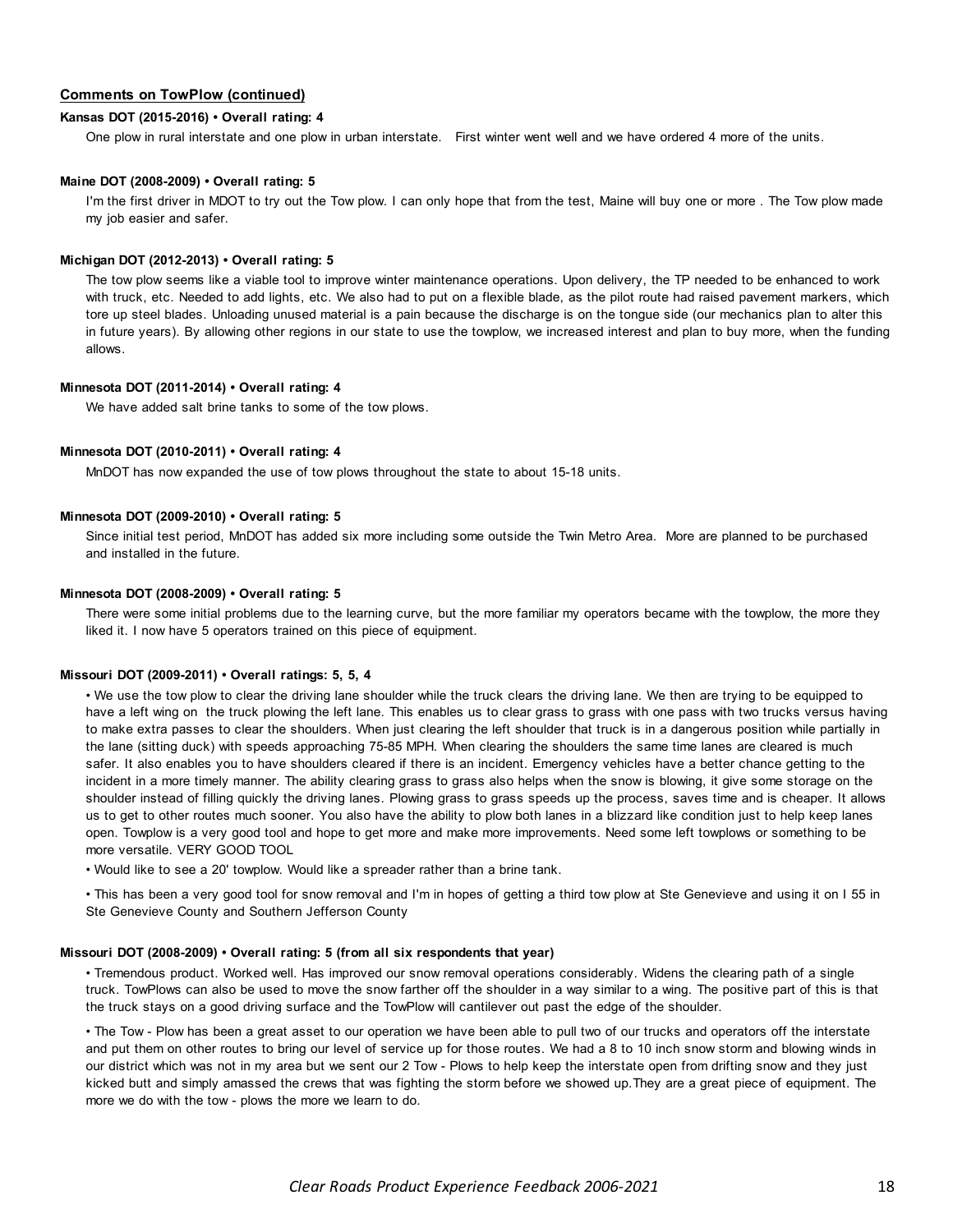• We were using 5 trucks to clear the 38' section of roadway in the past. We used the tow-plow and 2 other trucks to achieve the same results. We eliminated 2 trucks. It performed very well and the operator was well pleased with how the truck and tow-plow handled.

• I think it is one of the best pieces of equipment that MoDOT has bought and we are glad we have it to use.

• Nothing but kudos and I wish I had 2 more and we could take care of I-55 with 4 Tow Plows on the main driving service which is from one end to the other would be app. 90 miles of 4 lane. We do have a truck on I-55 taking care of the ramps and overpasses and also 2 rest- areas in the mix. Each truck other than the tow plow takes care of about a 20 to 25 mile stretch. If the Tow Plow gets behind or would need help on something they are out there to help out. Thanks

#### **New Hampshire DOT (2011-2012) • Overall rating: 4**

We experienced horsepower issues on state assigned equipment, limiting our patrol speeds on roads with grade. With some minor adjustments in driver thought process, we were able to test the product moderately. The winter season did not produce the extreme conditions one might wish for to thoroughly test the plow unit however, the device does have its merit. One concern is, that if the towing unit has a breakdown, the patrol section is now without two plowing devices, unless a back up unit can be mated to the plow for emergencies. The unit does have its place in the system if it were tailored correctly to our specific needs in NH...

#### **North Dakota DOT (2011-2012) • Overall rating: 5**

Operators are somewhat hesitant to use the tow plow for the first time but, after spending some time driving it, realize it is a lot easier to use than they originally thought. Operators took trial runs through their plow routes to get used to obstacles they'd face and areas where they could turn around. Once they get used to it, they love it. Word of mouth has spread news of the tow plow's benefits throughout the state. The Districts who have them want more of them. Most of the Districts who don't have them are requesting them. We really like them, have noticed many benefits, and we plan to keep adding to our fleet. Additional Information: http://www.dot.nd.gov/divisions/materials/research\_project/MR201001final.pdf

#### **Ohio DOT (2010-2011) • Overall rating: 5**

Extremely valuable piece of equipment. No problems with equipment.

#### **Pennsylvania DOT (2011-2017) • Overall rating: 2**

Tow plow could not spread the entire snow route with material and Dump Truck required modifications

#### **Pennsylvania DOT (2009-2011) • Overall rating: 4**

Vendor support was quick. Operator manual was complete, but service and parts were lacking material for the add-on options. Truck upfit cost was high and had to be converted for different means of spreading granular material while plowing.

#### **South Dakota DOT (2015-2017) • Overall rating: 5**

We finally had a decent snow year to test out the bi-directional tow plow. We plan to purchase 6 more bi-di's for this next season.

#### **Utah DOT (2011-2014) • Overall rating: 5**

Units were consistent in road-readiness. Fit and finish was excellent. Post sale support was outstanding from manufacturer

#### **Vermont AOT (2013-2017) • Overall rating: 5**

We were able to deploy the tow plow during overnight storms (and others to a lesser degree) and provide winter maintenance to 2 lanes of traffic with one truck, which allows more coverage when we send workers home due to 1.2 to 1.3 operators per route.

#### **Washington State DOT (2013-2016) • Overall rating: 4**

We needed to modify the tow-plow to unload excess salt from the rear. This was a relatively inexpensive exercise but would have been better/less expensive if it had come that way.

#### **Wisconsin DOT -- Marquette County (2009-2011) • Overall rating: 5**

As I said Tow plow cleanup time is a slight issue.

#### **Wyoming DOT (2014-2015) • Overall rating: 4**

Operators are gaining confidence in how the unit handles.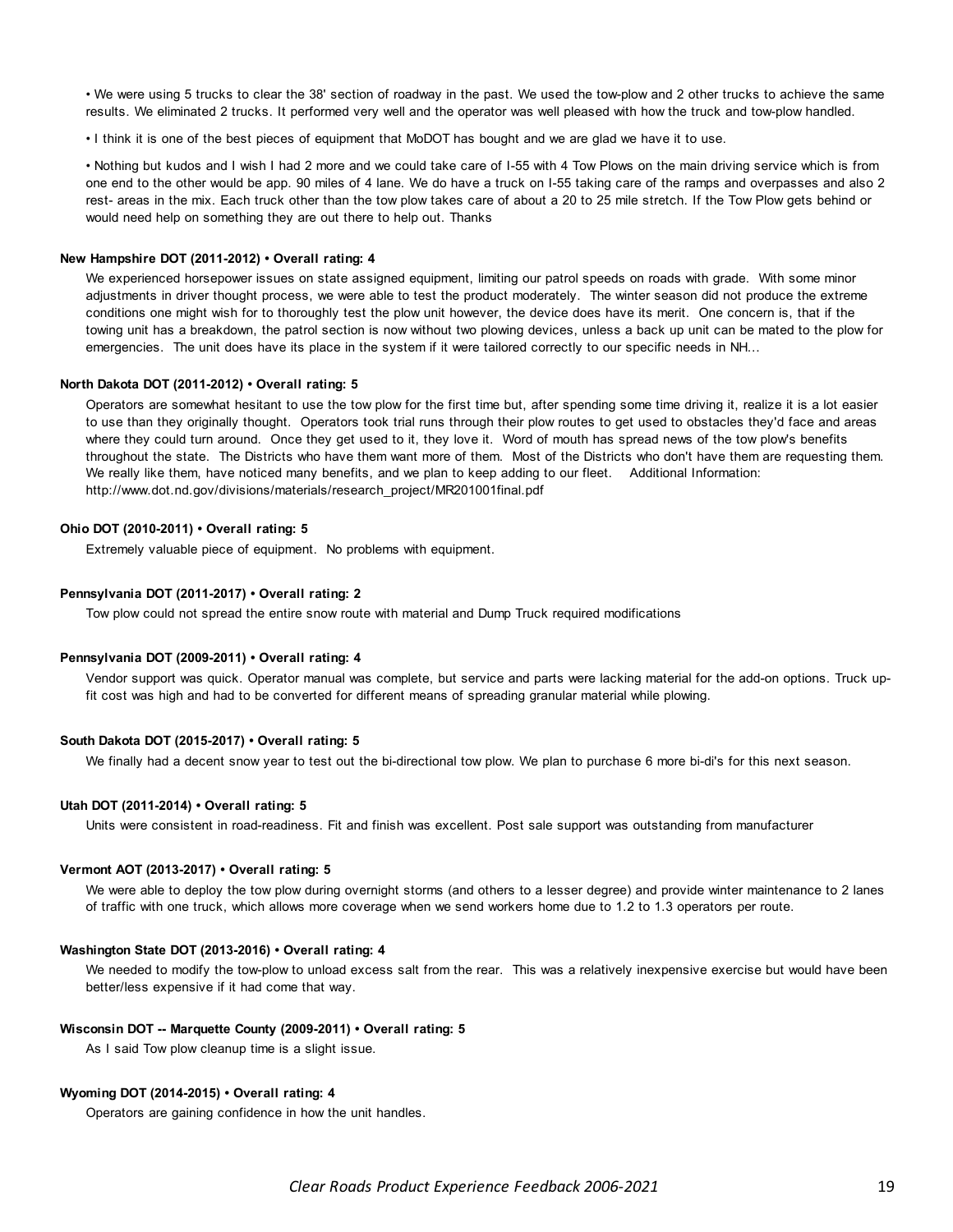# **BRINE MAKERS AND BLENDERS**

# <span id="page-19-0"></span>**AccuBrine automated brine maker (Cargill)**

#### https://www.cargill.com/industrial/winter-road-maintenance/brine-makers

| <b>State</b>      | Quantity<br>tested | Season tested | <b>Instructions</b> | Ease of<br>installation | <b>Vendor</b><br>support | Durability                               | <b>Addressed</b><br>problem | <b>Overall</b><br>satisfaction |
|-------------------|--------------------|---------------|---------------------|-------------------------|--------------------------|------------------------------------------|-----------------------------|--------------------------------|
| Arizona           |                    | 2015-16       |                     | 3                       | 4                        | 5                                        | 3                           |                                |
| Minnesota         |                    | 2007-08       |                     |                         | 3                        | 4                                        | 5                           |                                |
| New York          |                    | 2008-09       |                     |                         |                          | 3                                        | 3                           |                                |
| Pennsylvania      | 59                 | 2010-2017     | 3                   | 3                       | 3                        | 4                                        | 4                           |                                |
| Virginia          | 5,000 gallons      | 2008-09       | 5                   |                         | 5                        | 4                                        | 5                           |                                |
| Virginia          | <b>NA</b>          | 2008-09       | 3                   | 2                       | 3                        | <b>NA</b>                                | <b>NA</b>                   |                                |
| Average<br>rating |                    |               | 3.7 - helpful       | 3 - average             | 3.7 - helpful            | $4 -$<br>maintained<br>good<br>condition | $4 - well$                  | 3.5 - satisfied                |

#### **Comments**

#### **Arizona DOT (2015-2016) • Overall rating: 3**

Regarding question #'s 12,13 [how well the product addressed the problem; overall satisfaction] - we didn't really get a chance to evaluate the unit for a long enough period to adequately assess these.

#### **Pennsylvania DOT (2010-2017) • Overall rating: 3**

During trial period used rock salt to make brine, had to clean machine more often. Recommend using evaporated salt less cleaning

#### **Virginia DOT (2008-2009) • Overall ratings: 5, 3**

- The automatic brine maker makes the brine with such ease and to the correct specs that the only concern we now have to deal with is the application to the roadways.
- Some leaking experienced with product; some parts of contract language not followed by vendor.

# **Brine Boss (VariTech Industries)**

# http://www.varitech-industries.com/BrineBoss

| <b>State</b>      | Quantity<br>tested | Season tested | <b>Instructions</b>             | Ease of<br>installation | <b>Vendor</b><br>support        | Durability                               | <b>Addressed</b><br>problem | <b>Overall</b><br>satisfaction |
|-------------------|--------------------|---------------|---------------------------------|-------------------------|---------------------------------|------------------------------------------|-----------------------------|--------------------------------|
| New York          | 36                 | 2013-2017     |                                 |                         |                                 |                                          |                             |                                |
| Texas             |                    | 2011-2017     |                                 |                         |                                 |                                          |                             |                                |
| Utah              | <b>NA</b>          | 2014-2016     |                                 |                         |                                 |                                          | 5                           |                                |
| Average<br>rating |                    |               | $4.7 -$<br>extremely<br>helpful | $4.3 - easv$            | $4.7 -$<br>extremely<br>helpful | $4 -$<br>maintained<br>good<br>condition | $4.3 - well$                | 4.3 - satisfied                |

#### **Comments**

### **New York State DOT (2013-2017) • Overall rating: 3**

Automated monitoring system works well. Units produce quantities of brine as advertised. We are working with the vendor to resolve what appear to be minor cracks in the top reservoir and base reservoir in some units, as well as a corrosion issue with a receptacle. It is very difficult to clean out sediments from the unit.

### **Texas DOT (2011-2017) • Overall rating: 5**

Great product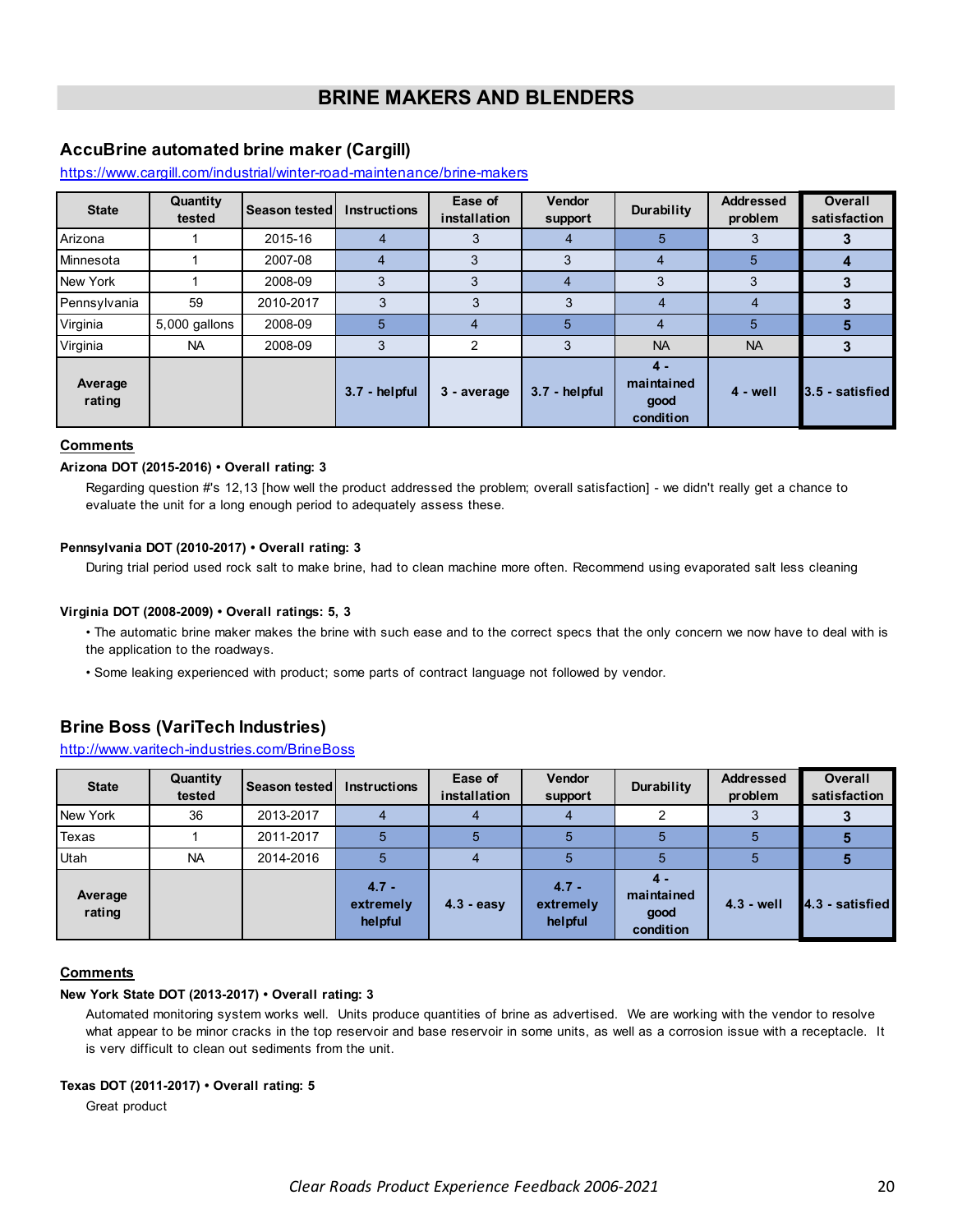### **Comments on Brine Boss (continued)**

### **Utah DOT (2014-2016) • Overall rating: 5**

Brine Boss enabled us to produce more brine in less time and because of the automation we didn't have an employee babysitting the system the entire time.

### **Dultmeier brine generator**

### https://www.dultmeier.com/products/0.262.4122/64

| <b>State</b>      | Quantity<br>tested | Season tested Instructions |           | Ease of<br>installation | <b>Vendor</b><br>support | Durability  | <b>Addressed</b><br>problem | Overall<br>satisfaction |
|-------------------|--------------------|----------------------------|-----------|-------------------------|--------------------------|-------------|-----------------------------|-------------------------|
| North Dakota      |                    | 2018-2019                  | <b>NA</b> |                         |                          |             |                             |                         |
| Average<br>rating |                    |                            | <b>NA</b> | 4 - easy                | 4 - helpful              | 3 - average | 2 - not verv<br>well        | 3 - average             |

# **Comments**

#### **North Dakota DOT (2018-2019) • Overall rating: 3**

Demo-ed the Dultmeier brine generator with mixed results. With our contracted salt (relatively fine graded), we were able to get 50-60 gal/min production for 45-60 minutes. From then on, the production rates would slowly degrade down to a point, at which we could only produce 10-20 gal/min. This degradation was due to a concentration of fine materials accumulating on the screen bed, not allowing water to filter through it. We tried changing spray patterns on the bar with no success. Dultmeier sent us an overflow pipe to install and try. We found that when the pipe was buried in salt it too would plug with salt, consequently not helping with the flow issues. If you exposed the pipe, the production rates would go back up to 50 gal/min. Unfortunately, by exposing the pipe it left a smaller amount of salt for the machine to work with. This becomes a problem because when the bottom water bar becomes uncovered by salt, the machine starts to send a diluted product down the pipe. It seemed like the only balance we could find to allow the pipe to function, only left us with about a yard of usable salt for brine, which caused frequent reloading.

As far as reloading the machine, when functioning properly, it would see run times of 10-15 minutes before requiring reloads. When running with the limitations the pipe would put on it, it was 3-5 minutes. The machine is also left with a little over half of it hopper unusable, due to the water wanting to run down the pipe instead of creating brine out with it. So to be able to use the remaining salt, it would require removing or plugging the pipe, which would return production back to that 10-20 gal/min production. We tried to screen our salt to remove the fines, but we have so many fines that it requires a large quantity of screening to run the machine. We also purchased a coarser salt to try the machine with. With that salt the machine ran at 75-80 gal/min. The only restriction we had was in our own water supply.

The loss in production was the only issue, albeit a big issue, that we had with the machine. The operation of the machine we felt was simple and user friendly. It created a very consistent brine. The cleanout of the machine is the quickest and easiest we have used. It creates very little mess on the floor for cleanup and requires a minimal amount of water for washdown. In conclusion, we find the machine to be very capable of delivering on the company's advertised specifications. Unfortunately, we have a salt material that this style of generator is struggling with.

# **Salt Blending Station: JWB Manufacturing**

*No longer available from the manufacturer. For past survey results, please email greg.waidley@ctcandassociates.com.* 

# **Salt Brine Maker: Henderson Brine Xtreme**

http://www.hendersonproducts.com/index.html

| <b>State</b>      | Quantity<br>tested | <b>Season testedl</b> | <b>Instructions</b> | Ease of<br>installation | <b>Vendor</b><br>support                    | Durability | <b>Addressed</b><br>problem | Overall<br>satisfaction                   |
|-------------------|--------------------|-----------------------|---------------------|-------------------------|---------------------------------------------|------------|-----------------------------|-------------------------------------------|
| Virginia          |                    | 2013-14               |                     |                         |                                             |            |                             |                                           |
| Average<br>rating |                    |                       | 4 - helpful         | easy                    | $5$ - extremely $15$ - extremely<br>helpful | $4 - good$ | 4 - well                    | $\blacksquare$ 5 - extremely<br>satisfied |

### **Comments**

#### **Virginia DOT (2013-2014) • Overall rating: 5**

The unit has a small footprint, continously produces brine within an acceptable percentage of salt, has high rate of production, includes remote alarms for operators and blends two additional products in an acceptable concentration range.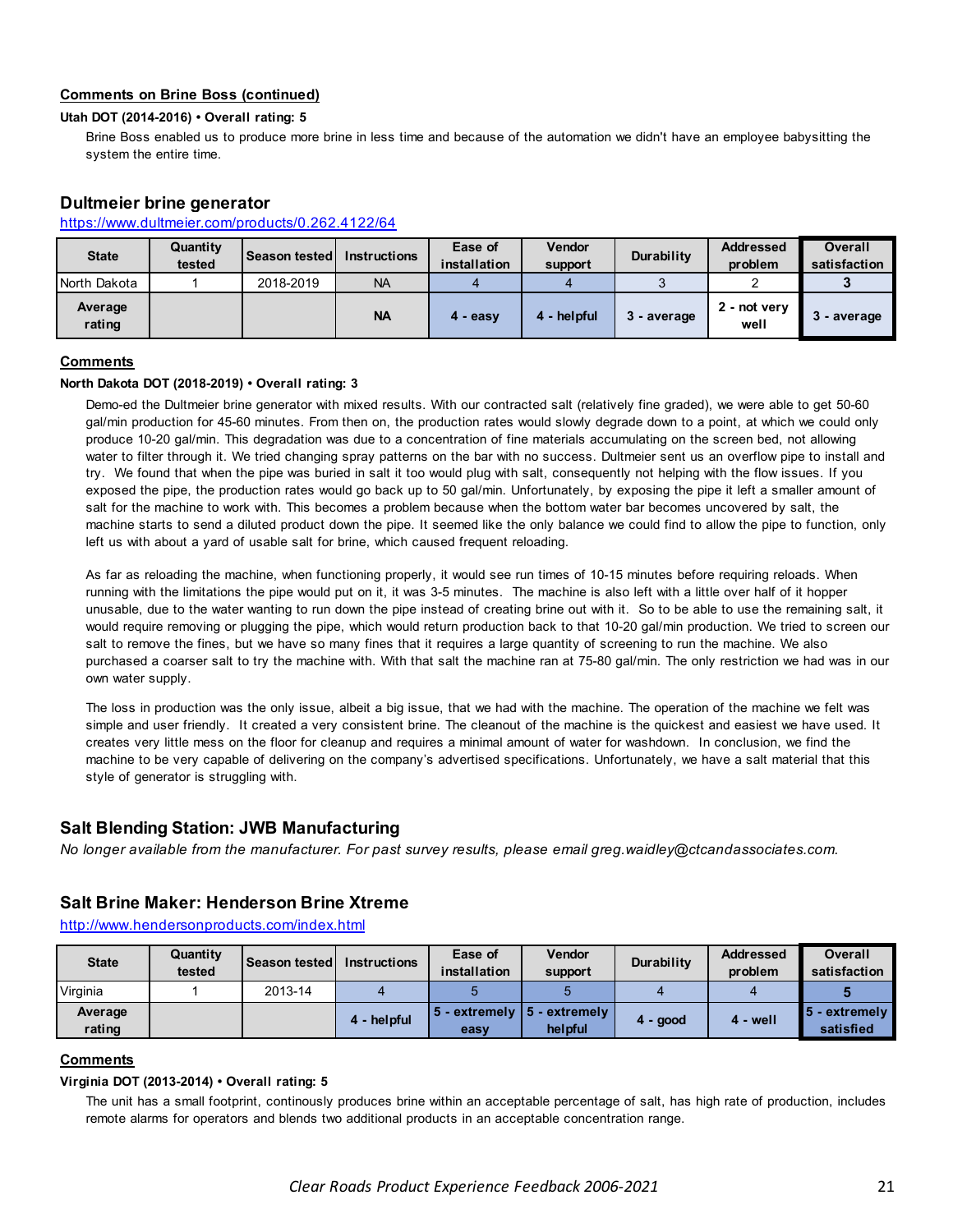# **Salt Brine Maker: Reed Systems**

https://reedsystemsltd.com/

| <b>State</b>      | Quantity<br>tested | <b>Season tested</b> | <b>Instructions</b> | Ease of<br>installation | <b>Vendor</b><br>support | Durability | <b>Addressed</b><br>problem | <b>Overall</b><br>satisfaction |
|-------------------|--------------------|----------------------|---------------------|-------------------------|--------------------------|------------|-----------------------------|--------------------------------|
| New York          |                    | 2008-09              |                     | n/a                     |                          |            |                             |                                |
| Virginia          |                    | 2008-09              |                     |                         |                          |            |                             |                                |
| Virginia          |                    | 2008-09              |                     |                         |                          |            |                             |                                |
| Virginia          |                    | 2008-09              |                     |                         |                          |            |                             |                                |
| Average<br>rating |                    |                      | $3.5 - helpful$     | $4.3 - easy$            | 4.3 - helpful            | $4 - good$ | $3.8 - well$                | 4 - satisfied                  |

### **Comments**

### **New York State DOT (2008-2009) • Overall rating: 5**

low tech unit that has a good production rate

### **Virginia DOT (2008-2009) • Overall ratings: 4, 4, 3**

I feel Reed Systems could design a better double wall storage tank. It present a style which reflects poor manufacture quality and design.

# **Salt Brine Maker: VariTech**

http://www.varitech-industries.com/

| <b>State</b>      | Quantity<br>tested | <b>Season tested I</b> | <b>Instructions</b> | Ease of<br>installation                                     | <b>Vendor</b><br>support | Durability                            | <b>Addressed</b><br>problem | <b>Overall</b><br>satisfaction           |
|-------------------|--------------------|------------------------|---------------------|-------------------------------------------------------------|--------------------------|---------------------------------------|-----------------------------|------------------------------------------|
| <b>Missouri</b>   |                    | 2008-09                |                     |                                                             |                          |                                       |                             |                                          |
| Average<br>rating |                    |                        | helpful             | $\vert$ 5 - extremely $\vert$ 5 - extremely $\vert$<br>easy | 4 - helpful              | 4.<br>maintained<br>qood<br>condition | well                        | 5 - extremely 5 - extremely<br>satisfied |

### **Comments**

### **Missouri DOT (2008-2009) • Overall rating: 5**

We used the Varitech brine maker to make salt brine for all 5 of my buildings and hauled it out of one location to outlying buildings. Worked very for what we wanted. Could easily make 10,000 gal a day.

# **VariTech 3000**

http://www.varitech-industries.com/

| <b>State</b>      | Quantity<br>tested | <b>Season testedl</b> | <b>Instructions</b> | Ease of<br>installation | <b>Vendor</b><br>support | Durability | <b>Addressed</b><br>problem | <b>Overall</b><br>satisfaction |
|-------------------|--------------------|-----------------------|---------------------|-------------------------|--------------------------|------------|-----------------------------|--------------------------------|
| South Dakota      | <b>NA</b>          | 2018-2019             | <b>NA</b>           | <b>NA</b>               | <b>NA</b>                | <b>NA</b>  | <b>NA</b>                   | NA                             |
| Average<br>rating |                    |                       | <b>NA</b>           | <b>NA</b>               | <b>NA</b>                | <b>NA</b>  | <b>NA</b>                   | <b>NA</b>                      |

### **Comments**

#### **South Dakota DOT (2018-2019) • Overall rating: NA**

Brine operations are done with VariTech 3000 and we have over 40 units. So far they are meeting our expectations and demands.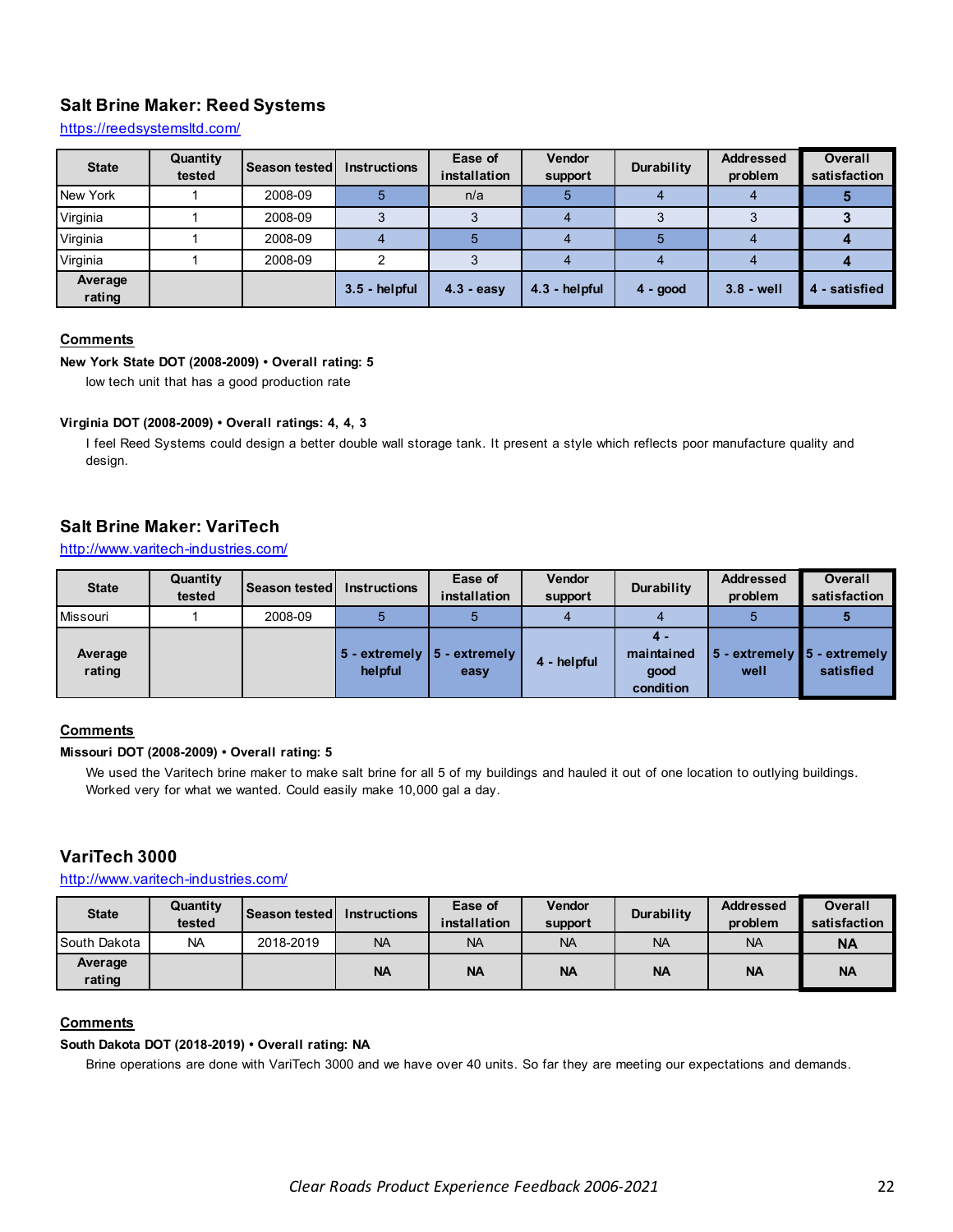# **CAMERAS**

# <span id="page-22-0"></span>**AgCam on-board camera system (Dakota Micro)**

| <b>State</b>      | Quantity<br>tested | <b>Season tested</b> | <b>Instructions</b> | Ease of<br>installation | <b>Vendor</b><br>support | Durability                                  | <b>Addressed</b><br>problem            | <b>Overall</b><br>satisfaction |
|-------------------|--------------------|----------------------|---------------------|-------------------------|--------------------------|---------------------------------------------|----------------------------------------|--------------------------------|
| North Dakota      | N/A                | 2015-2016            |                     |                         |                          |                                             |                                        |                                |
| Average<br>rating |                    |                      | 4- helpful          | $4 - easv$              | 5 - extremely<br>helpful | 5 -<br>maintained<br>excellent<br>condition | 5 - extremely ∎5 - extremely  <br>well | satisfied                      |

https://dakotamicro.com/product-category/agcam/agcam-cameras-monitors/

# **Comments**

#### **North Dakota DOT (2015-2016) • Overall rating: 5**

Positioned to view box, spreader, wing, towplow, and to the rear to see approaching traffic. Also installed on pickups as a backup camera and payloaders to help see blind spots. Used in summer to view pavement preservation operations (worker safety). Mounting so that lens stays clean. Side windows and mirrors often become frosted or covered and the camera is the only way to see outside truck. Systems are working very well and well liked by staff. We have approximately 90 systems in service.

# **Axis Communications M1065-L plow camera**

https://www.axis.com/en-us/products/axis-m1065-l

| <b>State</b>      | Quantity<br>tested | Season tested | <b>Instructions</b> | Ease of<br>installation                                                   | <b>Vendor</b><br>support | Durability                                  | <b>Addressed</b><br>problem | Overall<br>satisfaction                     |
|-------------------|--------------------|---------------|---------------------|---------------------------------------------------------------------------|--------------------------|---------------------------------------------|-----------------------------|---------------------------------------------|
| lowa              | 600                | 2017-2018     |                     |                                                                           |                          |                                             |                             |                                             |
| Average<br>rating |                    |               | helpful             | $\vert$ 5 - extremely $\vert$ 5 - extremely $\vert$ 5 - extremely<br>easy | helpful                  | 5 -<br>maintained<br>excellent<br>condition | well                        | 5 - extremely ∎5 - extremely  <br>satisfied |

### **Comments**

### **Iowa DOT (2017-2018) • Overall rating: 5**

Very pleased with the performance of the Axis product and the support we have received from the Axis staff members and distributor. Project background: We used iPhones in our Plow Cam project. The iPhones were becoming less reliable and the constant changes/updates to the iPhones were causing us problems. Moving to an IP camera eliminated the OS issue and the reliability of the IP camera was significantly better. We started with 3, increased to 600 for the 2017-2018 winter season. We will outfit all 900 trucks for the 2018-2019 season.

### **FLIR Infrared Cameras (vehicle-mounted)**

http://www.flir.com/

| <b>State</b>      | Quantity<br>tested | Season tested | <b>Instructions</b>     | Ease of<br>installation | <b>Vendor</b><br>support | Durability | <b>Addressed</b><br>problem | Overall<br>satisfaction   |
|-------------------|--------------------|---------------|-------------------------|-------------------------|--------------------------|------------|-----------------------------|---------------------------|
| <b>lowa</b>       | N/A                | 2008-2009     |                         |                         |                          |            |                             |                           |
| Average<br>rating |                    |               | 2 - not very<br>helpful | 2 - not verv<br>easy    | - extremelv<br>unhelpful | - poor     | - not at all<br>well        | - not at all<br>satisfied |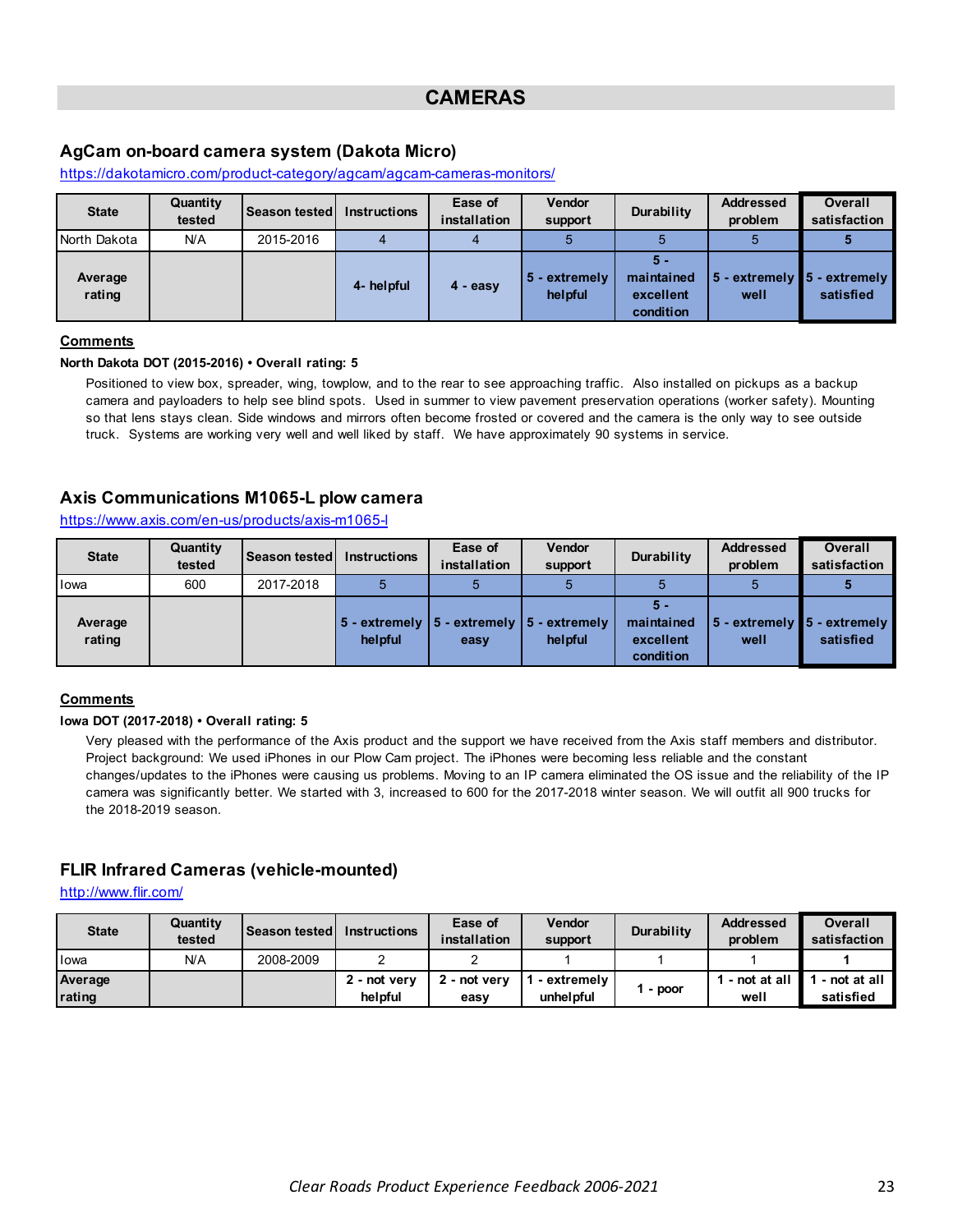# **Live View plow cameras**

https://lvt.co/

| <b>State</b>      | Quantity<br>tested | Season tested | <b>Instructions</b>     | Ease of<br>installation | <b>Vendor</b><br>support | Durability                                  | <b>Addressed</b><br>problem | <b>Overall</b><br>satisfaction              |
|-------------------|--------------------|---------------|-------------------------|-------------------------|--------------------------|---------------------------------------------|-----------------------------|---------------------------------------------|
| Montana           | 10                 | 2015-2017     |                         |                         |                          |                                             |                             |                                             |
| Average<br>rating |                    |               | 2 - not very<br>helpful | 4 - easy                | 4 - helpful              | 5 -<br>maintained<br>excellent<br>condition | well                        | 5 - extremely ∎5 - extremely  <br>satisfied |

### **Comments**

### **Montana DOT (2015-2017) • Overall rating: 5**

MDT was able to make the plows forward facing which was extremely important to the traveling public.

# **Pro-Vision camera system**

http://www.provisionusa.com/

| <b>State</b>      | Quantity<br>tested | <b>Season tested</b> | <b>Instructions</b> | Ease of<br>installation | <b>Vendor</b><br>support | Durability                                    | <b>Addressed</b><br>problem  | <b>Overall</b><br>satisfaction    |
|-------------------|--------------------|----------------------|---------------------|-------------------------|--------------------------|-----------------------------------------------|------------------------------|-----------------------------------|
| Rhode Island      |                    | 2013-14              |                     | n/a                     | n/a                      |                                               | 5                            |                                   |
| Vermont           | N/A                | 2015-2016            |                     |                         | 4                        |                                               |                              |                                   |
| Average<br>rating |                    |                      | 4 - helpful         | 4 - easy                | 4 - helpful              | $5 -$<br>maintained<br>excellent<br>condition | $4.5 -$<br>extremely<br>well | $4.5 -$<br>extremely<br>satisfied |

# **Comments**

### **Rhode Island DOT (2013-2014) • Overall rating: 5**

This system uses a single camera mounted at the rear of the vehicle. The camera is powered by an in-cab monitor that energizes automatically when the vehicle is put in reverse but can also be manually activated any time.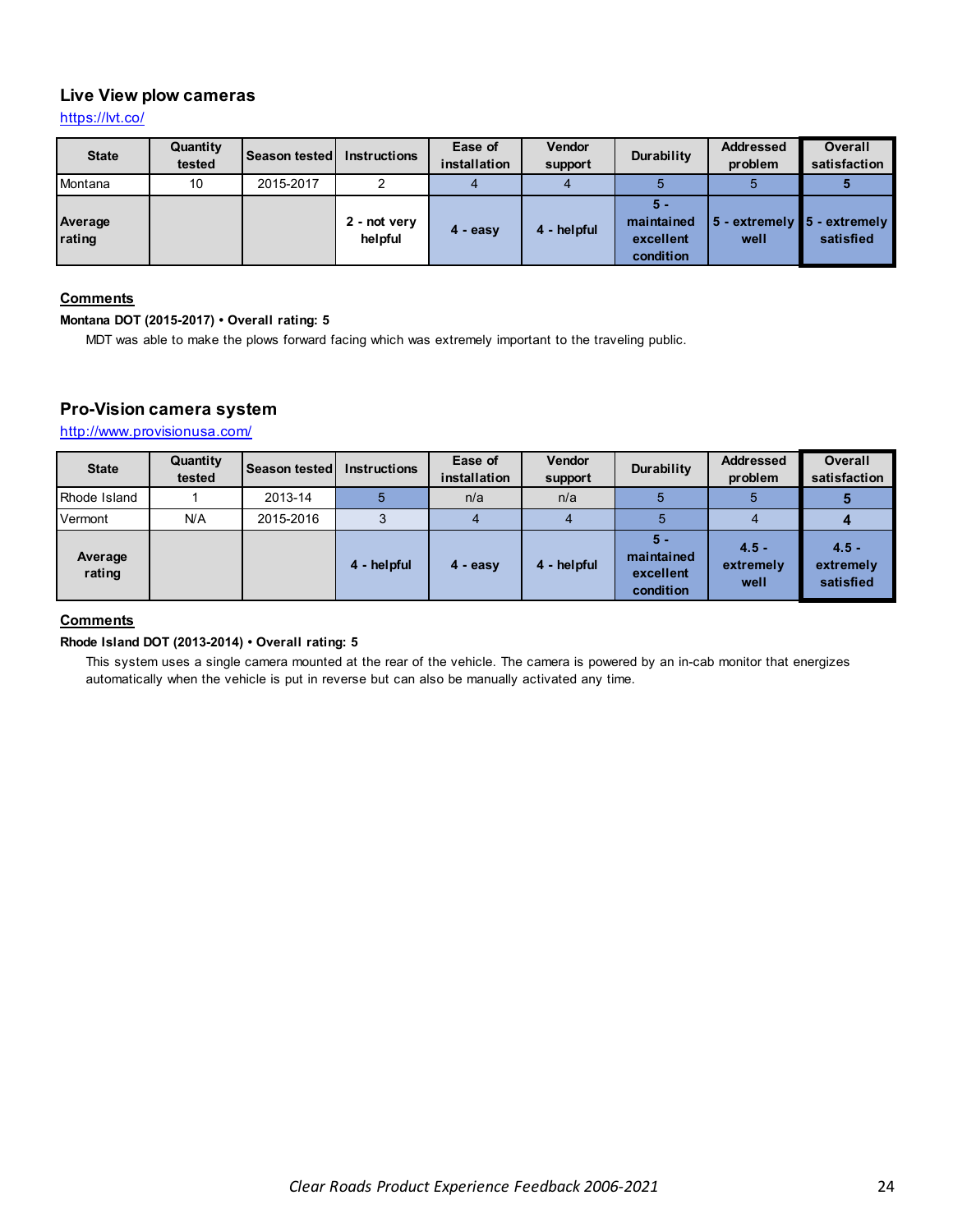# **DEICERS/CHEMICALS**

# <span id="page-24-0"></span>**Boost salt brine enhancer inhibitor (EnviroTech)**

https://envirotechservices.com/products/anti-icing-deicing/salt-brine-additives-products/

| <b>State</b>      | Quantity<br>tested | <b>Season tested I</b> | <b>Instructions</b> | Ease of<br>installation | <b>Vendor</b><br>support                                                             | <b>Durability</b> | <b>Addressed</b><br>problem                                 | <b>Overall</b><br>satisfaction |
|-------------------|--------------------|------------------------|---------------------|-------------------------|--------------------------------------------------------------------------------------|-------------------|-------------------------------------------------------------|--------------------------------|
| Idaho             | 4000 gallons       | 2016-2017              |                     |                         |                                                                                      | N/A               |                                                             |                                |
| Average<br>rating |                    |                        | helpful             | easy                    | $\vert$ 5 - extremely $\vert$ 5 - extremely $\vert$ 5 - extremely $\vert$<br>helpful | N/A               | $\vert$ 5 - extremely $\vert$ 5 - extremely $\vert$<br>well | satisfied                      |

### **Comments**

#### **Idaho DOT (2016-2017) • Overall rating: 5**

Boost was effective at various concentrations and reduced the number of applications on the roadway. The use of Boost helped maintain the salt brine mixed with Boost at colder temperatures and worked better at staying on the road longer.

# **Dowflake Xtra calcium chloride flakes**

https://www.oxycalciumchloride.com/products/dowflake-xtra-83-87-calcium-chloride-flakes

| <b>State</b>      | Quantity<br>tested | <b>Season tested</b> | <b>Instructions</b> | Ease of<br>installation | <b>Vendor</b><br>support                                                             | <b>Durability</b> | <b>Addressed</b><br>problem | Overall<br>satisfaction                                          |
|-------------------|--------------------|----------------------|---------------------|-------------------------|--------------------------------------------------------------------------------------|-------------------|-----------------------------|------------------------------------------------------------------|
| Arizona           | N/A                | 2017-2018            |                     |                         | N/A                                                                                  | N/A               |                             |                                                                  |
| Average<br>rating |                    |                      | helpful             | easy                    | $\vert 5$ - extremely $\vert 5$ - extremely $\vert 5$ - extremely $\vert$<br>helpful | N/A               | well                        | $\vert$ 5 - extremely $\vert$ 5 - extremely $\vert$<br>satisfied |

### **Comments**

### **Arizona DOT (2017-2018) • Overall rating: 5**

Comments from Flagstaff Supervisor: They typically use this when temperatures are extremely low and material is not working as fast as needed. They will pre-make loads prior to the storm. This helps with ensuring it is mixed and ready to go in case they need it. It is typically mixed one 50-pound bag to a front end loader bucket full of Ice Slicer. They will usually use it for 3-4 loads per storm (when needed). They stated this stuff works extremely fast with breaking up the ice and is very corrosive.

# **Fusion Deicer**

### https://eco-solutions.net/fusion-liquid-de-icer/

| <b>State</b>      | Quantity<br>tested | Season tested | <b>Instructions</b> | Ease of<br>installation | <b>Vendor</b><br>support | Durability                                 | <b>Addressed</b><br>problem | <b>Overall</b><br>satisfaction |
|-------------------|--------------------|---------------|---------------------|-------------------------|--------------------------|--------------------------------------------|-----------------------------|--------------------------------|
| lowa              | 3.600              | 2008-09       |                     |                         |                          |                                            |                             |                                |
| Illinois          | 8.000              | 2008-09       | n/a                 | n/a                     | Ő                        |                                            | 4                           |                                |
| Average<br>rating |                    |               | 4 - helpful         | $4 - easv$              | $3.5 - helpful$          | $3.5 -$<br>maintained<br>good<br>condition | $3.5 - well$                | 3.5 - satisfied                |

### **Comments**

### **Illinois DOT (2008-2009) • Overall rating: 4**

It's still too early to tell if this is an alternative to salt brine.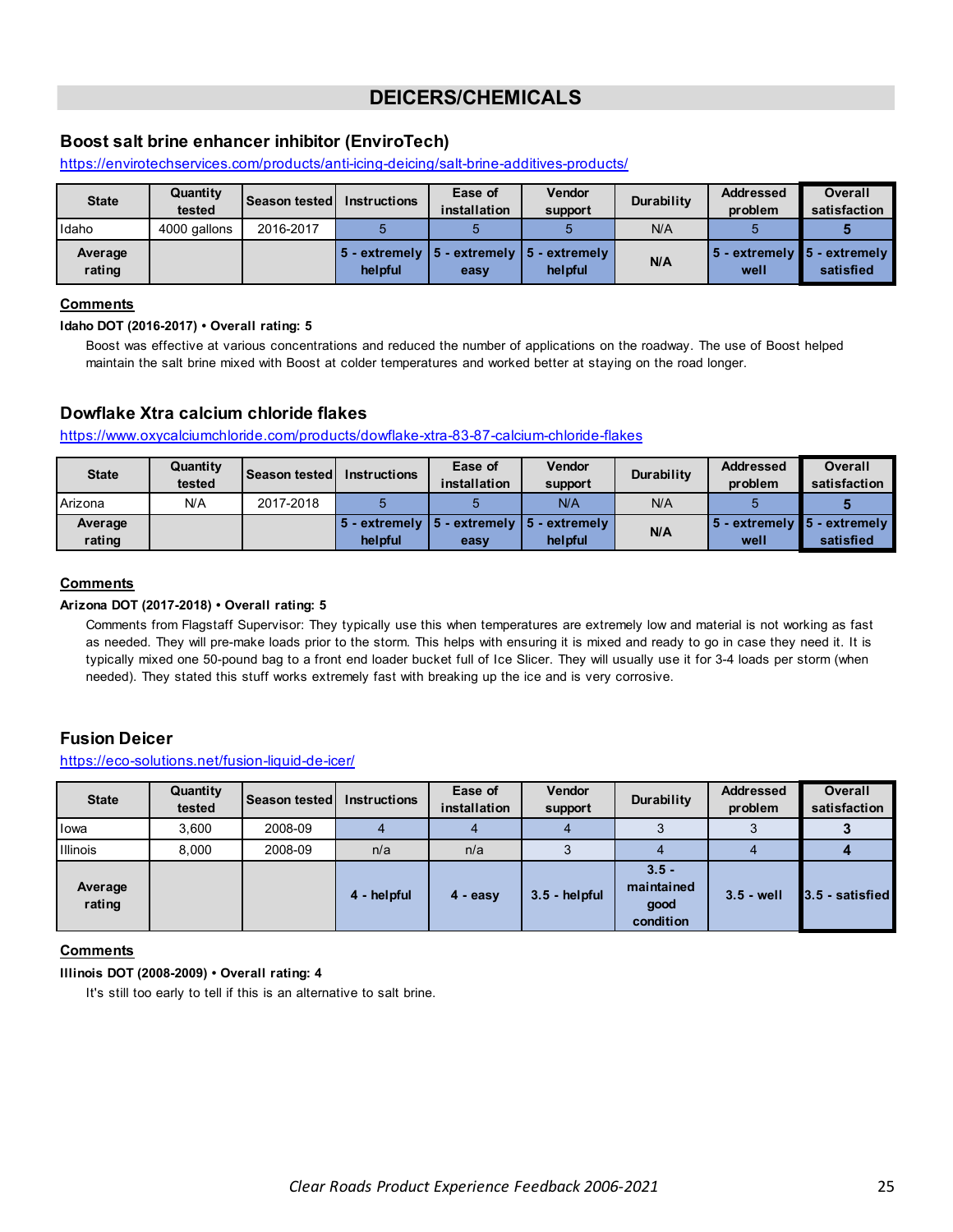# **Geomelt**

| <b>State</b>      | Quantity<br>tested | <b>Season tested</b> | Instructions   | Ease of<br>installation | <b>Vendor</b><br>support | Durability                                 | <b>Addressed</b><br>problem | <b>Overall</b><br>satisfaction |
|-------------------|--------------------|----------------------|----------------|-------------------------|--------------------------|--------------------------------------------|-----------------------------|--------------------------------|
| <b>Illinois</b>   | 14,568 gallons     | 2008-09              | n/a            | n/a                     | n/a                      | n/a                                        | 3                           | 3                              |
| <b>Illinois</b>   | 8,000 gallons      | 2007-08              | n/a            | n/a                     | 5                        | n/a                                        | 3                           | 3                              |
| Missouri          | 8,000 gallons      | 2008-09              | 5              | $\overline{4}$          | 5                        | 5                                          | 5                           | 5                              |
| Missouri          | 12,000 gallons     | 2007-08              | 5              | 3                       | 4                        | 5                                          | 5                           | 5                              |
| Missouri          | $10,000$ gallons   | 2007-08              | $\overline{4}$ | 3                       | 5                        | $\overline{4}$                             | $\overline{4}$              | $\overline{\mathbf{4}}$        |
| Misouri           | 20,000 gallons     | 2007-08              | 3              | $\overline{4}$          | $\overline{4}$           | $\overline{4}$                             | $\overline{4}$              | 4                              |
| Ohio              |                    | 2007-08              | $\overline{2}$ | $\overline{4}$          | 5                        | 3                                          | $\overline{2}$              | 3                              |
| Ohio              | 12,000 gallons     | 2007-08              | 4              | 3                       | 5                        | 3                                          | 3                           | 3                              |
| Ohio              | 1,000 gallons      | 2007-08              | $\overline{4}$ | 5                       | $\overline{4}$           | $\overline{4}$                             | 3                           | $\overline{\mathbf{4}}$        |
| Ohio              | 1,971 gallons      | 2007-08              | 4              | 4                       | 3                        | 3                                          | $\overline{2}$              | $\mathbf{2}$                   |
| Average<br>rating |                    |                      | 3.9 - helpful  | $3.8 - easv$            | 4.4 - helpful            | $3.9 -$<br>maintained<br>good<br>condition |                             | 3.4 - average 3.6 - satisfied  |

#### https://cpiroadsolutions.com/product/geomelt/

#### **Comments**

#### **Illinois DOT (2007-2008) • Overall rating: 3**

IDOT will continue to evaluate the product. The chemical was mixed with salt brine and used to prewet granular salt. The operators reported that roads cleaned up faster when using this product. No formal evaluation has been performed by IDOT.

#### **Missouri DOT (2008-2009) • Overall rating: 5**

Employees thought product performed good as Calcium if not better. End of shift leather gloves still fit. Thought they might had one to two more cycle times than crew on either side. Load salt and GO.

#### **Missouri DOT (2007-2008) • Overall ratings: 5, 4, 4**

• The lumping or hardening of our salt was practically eliminated. The lumps easily broke up in the loading process. Very good results.

• I am sold on Beet Juice. It performs very well under the stated condidtions of lower temps. It took a little reworking of our delivery systems. We will incorporate more stations that use beet juice in Eastern Jackson Co.

• Geomelt performs exceptionally well as an anti-caking agent. Stockpiles treated with Geomelt have remained free flowing. Initial reports on its effectiveness as an anti-icing agent are inconclusive. We plan on conducting a more indepth evaluation during the 2008- 09 winter.

#### **Ohio DOT (2007-2008) • Overall ratings: 3, 3, 4, 2**

• Best thing about Geomelt was not having to use grits when applying this product

• We did not have consistency with the product. The drivers had a hard time with the theory of plowing the road and not re applying materials. We could not show the additional cost as a benefit. Keep in mind this was using the product on the salt as a treated pile. • Longer to react but results last longer for pavement. Takes less material to treat highway. Not as effective below 20. Suggest treating

initially with salt and then geomelt mixture.

• Did not use enough to really know.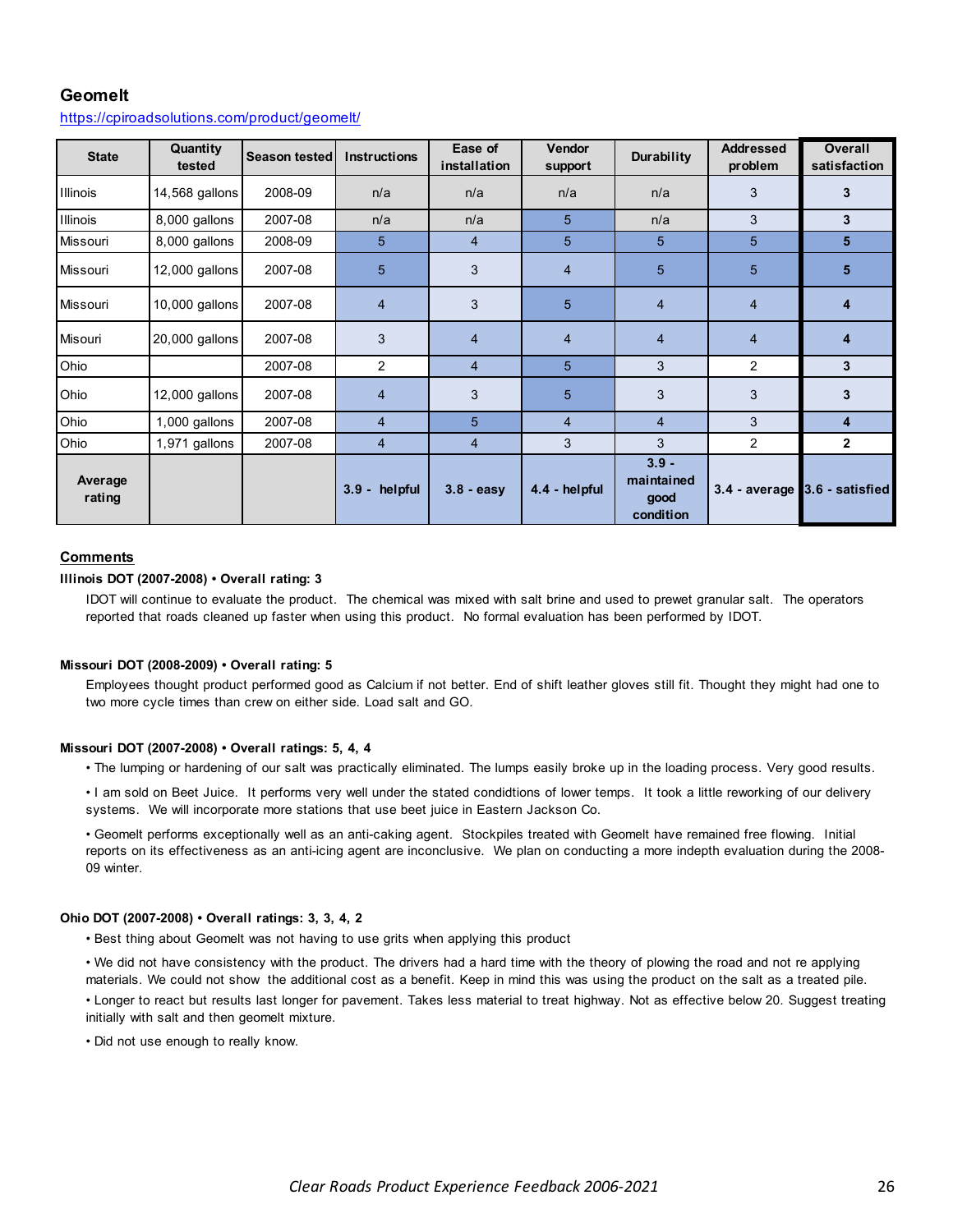# **IceBan (Scotwood Industries)**

https://scotwoodindustries.com/product/iceban/

| <b>State</b>      | Quantity<br>tested | Season tested Instructions |             | Ease of<br>installation | Vendor<br>support | Durability                                    | <b>Addressed</b><br>problem | <b>Overall</b><br>satisfaction |
|-------------------|--------------------|----------------------------|-------------|-------------------------|-------------------|-----------------------------------------------|-----------------------------|--------------------------------|
| <b>Missouri</b>   | 750 gallons        | 2014-2016                  |             |                         |                   |                                               |                             |                                |
| Average<br>rating |                    |                            | 4 - helpful | $4 - easv$              | 4 - helpful       | $5 -$<br>maintained<br>excellent<br>condition | 4 - well                    | - satisfied<br>4               |

### **Comments**

#### **Missouri DOT (2014-2016) • Overall rating: 4**

The testing we performed in 2015-2016 looks promising and in the testing we put Ice-Ban up against our normal winter de-icing products. We did see a reduction in salt usage and we decided to expand the testing this year with 12,000 gallons of the Ice-Ban product.

# **Ice B'Gone Magic anti-icer/deicer**

https://www.ibgmagic.com/

| <b>State</b>      | Quantity<br>tested | <b>Season tested</b> | <b>Instructions</b>        | Ease of<br>installation | <b>Vendor</b><br>support | Durability                                  | <b>Addressed</b><br>problem | <b>Overall</b><br>satisfaction             |
|-------------------|--------------------|----------------------|----------------------------|-------------------------|--------------------------|---------------------------------------------|-----------------------------|--------------------------------------------|
| South Dakota      | <b>NA</b>          | 2020-2021            |                            | <b>NA</b>               |                          |                                             |                             |                                            |
| Average<br>rating |                    |                      | $5 -$ extremely<br>helpful | <b>NA</b>               | 5 - extremely<br>helpful | 5 -<br>maintained<br>excellent<br>condition | well                        | 5 - extremely 5 - extremely  <br>satisfied |

# **Comments**

### **South Dakota DOT (2020-2021) • Overall rating: 5**

**Goal:** Less thaw, stick, drifting issues from the residual material.

**Comments:** Ice B'Gone Magic proved it was a good fit for our type of weather in the Dakotas. We had fewer crashes where used versus mag chloride in the past. Less residue to cause thaw, stick, drift.

We added this product to our NaCl Brine at 20%. This product was on the Pacific Northwest Snowfighters Experimental QPL. The results were great everywhere it was used. I am currently adding this to next year's contract.

# **IceKicker (Saltworx)**

http://saltworx.net/icekicker.html

| <b>State</b>      | Quantity<br>tested | Season tested | Instructions | Ease of<br>installation | Vendor<br>support | Durability | <b>Addressed</b><br>problem | <b>Overall</b><br>satisfaction |
|-------------------|--------------------|---------------|--------------|-------------------------|-------------------|------------|-----------------------------|--------------------------------|
| Idaho             | N/A                | 2016-2017     |              |                         |                   | N/A        |                             |                                |
| Average<br>rating |                    |               | 4 - helpful  | - easy                  | 4 - helpful       | N/A        | 4 - well                    | - satisfied                    |

### **Comments**

#### **Idaho DOT (2016-2017) • Overall rating: 4**

Ice Kicker was a good product and we used less per lane mile than regular salt.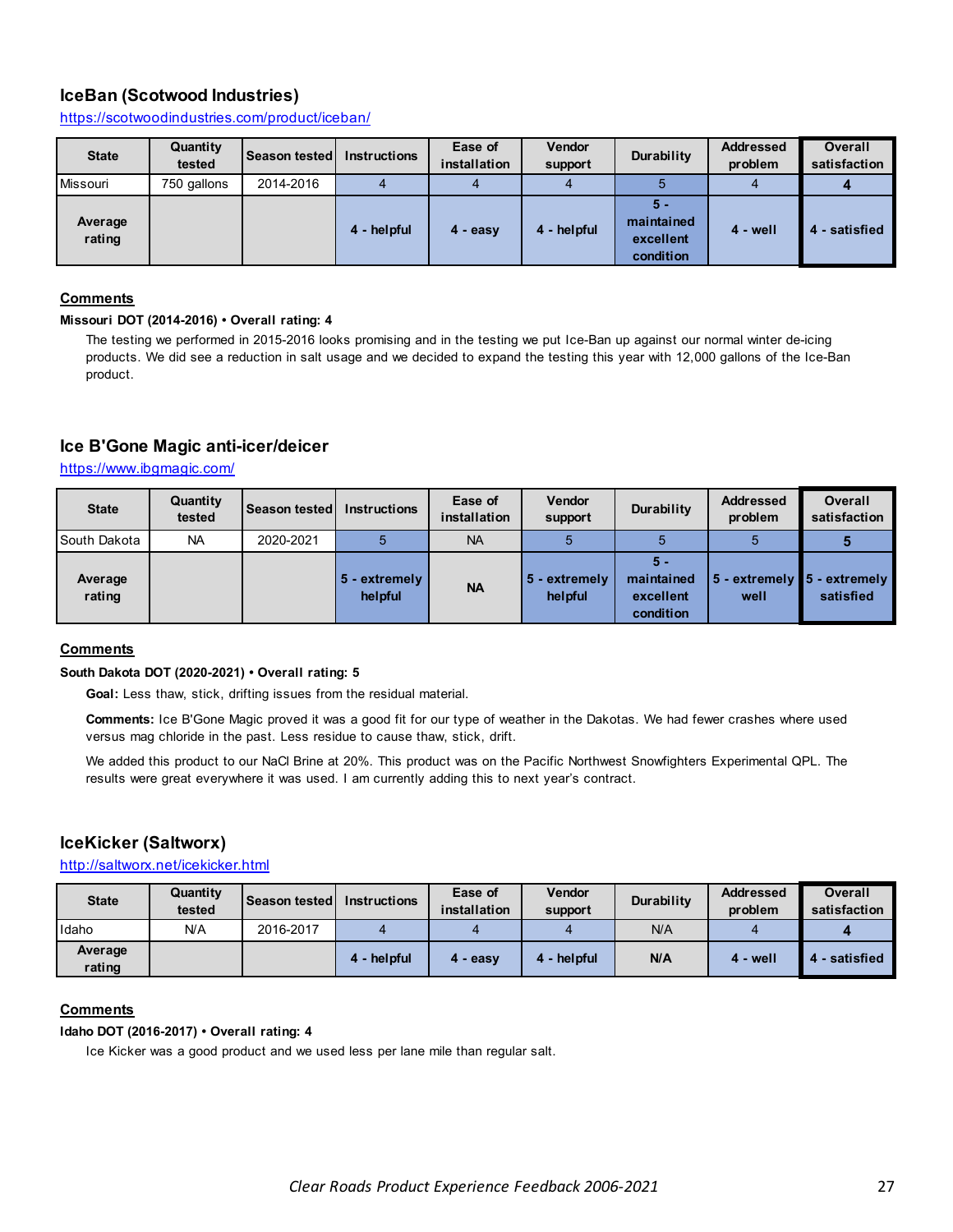# **Ice Slicer deicer**

http://www.iceslicer.com/

| <b>State</b>      | Quantity<br>tested                      | <b>Season tested I</b> | <b>Instructions</b> | Ease of<br>installation                                                   | <b>Vendor</b><br>support | Durability                                    | <b>Addressed</b><br>problem | <b>Overall</b><br>satisfaction              |
|-------------------|-----------------------------------------|------------------------|---------------------|---------------------------------------------------------------------------|--------------------------|-----------------------------------------------|-----------------------------|---------------------------------------------|
| South Dakota      | 12 semi loads<br>at 30 tons per<br>load | 2015-2017              |                     | 5                                                                         | 5                        | 5                                             | 5                           |                                             |
| Average<br>rating |                                         |                        | helpful             | $\vert$ 5 - extremely $\vert$ 5 - extremely $\vert$ 5 - extremely<br>easy | helpful                  | $5 -$<br>maintained<br>excellent<br>condition | well                        | 5 - extremely ∎5 - extremely  <br>satisfied |

# **Salt Lick detergent/road salt remover (Hotsy)**

https://www.hotsy.com/en/products/detergents/professional/transportation-specialty-cleaners/salt-lick.html

| <b>State</b>      | Quantity<br>tested  | Season tested           | <b>Instructions</b> | Ease of<br>installation                                 | <b>Vendor</b><br>support | Durability | <b>Addressed</b><br>problem            | Overall<br>satisfaction |
|-------------------|---------------------|-------------------------|---------------------|---------------------------------------------------------|--------------------------|------------|----------------------------------------|-------------------------|
| Iowa              | 55-gallon<br>barrel | 2020-2021,<br>2019-2020 |                     |                                                         |                          | <b>NA</b>  |                                        |                         |
| Average<br>rating |                     |                         | helpful             | 5 - extremely   5 - extremely   5 - extremely  <br>easv | helpful                  | <b>NA</b>  | 5 - extremely ∎5 - extremely  <br>well | satisfied               |

### **Comments**

### **Iowa DOT (2020-2021, 2019-2020) • Overall rating: 5**

Goal: Improve our truck washing/cleaning process post-winter storm. Remove more salt and other materials thereby reducing corrosion/rust on our snowplows.

**Comments:** We purchased this product through Hotsy, which also sells power washers and attachments. They have provided excellent service and helped each garage testing the product with installing the system in the garage.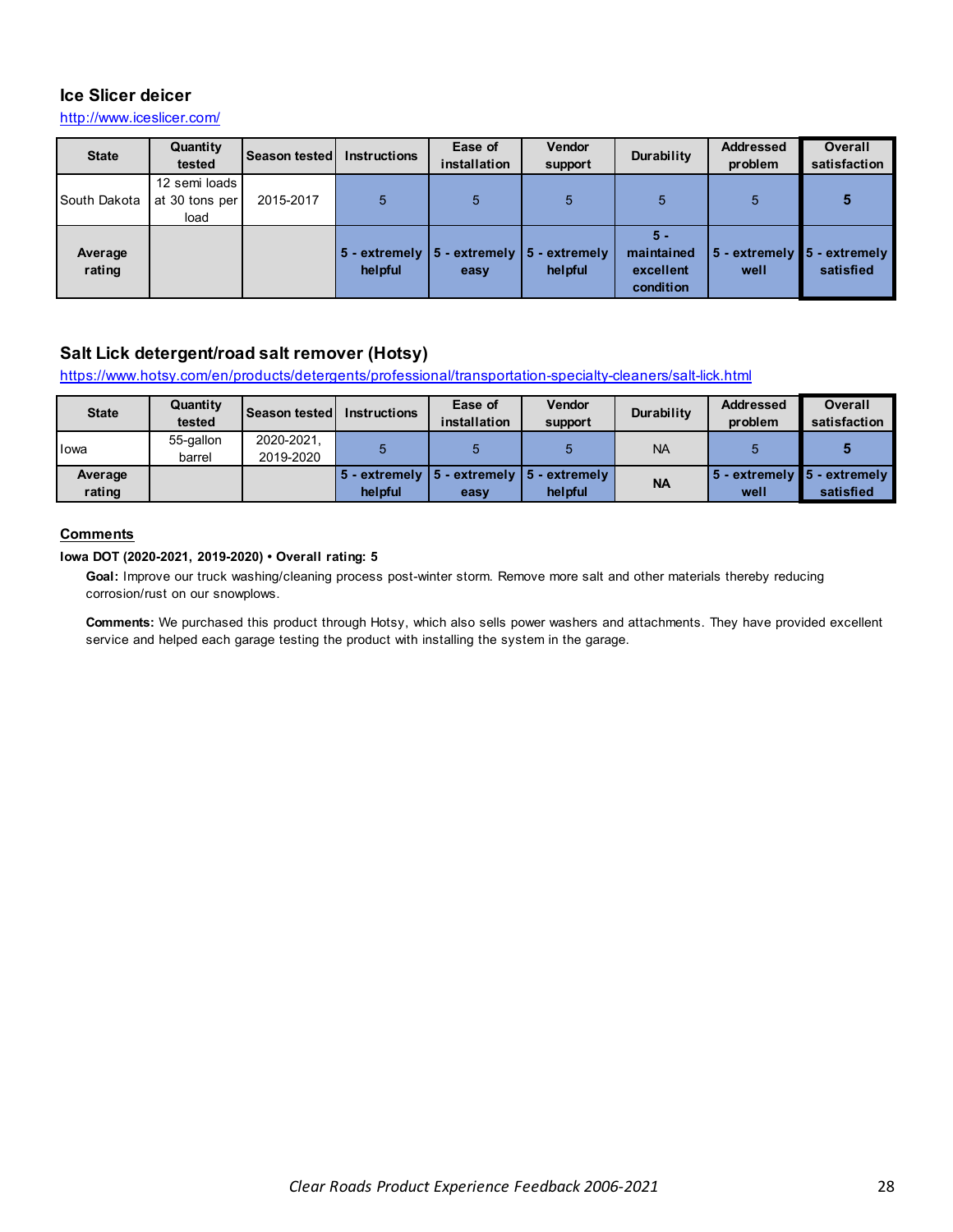# **GPS/AVL SYSTEMS**

# <span id="page-28-0"></span>**Cirus GPS/AVL**

https://www.certifiedpowersolutions.com/products/snow-ice/data-collection-reporting/

| <b>State</b>      | Quantity<br>tested | <b>Season tested</b> | <b>Instructions</b> | Ease of<br>installation | <b>Vendor</b><br>support | Durability    | <b>Addressed</b><br>problem | <b>Overall</b><br>satisfaction |
|-------------------|--------------------|----------------------|---------------------|-------------------------|--------------------------|---------------|-----------------------------|--------------------------------|
| Idaho             | 409 units          | 2014-2017            |                     |                         |                          |               |                             |                                |
| Idaho             | N/A                | 2013-14              |                     |                         |                          |               |                             |                                |
| Idaho             | N/A                | 2013-14              |                     |                         |                          | N/A           |                             |                                |
| Average<br>rating |                    |                      | $4.3 - heloful$     | $4.3 - easv$            | 5 - extremely<br>helpful | 5 - excellent | $4.3 - well$                | 4.3 - satisfied                |

### **Comments**

### **Idaho Transportation Department (2013-2014) • Overall rating: 4**

Excellent customer service, working with Cirus data tool to customize to Idaho's needs were outstanding. Provide all the information we needed except for plow position. Hardware issue with ITD trucks.

# **Geotabs**

### https://www.geotab.com/

| <b>State</b>      | Quantity<br>tested | <b>Season tested</b> | <b>Instructions</b> | Ease of<br>installation                         | <b>Vendor</b><br>support | Durability                                  | <b>Addressed</b><br>problem | <b>Overall</b><br>satisfaction |
|-------------------|--------------------|----------------------|---------------------|-------------------------------------------------|--------------------------|---------------------------------------------|-----------------------------|--------------------------------|
| Missouri          | N/A                | 2015-2017            |                     |                                                 |                          |                                             |                             |                                |
| Average<br>rating |                    |                      | 4 - helpful         | $5 -$ extremely $\boxed{5 -}$ extremely<br>easy | helpful                  | 5 -<br>maintained<br>excellent<br>condition | 4 - well                    | 4 - satisfied                  |

# **Comments**

### **Missouri DOT (2015-2017) • Overall rating: 4**

We are very satisfied. Our entire fleet of 200 heavy duty vehicles in our SW district will be equipped with GEO Tabs this season.

# **Interfleet GPS/AVL**

*No longer available from the manufacturer. For past survey results, please email greg.waidley@ctcandassociates.com.* 

# **LaserLine Guidance Laser for Wing Plows (Model GL3000C)**

http://www.laserlinemfg.com/

| <b>State</b>      | Quantity<br>tested | Season tested | <b>Instructions</b> | Ease of<br>installation | Vendor<br>support | Durability | <b>Addressed</b><br>problem | <b>Overall</b><br>satisfaction |
|-------------------|--------------------|---------------|---------------------|-------------------------|-------------------|------------|-----------------------------|--------------------------------|
| Arizona           | <b>NA</b>          | 2017-18       |                     | <b>NA</b>               |                   |            | J.                          |                                |
| Idaho             | $2 - 3$            | 2017-18       | n                   |                         |                   | 5          | Ð                           |                                |
| Minnesota         | <b>NA</b>          | 2008-09       |                     |                         |                   | 5          | 5                           |                                |
| Minnesota         |                    | 2007-08       | 5                   | 5                       |                   | 5          | 4                           |                                |
| Montana           | 8                  | 2013-15       |                     |                         | 5                 | 5          |                             |                                |
| Utah              | 10                 | 2015-18       |                     | 4                       | 3                 | 3          | 4                           |                                |
| Utah              | 16                 | 2007-08       |                     |                         | 5                 | 5          |                             |                                |
| Average<br>rating |                    |               | 4.1 - helpful       | $4.0 - easy$            | 4.0 - helpful     | 4.4 - good | $4.0 - well$                | 4.1 - satisfied                |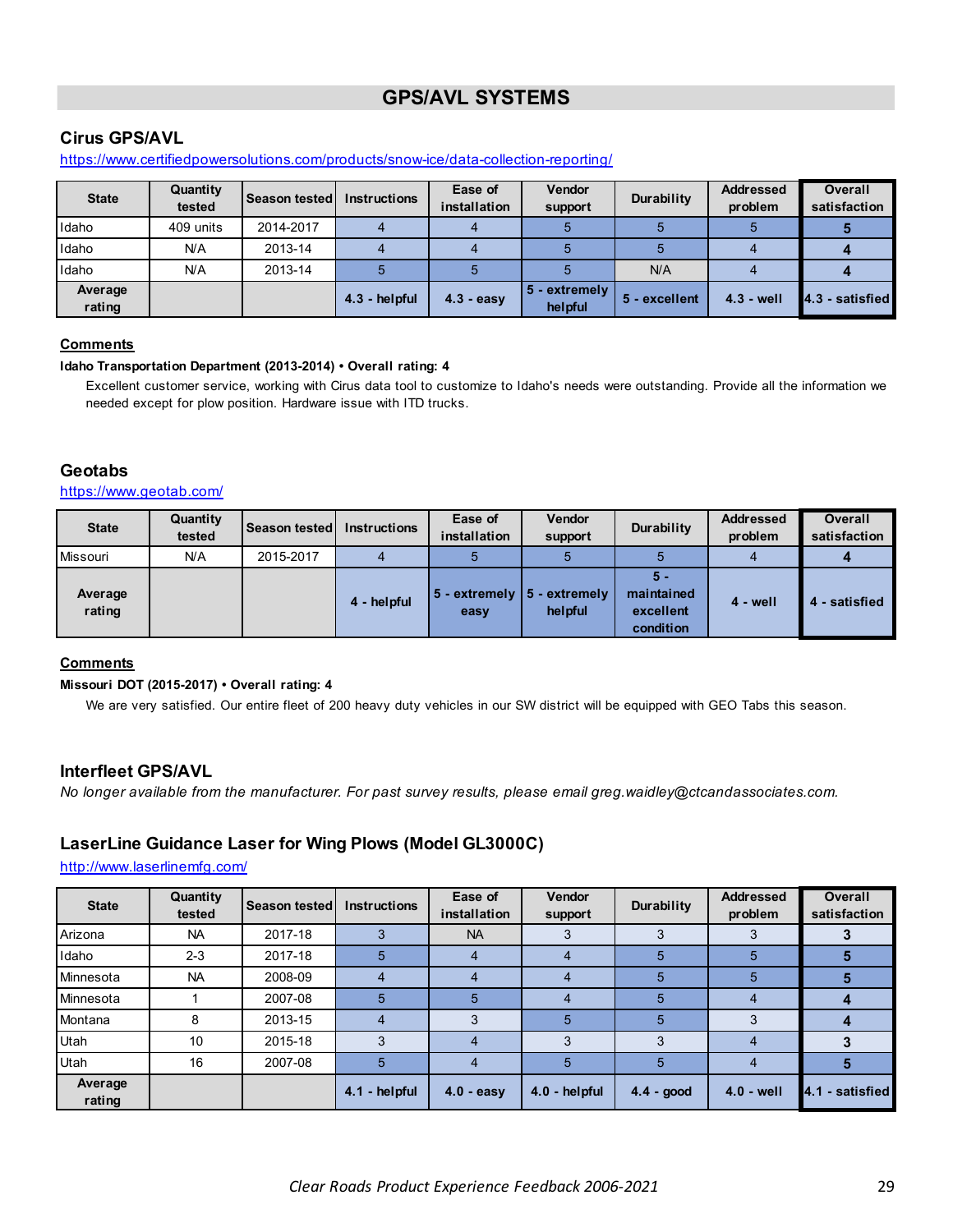### <span id="page-29-0"></span>**Comments on LaserLine Guidance Laser for Wing Plows (Model GL3000C)**

#### **Arizona DOT (2017-2018) • Overall rating: 3**

Comments from our Payson Supervisor: Lasers have been a huge help for the area we work in. I have used Wings without and with. With having this piece of equipment, the drivers seem more confident when working narrow roads, or dealing with a lot of guardrail, even in whiteout conditions. The lasers can pick up delineation, and even the guardrail tabs. The only thing you need to make sure you do is set it up right for the truck that is using it, and what area. Not all areas are the same, and not all trucks are the same. The other issue when installing these is that you need to make sure they are hooked up correctly to have the lens cleaned off when operating the laser during a storm. They have come a long way in the past couple of years in keeping these lenses clean. If these fail or break down, it does take some time to have these repaired from a vendor standpoint.

#### **Idaho Transportation Department (2017-2018) • Overall rating: 5**

Based on the experience, we are now making this unit a standard on all trucks with wing plows.

#### **Minnesota DOT (2007-2008) • Overall rating: 4**

This was a great cost savings project, we had no accidents with fixed objects along the road when in use. The vendor was great to deal with and just a great all around project. There are plans to use this on the paving machine.

#### **Montana DOT (2013-15) • Overall rating: 4**

To early to tell.

#### **Utah DOT (2015-2018) • Overall rating: 3**

We use wing plow lasers mostly in straight line operations around the city. We have found that using them in canyons and on very curvy roads just causes the laser to bounce around where the wing plow isn't going to really be anyway and they end up being a distraction rather than helping.

#### **Utah DOT (2007-2008) • Overall rating: 5**

Our field crews installed the units without having to use the central shops. We cut back avoidable hits by 85% overall. The worse the conditions the more help the laser unit is. Overall, we are very pleased with the GL3000C.

# **INFORMATION MANAGEMENT**

# **AccuWeather SkyGuard Online**

#### http://www.accuweather.com/

| <b>State</b>      | Quantity<br>tested | Season tested | <b>Instructions</b>     | Ease of<br>installation | <b>Vendor</b><br>support | Durability                            | <b>Addressed</b><br>problem | <b>Overall</b><br>satisfaction |
|-------------------|--------------------|---------------|-------------------------|-------------------------|--------------------------|---------------------------------------|-----------------------------|--------------------------------|
| Pennsylvania      | N/A                | 2012-2013     | C                       |                         |                          |                                       |                             |                                |
| Average<br>rating |                    |               | 2 - not very<br>helpful | - not very<br>easy      | 4 - helpful              | 4.<br>maintained<br>good<br>condition | $4 - well$                  | 3 - average                    |

#### **Comments**

#### **Pennsylvania DOT (2012-2013) • Overall rating: 3**

• During the trial period, the web site provided the following: - All basic weather information for locations set by users. This function appeared to work well. - PA Traffic cameras. This function appeared to work well. - Current website is best run using T1 lines, and could not be used effectively with Internet Explorer 8 browsers. - Included very detailed weather warnings for individual stockpiles, but they were created at a County level, not for specific stockpiles. This feature appeared to work well. - Users can have their own User ID and therefore can customize the website for their desired location. This function appeared to work well. - PennDOT-specific maps were updated 4 times per day; National maps were updated two times per day.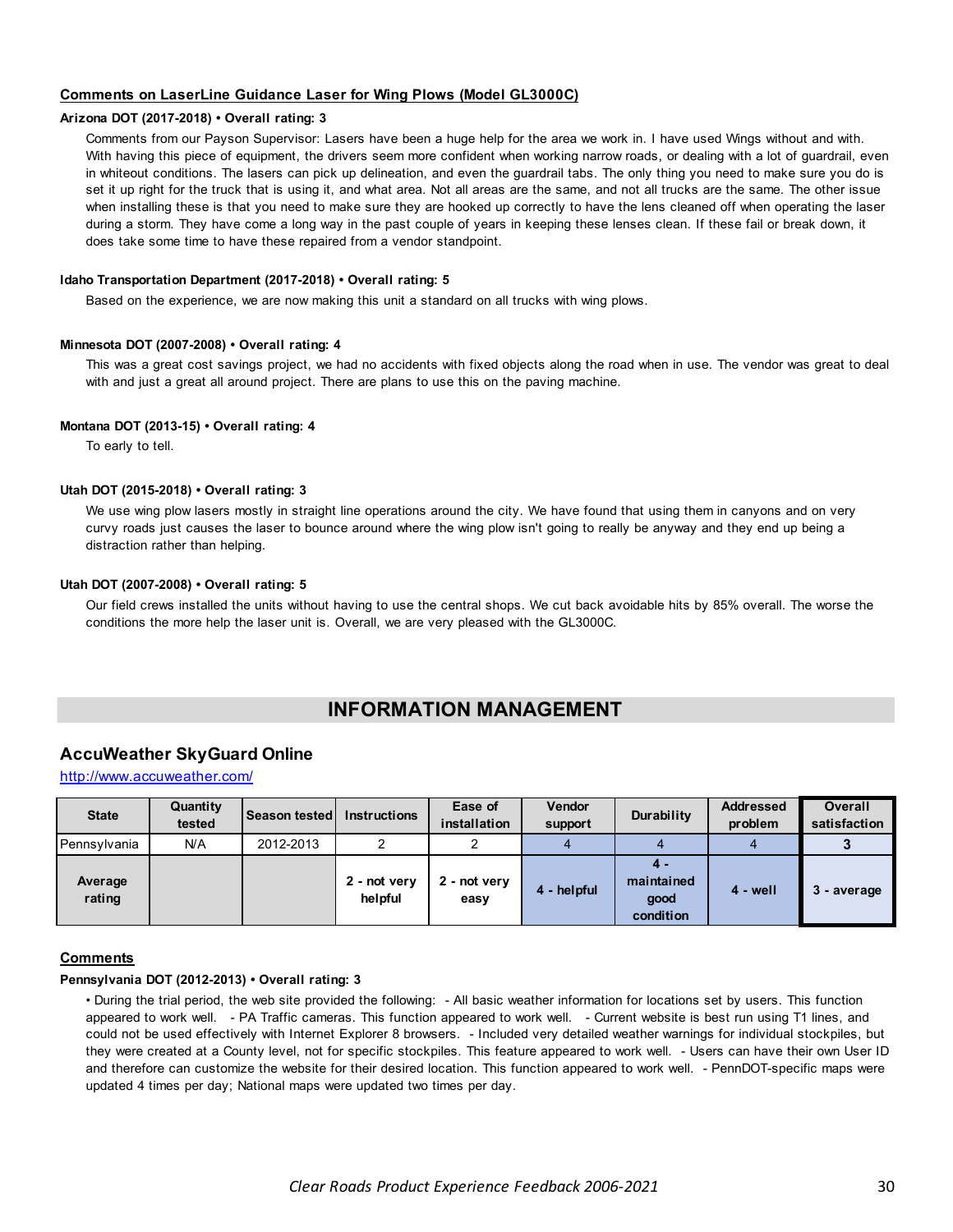• During the trial period, the Email Alert service provided the following: - An unlimited number of users; but, forecasts were sent to everyone in the County, regardless of their reporting location. - A single email Alert containing multiple stockpile locations. The vendor did not provide forecasts for individual stockpiles. - An identification of a staff meteorologist available by telephone for specific weather-related issues. The meteorologist was contacted several times with excellent customer service provided. - Timely and accurate email Alerts for the following events: Snow, Heavy Snow, Snow Squall Warning, Heavy Rain, Heavy Snow Canceled, Heavy Rain Canceled

• Service used radar to include Squall Alerts as the alerts are occurring, but forecasting squalls in advance is not possible at this time.

### **High Sierra temperature sensor**

https://hsierra.com/products/mobilesurfacesentinel/

| <b>State</b>      | Quantity<br>tested | Season tested | <b>Instructions</b> | Ease of<br>installation | <b>Vendor</b><br>support | Durability                            | <b>Addressed</b><br>problem | <b>Overall</b><br>satisfaction |
|-------------------|--------------------|---------------|---------------------|-------------------------|--------------------------|---------------------------------------|-----------------------------|--------------------------------|
| Iowa              | 300 units          | 2016-2018     |                     |                         |                          |                                       |                             |                                |
| <b>I</b> lowa     | 10 units           | 2016-2017     |                     |                         |                          |                                       |                             |                                |
| Average<br>rating |                    |               | 4 - helpful         | $4 - easv$              | 4 - helpful              | 4.<br>maintained<br>good<br>condition | $3.5 - well$                | 3.5 - satisfied                |

#### **Comments**

#### **Iowa DOT (2016-2018) • Overall rating: 3**

During our first season of testing, the High Sierra sensors worked very well and we did not experience any unit failures. Based on this performance, we increased the number of units to 300 for the next winter season plus we outfitted all 50 of our Supervisor pickups. Once the 2017-2018 season started we experienced numerous unit failures. When we addressed this issue with High Sierra, they were willing to replace the defective units, however we continued to have unit failures. We held a meeting with High Sierra senior management about the issue we were experiencing with the high failure rates and they shared with us that they had changed a material used in the sensors plus they had changed part of their manufacturing process. High Sierra also told us they had made the decision to go back to the original materials and manufacturing process and they would continue to replace all of the units that failed. Throughout this process High Sierra has been willing to work the issues we have had with these sensors. They have been willing to replace all units that have failed at no cost to the Iowa DOT. We will be going into the 2018-2019 with 300 trucks and 50 Supervisor pickups outfitted with these units and we will be tracking their performance.

#### **Iowa DOT (2016-2017) • Overall rating: 4**

We outfitted 10 trucks each with Vaisala, Weather Cloud, and the High Sierra. The High Sierra sensors performed the best and were the most consistent. We had no sensor failures with the High Sierra sensors.

This sensor connects with our Cirus Speadsmart controller to display the temp reading on the controller display in their truck for the operator and the temp info is fed through our GPS/AVL system that is then displayed on our internal website.

We plan to expand out testing during the 2017-2018 winter season by outfitting 350 snow plow trucks and 50 supervisor pickups.

### **Loadrite Loader Scale (Trimble)**

https://heavyindustry.trimble.com/en/all-products

| <b>State</b>      | Quantity<br>tested | Season tested | <b>Instructions</b> | Ease of<br>installation | Vendor<br>support | Durability                            | <b>Addressed</b><br>problem | <b>Overall</b><br>satisfaction |
|-------------------|--------------------|---------------|---------------------|-------------------------|-------------------|---------------------------------------|-----------------------------|--------------------------------|
| Maryland          | 5                  | 2016-2017     |                     |                         |                   |                                       |                             |                                |
| Minnesota         |                    | 2011-12       |                     |                         |                   |                                       |                             |                                |
| Average<br>rating |                    |               | $3.5 - helpful$     | $4 - easv$              | $3.5 - helpful$   | 4.<br>maintained<br>good<br>condition | $3.5 - well$                | 3.5 - satisfied                |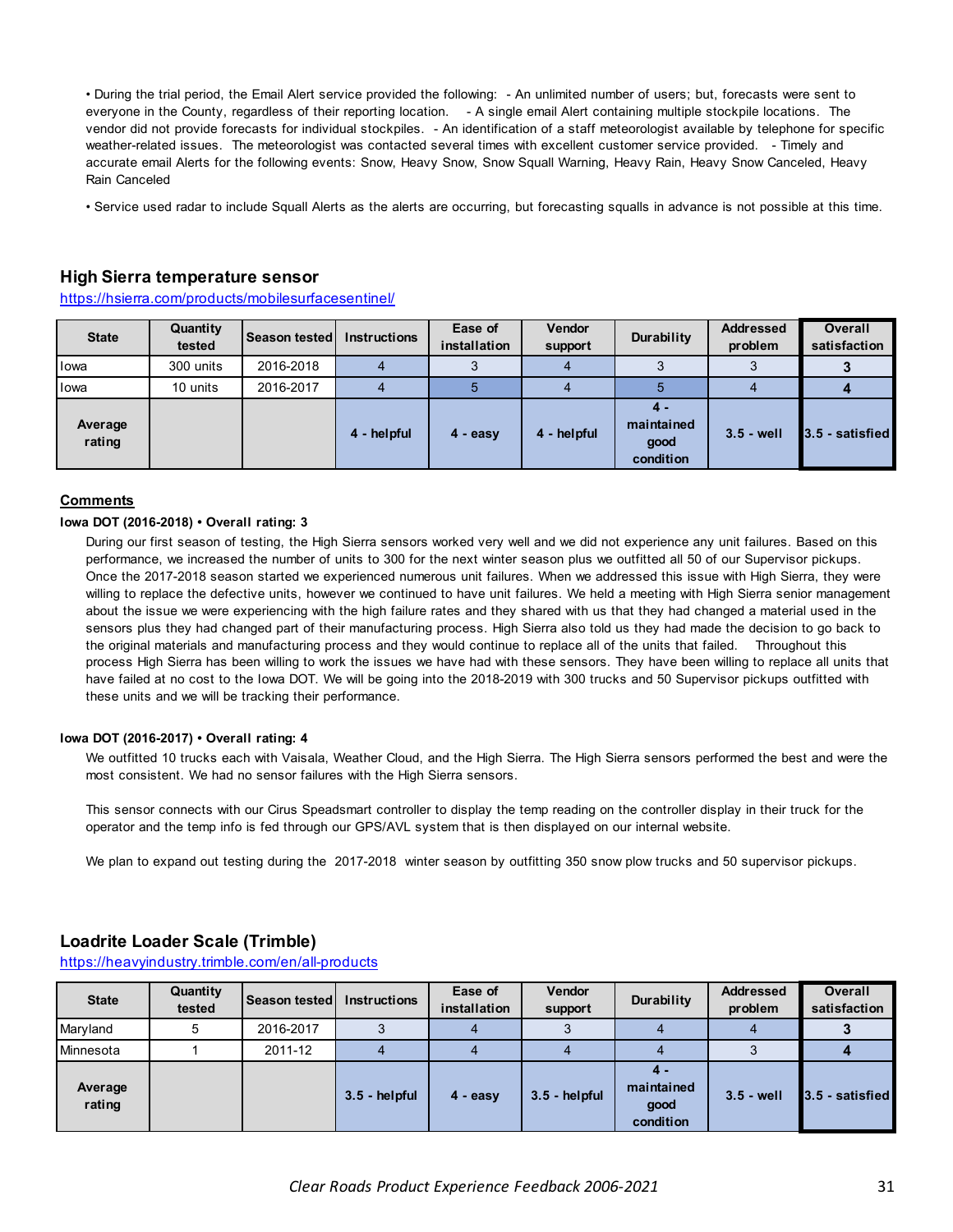### **Comments on Loadrite Loader Scale**

### **Maryland DOT (2016-2017) • Overall rating: 3**

Goal: Rather than using an estimated weight per "scoop" of salt placed in each truck, SHA wanted to know the precise amount of salt placed in each truck. The hope was that this information could be matched up with the location data on the trucks whereabouts to determine the amount of salt spread in specific at risk watersheds.

Comments: Presently there is no way for a central office to control the entries in the field (i.e., storm numbers, naming convention for trucks, material types) which will cause issues with rolling up statewide data. Also, all reports had to be recreated in each Shop rather than a central office developing a common report to be used by all. The controller also seemed to use antiquated technology which didn't allow for easy selection of trucks and material type. The weights were helpful, but the individual Shops who tested had to rely exclusively on the quality of their administrative people entering data before each storm and the quality of the loader operator making good selections when loading salt. Because of this, some Shops found greater success than others.

#### **Minnesota DOT (2011-2012) • Overall rating: 4**

The product worked well to track amount of product(s) that was used out of a stockpile, could be used to help track inventory where agencies don't have funding to purchase a precision controller to measure amount of product(s) applied during a Snow and Ice event. Safety consideration: the operator can see how much weight they load, avoiding overweight and safety concerns.

# **Lufft USA Multi-Parameter Weather Sensors (WS601)**

https://www.lufft.com/

| <b>State</b>      | Quantity<br>tested | <b>Season tested</b> | <b>Instructions</b>      | Ease of<br>installation | <b>Vendor</b><br>support   | Durability                                  | <b>Addressed</b><br>problem | <b>Overall</b><br>satisfaction |
|-------------------|--------------------|----------------------|--------------------------|-------------------------|----------------------------|---------------------------------------------|-----------------------------|--------------------------------|
| Pennsylvania      |                    | 2012-13              |                          |                         |                            |                                             | ◠                           |                                |
| Average<br>rating |                    |                      | 5 - extremely<br>helpful | $4 - easv$              | $5 -$ extremely<br>helpful | 5 -<br>maintained<br>excellent<br>condition | 2 - not very<br>well        | - average                      |

#### **Comments**

#### **Pennsylvania DOT (2012-2013) • Overall rating: 3**

Following their installation in December (Perry) and January (Fulton), data was recorded. The snowfall data recorded was compared to Millersville University's snow totals tracking to determine the effectiveness of the weather stations. The Lufft weather station is set up to record data in meteorological formats and units, such as liquid precipitation, and does not record snowfall by accumulation. For the purposes of recording snowfall totals and comparing them to salt usage, this station does not fulfill the goal.

### **MacQueen Equipment Liquid Chemical Tracking Software**

https://www.macqueeneq.com/equipment/

| <b>State</b>      | Quantity<br>tested | Season tested   Instructions |             | Ease of<br>installation | Vendor<br>support       | Durability                             | <b>Addressed</b><br>problem | <b>Overall</b><br>satisfaction |
|-------------------|--------------------|------------------------------|-------------|-------------------------|-------------------------|----------------------------------------|-----------------------------|--------------------------------|
| Minnesota         |                    | 2011-12                      | ິ           |                         | C                       |                                        |                             |                                |
| Average<br>rating |                    |                              | 3 - average | 3 - average             | 2 - not very<br>helpful | 4 -<br>maintained<br>good<br>condition | 4 - well                    | 4 - satisfied                  |

# **Comments**

#### **Minnesota DOT (2011-2012) • Overall rating: 4**

Due to lighter winter, more real-life testing and assessment is required.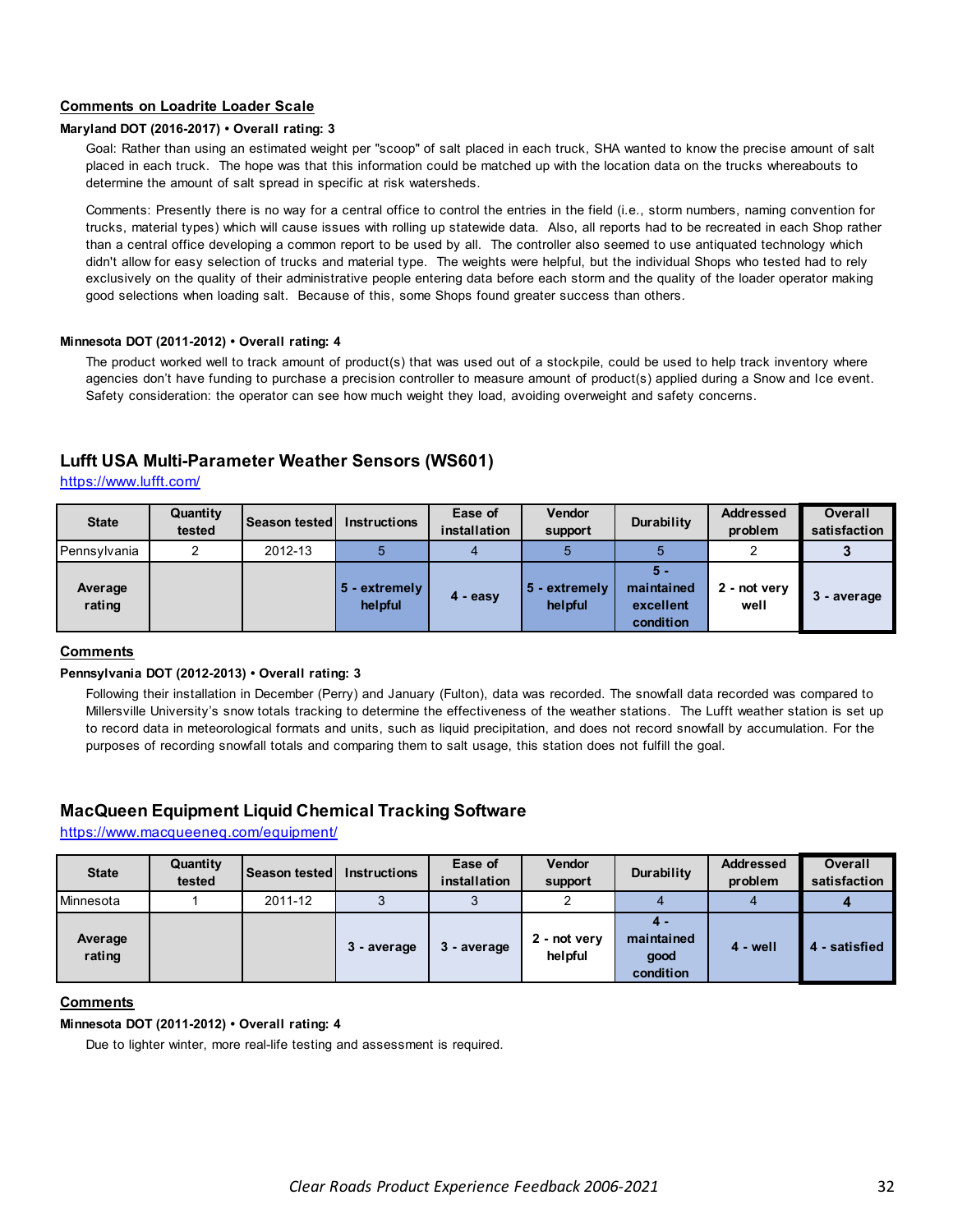# **Maintenance Decision Support Systems (MDSS)**

| <b>State</b>      | Quantity<br>tested | <b>Season tested</b> | <b>Instructions</b> | Ease of<br>installation | <b>Vendor</b><br>support        | Durability                             | <b>Addressed</b><br>problem | <b>Overall</b><br>satisfaction |
|-------------------|--------------------|----------------------|---------------------|-------------------------|---------------------------------|----------------------------------------|-----------------------------|--------------------------------|
| Michigan          | <b>NA</b>          | 2012-13              |                     | <b>NA</b>               |                                 | <b>NA</b>                              |                             |                                |
| Pennsylvania      | 15 Routes          | 2011-13              |                     |                         |                                 |                                        |                             |                                |
| Average<br>rating |                    |                      | 4 - helpful         | 5 - extremely<br>easy   | $4.5 -$<br>extremely<br>helpful | 4 -<br>maintained<br>good<br>condition | 3 - average                 | 3.5 - satisfied                |

### **Comments**

# **Michigan DOT (2012-2013) • Overall rating: 4**

MDSS seems like it can be a very useful tool if coupled with AVL technology. Our pilot did not have this, so parameters had to be entered into the system by supervsors after the storm. Viewing the weather maps, and treatment recommendations on the website seemed very beneficial. Michigan is going to forge ahead with instrumenting our trucks with AVL, and plan to utilize MDSS services statewide (Meridian or another provider).

# **Pennsylvania DOT (2011-2013) • Overall rating: 3**

Has difficulty dealing with "Lake Effect" snow.

# **PreCise temperature sensors**

# https://www.precisemrm.com/Products/Item/ProductID/141

| <b>State</b>      | Quantity<br>tested | Season tested           | <b>Instructions</b> | Ease of<br>installation | <b>Vendor</b><br>support | Durability                                    | <b>Addressed</b><br>problem | <b>Overall</b><br>satisfaction |
|-------------------|--------------------|-------------------------|---------------------|-------------------------|--------------------------|-----------------------------------------------|-----------------------------|--------------------------------|
| lowa              | <b>NA</b>          | 2020-2021.<br>2019-2020 |                     | 5                       | 4                        | 5                                             | 4                           | 4                              |
| Average<br>rating |                    |                         | 4 - helpful         | 5 - extremely<br>easy   | 4 - helpful              | $5 -$<br>maintained<br>excellent<br>condition | 4 - well                    | 4 - satisfied                  |

### **Comments**

### **Iowa DOT (2020-2021, 2019-2020) • Overall rating: 4**

**Goal:** Finding a durable, accurate temp sensor to install on snowplow trucks and maintenance staff pickups.

**Comments:** We are in the process of transitioning from Road Watch and High Sierra to the PreCise Temp Sensor. We have found them to be very durable and accurate.

# **Vaisala RWIS station**

https://www.vaisala.com/en/products/systems/road-weather-information-system-rwis

| <b>State</b>      | Quantity<br>tested | <b>Season tested</b> | <b>Instructions</b> | Ease of<br>installation                                                   | <b>Vendor</b><br>support | <b>Durability</b>                           | <b>Addressed</b><br>problem | <b>Overall</b><br>satisfaction |
|-------------------|--------------------|----------------------|---------------------|---------------------------------------------------------------------------|--------------------------|---------------------------------------------|-----------------------------|--------------------------------|
| Vermont           | 10                 | 2016-2018            |                     |                                                                           |                          |                                             |                             |                                |
| Average<br>rating |                    |                      | helpful             | $\vert$ 5 - extremely $\vert$ 5 - extremely $\vert$ 5 - extremely<br>easy | helpful                  | 5 -<br>maintained<br>excellent<br>condition | $5 -$ extremely<br>well     | 4 - satisfied                  |

### **Comments**

#### **Vermont AOT (2016-2018) • Overall rating: 4**

We have had very good experience with the entire station. We have just started our own maintenance of the RWIS stations in the last 1½ years, so we will have more insight into the reliability, but again are very happy with the way the stations have performed.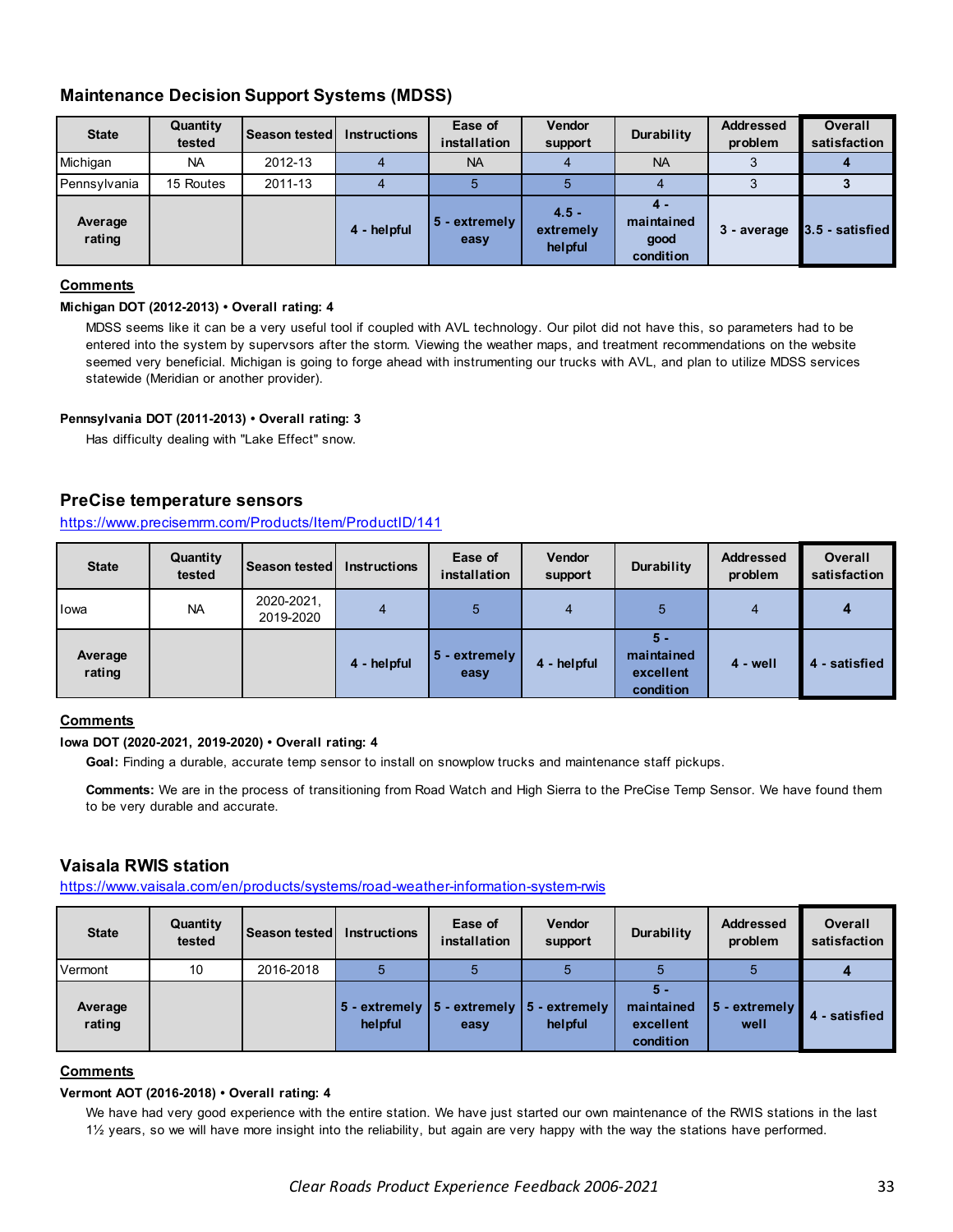# **Vaisala temperature sensor**

| <b>State</b>      | Quantity<br>tested | <b>Season tested I</b> | <b>Instructions</b> | Ease of<br>installation | <b>Vendor</b><br>support | Durability      | <b>Addressed</b><br>problem | <b>Overall</b><br>satisfaction |
|-------------------|--------------------|------------------------|---------------------|-------------------------|--------------------------|-----------------|-----------------------------|--------------------------------|
| <b>l</b> owa      | 10 units           | 2016-2017              |                     |                         |                          |                 |                             |                                |
| Pennsylvania      | N/A                | 2015-2017              |                     |                         |                          |                 |                             |                                |
| Average<br>rating |                    |                        | 4 - helpful         | 3 - average             | 3 - average              | $2.5$ - average | 3 - average                 | - average                      |

https://www.vaisala.com/en/products/instruments-sensors-and-other-measurement-devices

### **Comments**

#### **Iowa DOT (2016-2017) • Overall rating: 2**

We had 2 of 10 sensor units fail during the winter season. This sensor did not seem to provide consistent readings. We do not plan to continue any testing with this temp sensor.

### **WeatherCloud temperature sensor**

http://weathercloud.co/

| <b>State</b> | Quantity<br>tested | <b>Season tested L</b> | Instructions | Ease of<br>installation | <b>Vendor</b><br>support | <b>Durability</b> | <b>Addressed</b><br>problem | Overall<br>satisfaction |
|--------------|--------------------|------------------------|--------------|-------------------------|--------------------------|-------------------|-----------------------------|-------------------------|
| lowa         | 10 units           | 2016-2017              |              |                         |                          |                   |                             |                         |
| Average      |                    |                        | 2 - not very | 2 - not verv            | 2 - not verv             | 2 - not verv      | - Not at all                | - Not at all            |
| rating       |                    |                        | helpful      | easv                    | helpful                  | durable           | well                        | satisfied               |

# **Comments**

#### **Iowa DOT (2016-2017) • Overall rating: 1**

These sensors failed miserably. Installs were difficult, tech support spotty, and the sensors did not work as advertised. Also, Weather Cloud stored the temperature data and wanted to charge an ongoing service fee for data storage. We removed all of these temp sensors and sent them back. We will not continue to test these sensors.

# **WeatherSentry Online (DTN)**

https://www.dtn.com/weather/transportation/weathersentry-transportation-edition/

| <b>State</b>      | Quantity<br>tested | Season tested | <b>Instructions</b>             | Ease of<br>installation      | <b>Vendor</b><br>support        | Durability                             | <b>Addressed</b><br>problem | <b>Overall</b><br>satisfaction           |
|-------------------|--------------------|---------------|---------------------------------|------------------------------|---------------------------------|----------------------------------------|-----------------------------|------------------------------------------|
| <b>Illinois</b>   | <b>NA</b>          | 2009-12       |                                 |                              |                                 | <b>NA</b>                              | 5                           |                                          |
| Massachusetts     | <b>NA</b>          | 2008-13       |                                 |                              |                                 | <b>NA</b>                              | 5                           |                                          |
| Pennsylvania      | <b>NA</b>          | 2012-13       |                                 |                              |                                 |                                        |                             |                                          |
| Average<br>rating |                    |               | $4.7 -$<br>extremely<br>helpful | $4.7 -$<br>extremely<br>easy | $4.7 -$<br>extremely<br>helpful | 4 -<br>maintained<br>good<br>condition | well                        | 5 - extremely 5 - extremely<br>satisfied |

### **Comments**

#### **Illinois DOT (2009-2012) • Overall rating: 5**

The ability to get personal response to specific questions was helpful to our staff. The accuracy of forecasts was also very good. The product has evolved and seems to continually improve.

#### **Massachusetts DOT (2008-2013) • Overall rating: 5**

The support this company provides has proven to be the most important aspect of having a contracted weather service. They go above and beyond most service companies.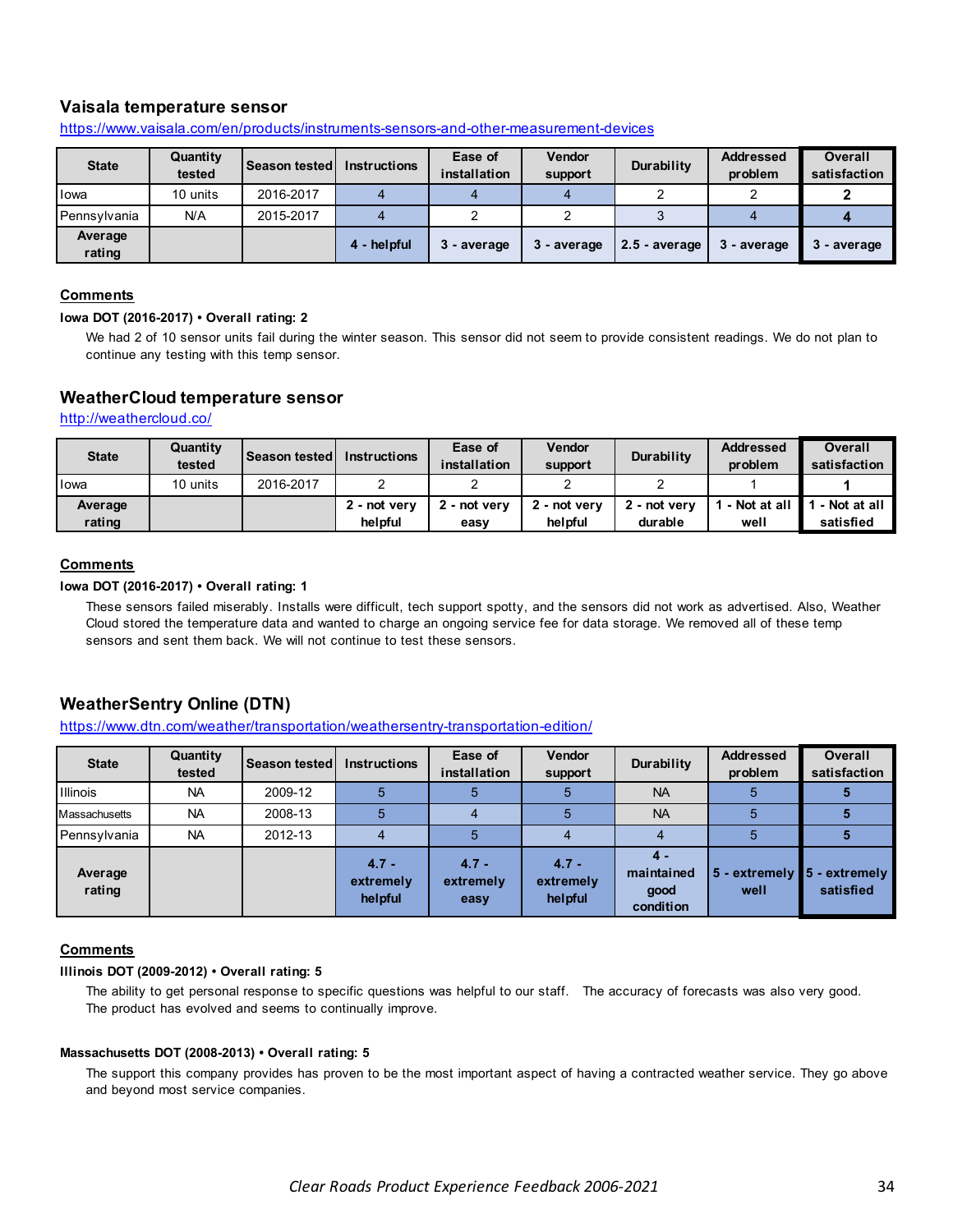### <span id="page-34-0"></span>**Comments on WeatherSentry Online (DTN) (continued)**

### **Pennsylvania DOT (2012-2013) • Overall rating: 5**

• The web site provided the following: - An unlimited number of users. - Ability to place color-coded Dashboards that identify important elements for up to 15 locations that will provide real-time monitoring using custom parameters. This function was used on a limited basis and appeared to function well. - A custom layer for stockpiles. - Historical weather data for anywhere pulled from nearest weather station. This feature appeared to work well. - An on-line chat with a meteorologist having a goal to address concerns within 15 minutes, but the service was not used. However, the sales staff was contacted regarding general questions with very fast response times. - "Virtual points" (even outside of state borders) could be added to represent the weather experience for another location. This feature was not used. - Available traffic camera images from multiple states including most of the snowbelt, South East Canada, and east coast states that are refreshed every 5 minutes. This function worked well. - "Custom Treatment Recommendations" for highways can display customizable treatment recommendations based on PennDOT policies and operations. This function was not used. - Create multiple treatment plans due to differing levels of service, varying route cycle times, and different chemicals. Treatment Plans can be printed. Anytime the weather scenario changes an icon will turn red to inform of the changing treatment recommendations. This function was not used. - National Weather Service Warnings, Watches and Advisories viewable as layers. This function appeared to work well. - National Weather Service Areas of Maximum Impact can show regions most likely to be impacted by a tornado, thunderstorm, or flood. This function was not used. - Help and Search features. This function was not used.

Web site features (continued): - Traffic speed data on radar map for PA and contingent states and severe weather corridor locations providing direction and speed of storm cells. This function appeared to work well. - Provides adjacent states' RWIS data. This function appeared to work well. - "Precip Monitor" shows numerous locations at a glance. This function appeared to work well. - Worked well on Internet Explorer 8

• During the trial period the email Alerts provided the following: - Precipitation Timing - Forecast of Precipitation - Forecast of Frozen Precipitation - Observed Snow - Forecast of Low Temperature - Observed Low Temperature - Timing Alerts sent out as often as the changing forecast dictated; however, the service did not issue cancellations. - Capability to accommodate individuals wanting to receive email alerts only for problem areas (not all stockpiles). This function appeared to work well. - Capability to change distribution very easily to accommodate stockpile changing from Summer to Winter and other changes to formen's reporting locations. This function worked well. - Ability to customize for each user. This function worked well. - A timer that can be set by users that will stop email alerts during certain times of the day and/or days of the week. This function appeared to work well. - An absence of forecasting precipitation intensity.

• Service used weather forecasting stations located across PA and adjacent states, and issued email "Alerts" based on customized triggers automatically generated by forecasting radar.

• Service had the ability to create virtual pin points for forecasting which will better accommodate areas with no available weather stations by setting pin points at key locations.

# **LIGHTING**

# **Driver Industrial whip lights for wing plows**

https://www.driverindustrial.com/

| <b>State</b>      | Quantity<br>tested                          | Season tested           | <b>Instructions</b> | Ease of<br>installation | Vendor<br>support | Durability                             | <b>Addressed</b><br>problem | <b>Overall</b><br>satisfaction           |
|-------------------|---------------------------------------------|-------------------------|---------------------|-------------------------|-------------------|----------------------------------------|-----------------------------|------------------------------------------|
| lowa              | Six 4-ft lights;<br>eighteen 2-ft<br>lights | 2017-2018,<br>2018-2019 | 3                   |                         |                   |                                        | 5                           |                                          |
| Average<br>rating |                                             |                         | 3 - average         | 3 - average             | 4 - helpful       | 4 -<br>maintained<br>good<br>condition | well                        | 5 - extremely 5 - extremely<br>satisfied |

### **Comments**

#### **Iowa DOT (2017-2018, 2018-2019) • Overall rating: 5**

**Goal:** Increased visibility for wings. They seem to get hit a lot, and we feel that an additional light out there (and one that's tall enough to be seen over 'the cloud') would be beneficial.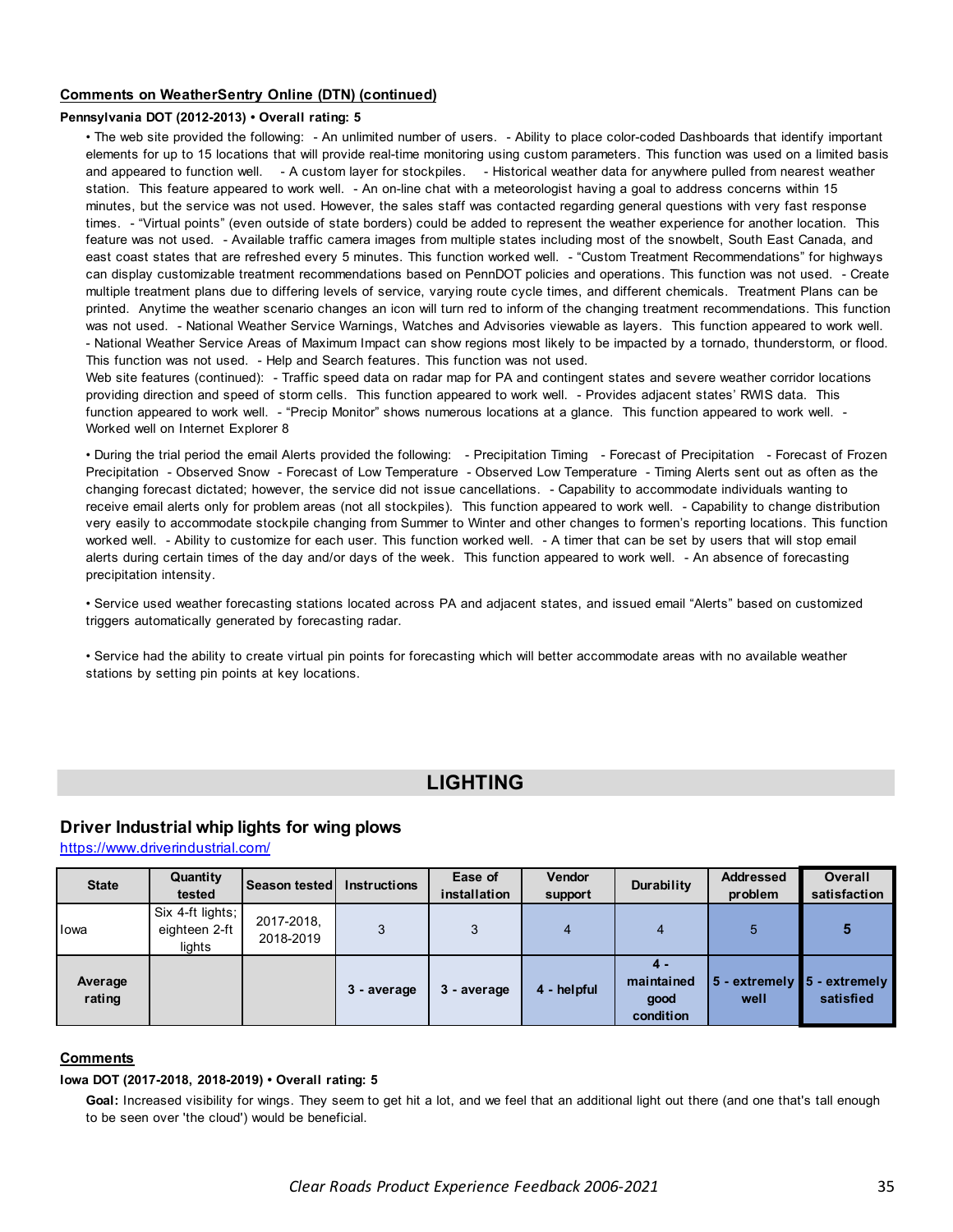**Comments:** The original 4-footers were difficult to mount on a lot of our plows. [Operators] thought they were very nice and visible when down but were difficult to mount in a way that worked when the plow was folded in. We decided to go with the 4-footers only on tow plows and switch to 2-footers on normal wings the following year. This solved a lot of the space issues. Operators really like them and say they are visible for miles. We have had a few disconnect at the swivel socket, so we skip the quick connector now. We have also had some 'unsleeve' the vinyl protective tube and we redid with our own shrink tubing. Not as harsh if the light is shining in the mirrors as some other light options. I think all but a few operators preferred the sticks to the more 'normal' flashing beacon.

# **KC HiLites 8-inch Pro-Sport HID fog lamp (#1851)**

https://www.kchilites.com/

| <b>State</b>      | Quantity<br>tested | <b>Season tested</b> | <b>Instructions</b> | Ease of<br>installation | <b>Vendor</b><br>support | <b>Durability</b> | <b>Addressed</b><br>problem | <b>Overall</b><br>satisfaction |
|-------------------|--------------------|----------------------|---------------------|-------------------------|--------------------------|-------------------|-----------------------------|--------------------------------|
| Arizona           | 50                 | 2015-2016            |                     |                         |                          |                   |                             |                                |
| Average<br>rating |                    |                      | 3 - average         | 4 - easy                | 3 - average              | 5 - excellent     | 4 - well                    | 4 - satisfied                  |

# **KC HiLites 6-inch Daylighter HID fog lamp (#1668)**

https://www.kchilites.com/

| <b>State</b>      | Quantity<br>tested | <b>Season testedl</b> | <b>Instructions</b> | Ease of<br>installation | <b>Vendor</b><br>support | Durability    | <b>Addressed</b><br>problem | <b>Overall</b><br>satisfaction |
|-------------------|--------------------|-----------------------|---------------------|-------------------------|--------------------------|---------------|-----------------------------|--------------------------------|
| Arizona           | 50                 | 2015-2016             |                     |                         |                          |               |                             |                                |
| Average<br>rating |                    |                       | 3 - average         | - easv<br>4             | 3 - average              | 5 - excellent | 4 - well                    | - satisfied I                  |

# **Truck-Lite LED snowplow headlights**

http://www.truck-lite.com/

| <b>State</b>      | Quantity<br>tested | Season tested | <b>Instructions</b> | Ease of<br>installation      | <b>Vendor</b><br>support | Durability                                      | <b>Addressed</b><br>problem | <b>Overall</b><br>satisfaction |
|-------------------|--------------------|---------------|---------------------|------------------------------|--------------------------|-------------------------------------------------|-----------------------------|--------------------------------|
| Arizona           | 50                 | 2015-2016     | ◠                   |                              |                          |                                                 |                             |                                |
| Maine             | 8 sets             | 2011-12       |                     |                              |                          |                                                 |                             |                                |
| Average<br>rating |                    |               | $3.5 - helpful$     | $4.5 -$<br>extremely<br>easy | $3.5 - helpful$          | $4.5 -$<br>maintained<br>excellent<br>condition | $4 - well$                  | - satisfied                    |

# **Comments**

### **Arizona DOT (2015-2016) • Overall rating: 3**

The lights perform very well. These are focused beam LED's, and mounted below the drivers line of sight improved visibility significantly. We also aimed these lights so the beam is going straight out in the operators line of sight by angling them slightly left/right, and downward. in certain weather conditions and temps the lenses will freeze over with ice. We tested a heated housing version of the same light and had zero lens ice issues. As a result, the new plow trucks we have on order for the upcoming winter season will be equipped with the heated lens version.

#### **Maine DOT (2011-2012) • Overall rating: 5**

Awaiting Final Report. Initial feedback has been positive.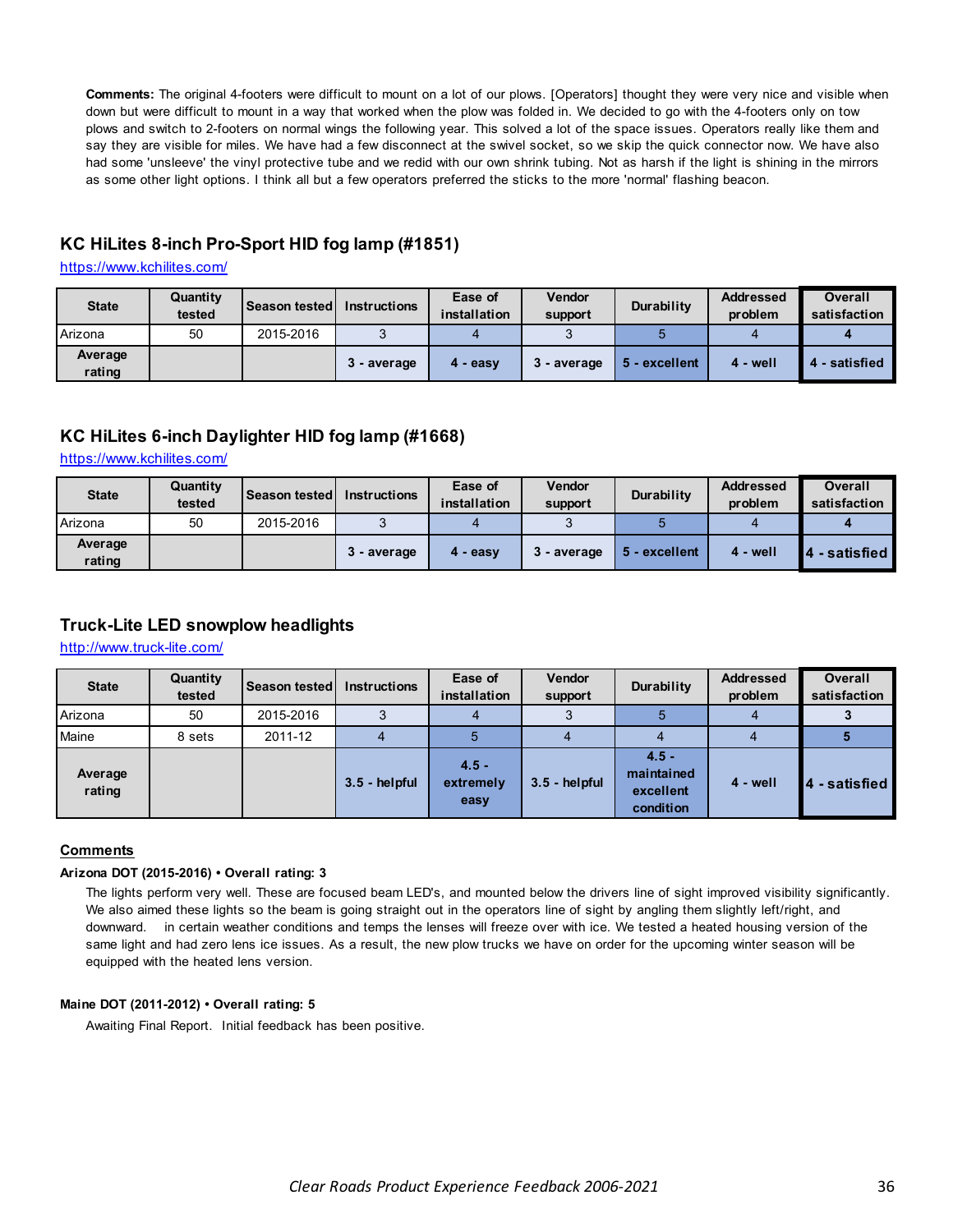# <span id="page-36-0"></span>**Whelen heated lens covers**

https://www.whelen.com/

| <b>State</b>      | Quantity<br>tested | Season tested | <b>Instructions</b> | Ease of<br>installation | <b>Vendor</b><br>support | Durability                             | <b>Addressed</b><br>problem | <b>Overall</b><br>satisfaction |
|-------------------|--------------------|---------------|---------------------|-------------------------|--------------------------|----------------------------------------|-----------------------------|--------------------------------|
| South Dakota      | 10                 | 2015-2016     |                     |                         |                          |                                        |                             |                                |
| Average<br>rating |                    |               | 4 - helpful         | 5 - extremely<br>easy   | 4 - helpful              | 4 -<br>maintained<br>good<br>condition | 3 - average                 | - average                      |

# **SPREADERS AND LIQUID APPLICATION SYSTEMS**

# **Bonnell tailgate spreader**

https://www.bonnell.com/

| <b>State</b>      | Quantity<br>tested | Season tested | <b>Instructions</b> | Ease of<br>installation                             | Vendor<br>support | <b>Durability</b> | <b>Addressed</b><br>problem | Overall<br>satisfaction                          |
|-------------------|--------------------|---------------|---------------------|-----------------------------------------------------|-------------------|-------------------|-----------------------------|--------------------------------------------------|
| North Dakota      |                    | 2017-19       | N/A                 |                                                     |                   |                   |                             |                                                  |
| Average<br>rating |                    |               | N/A                 | $\vert$ 5 - extremely $\vert$ 5 - extremely<br>easy | helpful           | 5 - excellent     | well                        | 5 - extremely <b>15 - extremely</b><br>satisfied |

# **Comments**

### **North Dakota DOT (2017-2019) • Overall rating: 5**

Bonnell tailgate sander was custom designed to fit the Bonnell RDS bodies. The sanders will also match into other RDS bodies with only a little customization. The tailgate sanders allow the boxes to lift to dump material and open the tailgate. NDDOT mostly used these tailgate sanders with Towplows. The Bonnell tailgate sanders are bid on the next build of NDDOT snowplows.

# **Henderson First Response System (slurry spreader)**

# http://www.hendersonproducts.com/liquid-ice-control-systems.html

| <b>State</b>      | Quantity<br>tested | <b>Season tested I</b> | <b>Instructions</b> | Ease of<br>installation | <b>Vendor</b><br>support        | Durability    | <b>Addressed</b><br>problem  | <b>Overall</b><br>satisfaction    |
|-------------------|--------------------|------------------------|---------------------|-------------------------|---------------------------------|---------------|------------------------------|-----------------------------------|
| North Dakota      |                    | 2015-16                |                     |                         |                                 |               |                              |                                   |
| Minnesota         |                    | 2011-12                |                     |                         |                                 | <b>NA</b>     |                              |                                   |
| Average<br>rating |                    |                        | 4 - helpful         | $3.5 - easv$            | $4.5 -$<br>extremely<br>helpful | 5 - excellent | $4.5 -$<br>extremely<br>well | $4.5 -$<br>extremely<br>satisfied |

### **Comments**

### **North Dakota DOT (2015-2016) • Overall rating: 5**

One unit in state. The slurry box performs very well. Operator has very high opinion of the unit. Relatively high cost for the unit makes expansion to fleet difficult.

### **Minnesota DOT (2011-2012) • Overall rating: 4**

Limited usage because of lighter winter, so product durability was not assessed.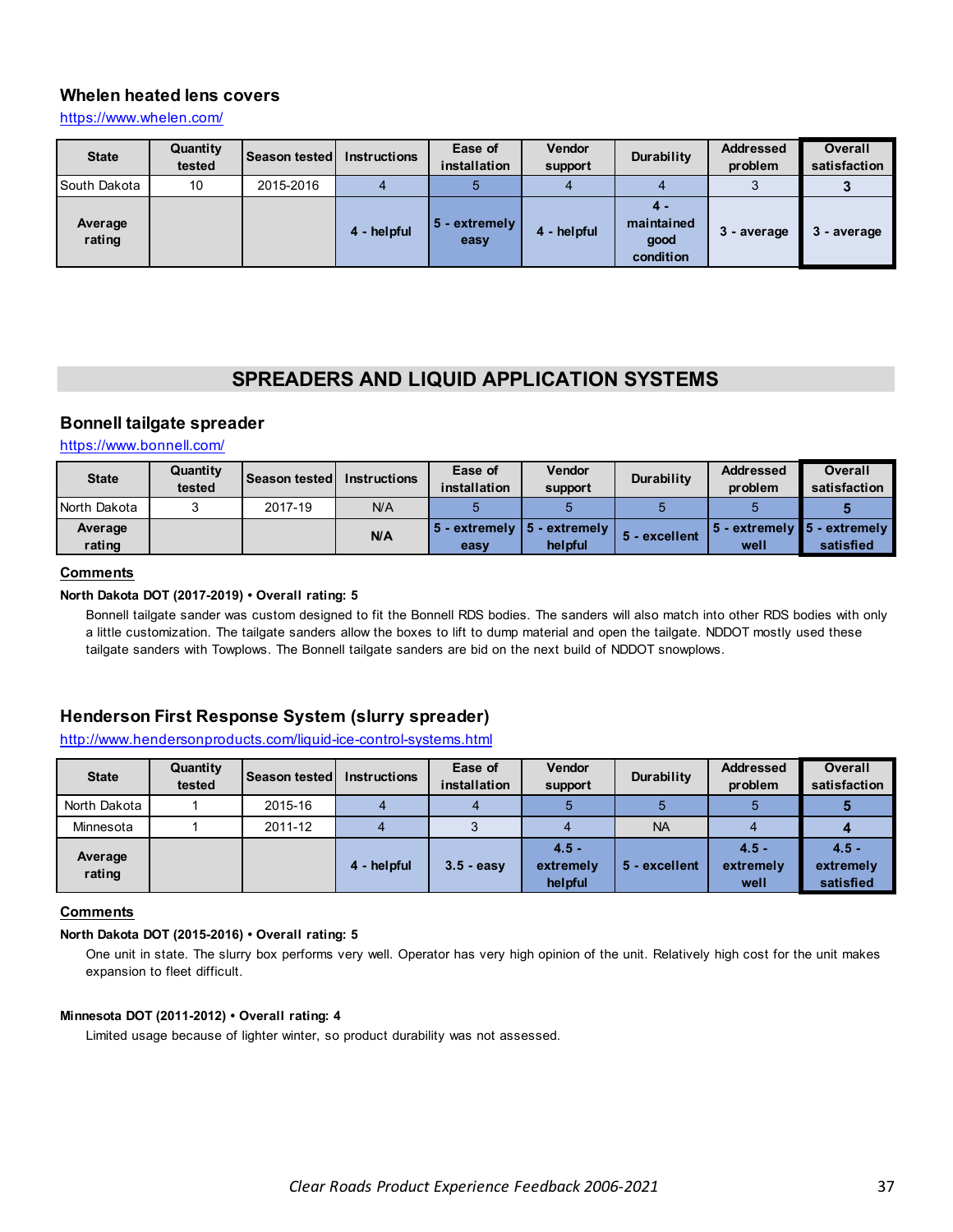# **Henderson zero-velocity spreader**

http://www.hendersonproducts.com/

| <b>State</b>      | Quantity<br>tested | <b>Season tested I</b> | <b>Instructions</b> | Ease of<br>installation | <b>Vendor</b><br>support | Durability                                  | <b>Addressed</b><br>problem                                 | <b>Overall</b><br>satisfaction |
|-------------------|--------------------|------------------------|---------------------|-------------------------|--------------------------|---------------------------------------------|-------------------------------------------------------------|--------------------------------|
| Minnesota         | ◠                  | 2008-09                |                     |                         |                          |                                             |                                                             |                                |
| Average<br>rating |                    |                        | 4 - helpful         | 4 - easy                | 5 - extremely<br>helpful | 5 -<br>maintained<br>excellent<br>condition | $\vert$ 5 - extremely $\vert$ 5 - extremely $\vert$<br>well | satisfied                      |

#### **Comments**

### **Minnesota DOT (2008-2009) • Overall rating: 5**

It is on the implementation list

# **Monroe salt slurry generator**

https://municipal.monroetruck.com/municipal-trucks/

| <b>State</b>      | Quantity<br>tested | <b>Season tested I</b> | <b>Instructions</b> | Ease of<br>installation | Vendor<br>support | Durability                                      | <b>Addressed</b><br>problem  | <b>Overall</b><br>satisfaction    |
|-------------------|--------------------|------------------------|---------------------|-------------------------|-------------------|-------------------------------------------------|------------------------------|-----------------------------------|
| Illinois          |                    | 2014-16                |                     |                         |                   |                                                 |                              |                                   |
| <b>Illinois</b>   |                    | 2010-12                |                     | n/a                     |                   |                                                 | 5                            |                                   |
| <b>Illinois</b>   | 3                  | 2009-12                |                     | n/a                     | 5                 |                                                 | 5                            |                                   |
| Minnesota         |                    | 2010-11                |                     | ົ                       |                   |                                                 |                              |                                   |
| Average<br>rating |                    |                        | 4.3 - helpful       | 3 - average             | 4.3 - helpful     | $4.8 -$<br>maintained<br>excellent<br>condition | $4.5 -$<br>extremely<br>well | $4.5 -$<br>extremely<br>satisfied |

### **Comments**

#### **Illinois DOT (2014-2016) • Overall rating: 4**

The slurry generator has proven to save on salt and the truck route it covers is usually finished ahead of the other truck routes. The slurry generator does call for the use of more liquid salt, which can be an issue if you do not have enough on hand. There are a lot more components with the slurry generator versus the tailgate spreader as well as a huge price difference. Hopefully, overtime repairs stay at a minimum, thought we have not had any issues yet. The slurry generator has worked great for us so far, and would obtain more if the budget would allow for it.

#### **Illinois DOT (2010-2012) • Overall rating: 5**

Monroe's support has been very good. We estimate approximately a 30% savings in salt. Initially our test started with 2 units and we have increased to 7 units.

#### **Illinois DOT (2009-2012) • Overall rating: 5**

There were some initial minor issues, but now that we have the systems working well they are excellent. They improve performance while reducing the amount of salt required. They are especially efffective in situations where deicing is necessary.

#### **Minnesota DOT (2010-2011) • Overall rating: 4**

Awaiting final report.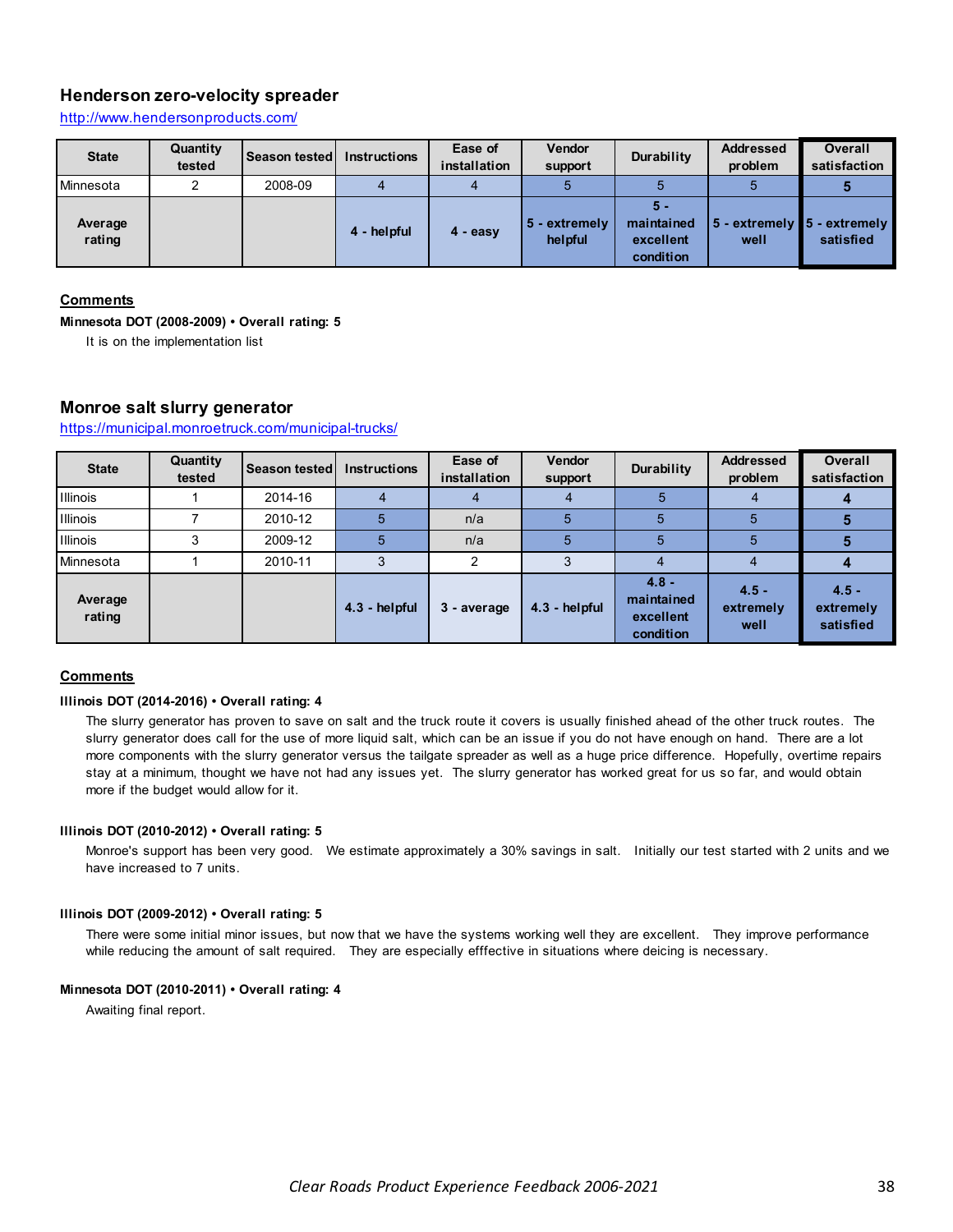# **Salt skirts**

| <b>State</b>      | Quantity<br>tested | Season tested   Instructions |           | Ease of<br>installation | <b>Vendor</b><br>support | Durability                             | <b>Addressed</b><br>problem | <b>Overall</b><br>satisfaction |
|-------------------|--------------------|------------------------------|-----------|-------------------------|--------------------------|----------------------------------------|-----------------------------|--------------------------------|
| Minnesota         | 4                  | 2009-10                      | <b>NA</b> |                         | <b>NA</b>                |                                        | 4                           |                                |
| Average<br>rating |                    |                              | <b>NA</b> | 4 - easy                | <b>NA</b>                | 4 -<br>maintained<br>good<br>condition | 4 - well                    | - satisfied<br>4               |

### **Comments**

### **Minnesota DOT (2009-2010) • Overall rating: 4**

MnDOT puchased two different vendors' products and modified them into one in order to better meet its needs.

# **Scale-Tec Calibrator IV portable spreader calibration scale**

http://www.scale-tec.com/

| <b>State</b>      | Quantity<br>tested | <b>Season tested</b> | <b>Instructions</b> | Ease of<br>installation      | <b>Vendor</b><br>support | Durability                                  | <b>Addressed</b><br>problem | <b>Overall</b><br>satisfaction     |
|-------------------|--------------------|----------------------|---------------------|------------------------------|--------------------------|---------------------------------------------|-----------------------------|------------------------------------|
| <b>Illinois</b>   |                    | 2008-09              |                     |                              |                          |                                             |                             |                                    |
| Minnesota         | 25                 | 2008-09              | n/a                 |                              |                          |                                             |                             |                                    |
| Average<br>rating |                    |                      | 3 - average         | $4.5 -$<br>extremely<br>easy | $3.5 - helpful$          | 5 -<br>maintained<br>excellent<br>condition | 5 - extremely<br>well       | $4.5 -$<br>extremely<br>satisified |

# **Comments**

**Illinois DOT (2008-2009) • Overall rating: 4**

Excellent tool to calibrate spreader control systems

#### **Minnesota DOT (2008-2009) • Overall rating: 5**

It's on the implementation list.

# **VariTech liquid application system - 1850 gal.**

http://www.varitech-industries.com/Products/Application-Systems/Slide-In-Anti-Icing-System

| <b>State</b>      | Quantity<br>tested | <b>Season tested</b> | <b>Instructions</b> | Ease of<br>installation | <b>Vendor</b><br>support  | Durability    | <b>Addressed</b><br>problem | Overall<br>satisfaction |
|-------------------|--------------------|----------------------|---------------------|-------------------------|---------------------------|---------------|-----------------------------|-------------------------|
| Arizona           |                    | 2015-16              |                     |                         |                           |               |                             |                         |
| Average<br>rating |                    |                      | 3 - average         | - easy<br>4             | 15 - extremely<br>helpful | 5 - excellent | i - extremelv l<br>well     | - satisified            |

# **Comments**

#### **Arizona DOT (2015-2016) • Overall rating: 4**

VariTech is a subsidiary of Force America so we deal with the same rep for both in AZ. Their support after the sale is always outstanding.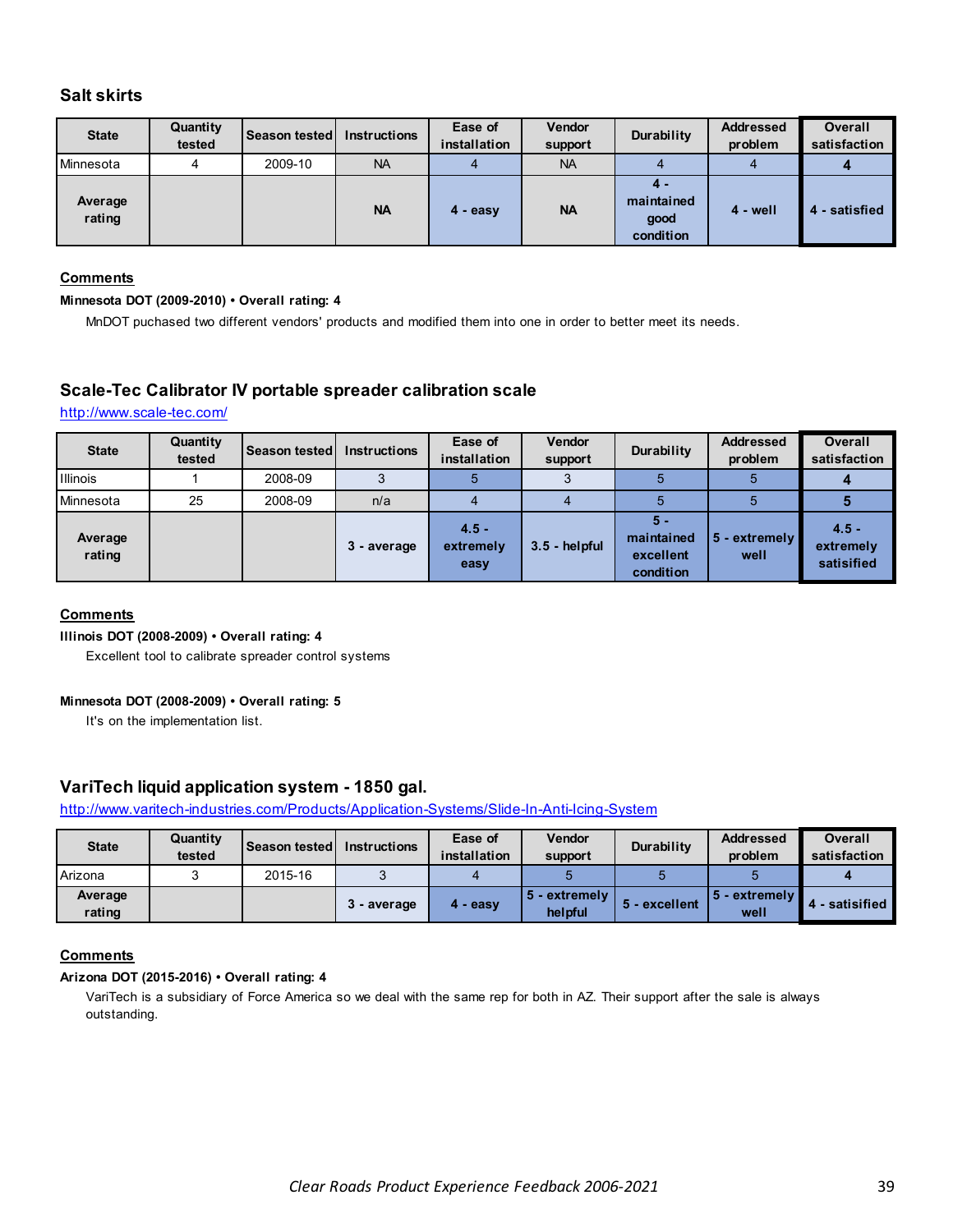# **WINDSHIELD/WIPERS**

# <span id="page-39-0"></span>**Clear Fast**

# http://www.nartron.com/

| <b>State</b>      | Quantity<br>tested | <b>Season tested</b> | <b>Instructions</b> | Ease of<br>installation | <b>Vendor</b><br>support | Durability                                      | <b>Addressed</b><br>problem | <b>Overall</b><br>satisfaction |
|-------------------|--------------------|----------------------|---------------------|-------------------------|--------------------------|-------------------------------------------------|-----------------------------|--------------------------------|
| lowa              |                    | 2006-07              |                     |                         |                          |                                                 |                             |                                |
| lowa              |                    | 2006-07              |                     |                         | <b>NA</b>                | 4                                               | 5                           |                                |
| lowa              |                    | 2006-07              |                     |                         | <b>NA</b>                | 5                                               | 4                           |                                |
| lowa              |                    | 2006-07              | 5                   |                         | <b>NA</b>                | 5                                               |                             |                                |
| lowa              |                    | 2006-07              | 4                   |                         | 3                        |                                                 |                             |                                |
| Average<br>rating |                    |                      | 4.2 - helpful       | $3.8 - easy$            | $3.5 - helpful$          | $4.6 -$<br>maintained<br>excellent<br>condition | $4 - well$                  | 4.2 - satisfied                |

#### **Comments**

#### **Iowa DOT (2006-2007) • Overall ratings: 4, 4, 4, 4, 5**

• Product is a good tool for dealing with certain conditions such as freezing rain and fogging windshield. The snow that accumulates on the windshield due to blowing or end of plow driftings however, was more than the product could handle.

• Liked the idea of a simple on/off switch for the product versus having a manufacturer specific switch for the product, works well with the shaker system, operators found this product very user friendly

- Cleans window fine, doesn't deice very much Shaker during snow storm keep wipers clean
- Cleans window, didn't do a whole lot for ice. Clear Fast draws volt meter down.
- Used lots of fluid through the washer.

#### **State Quantity the Season tested Instructions Ease of installation Vendor support Durability Addressed problem Overall satisfaction** Wisconsin | 1 | 2007-08 | 3 | 3 | 3 | 3 | 1 **| 1** Wisconsin 1 2007-08 3 4 2 4 2 **2 Average rating 3 - average 3.5 - easy 2.5 - average 3.5 - good 1.5 - not very well 1.5 - not very satisfied**

# **Heated windshield washer fluid system**

### **Comments**

#### **Wisconsin DOT (2007-2008) • Overall ratings: 1, 2**

• No difference - our Patrolman who operated the plow truck with the heated Windshield Washer Fluid said not to waste your money on this product.

• I do not feel the product worked well enough to budget for the rest of our trucks

# **Hot Shot heated wiper fluid system**

*No longer available from the manufacturer. For past survey results, please email greg.waidley@ctcandassociates.com.*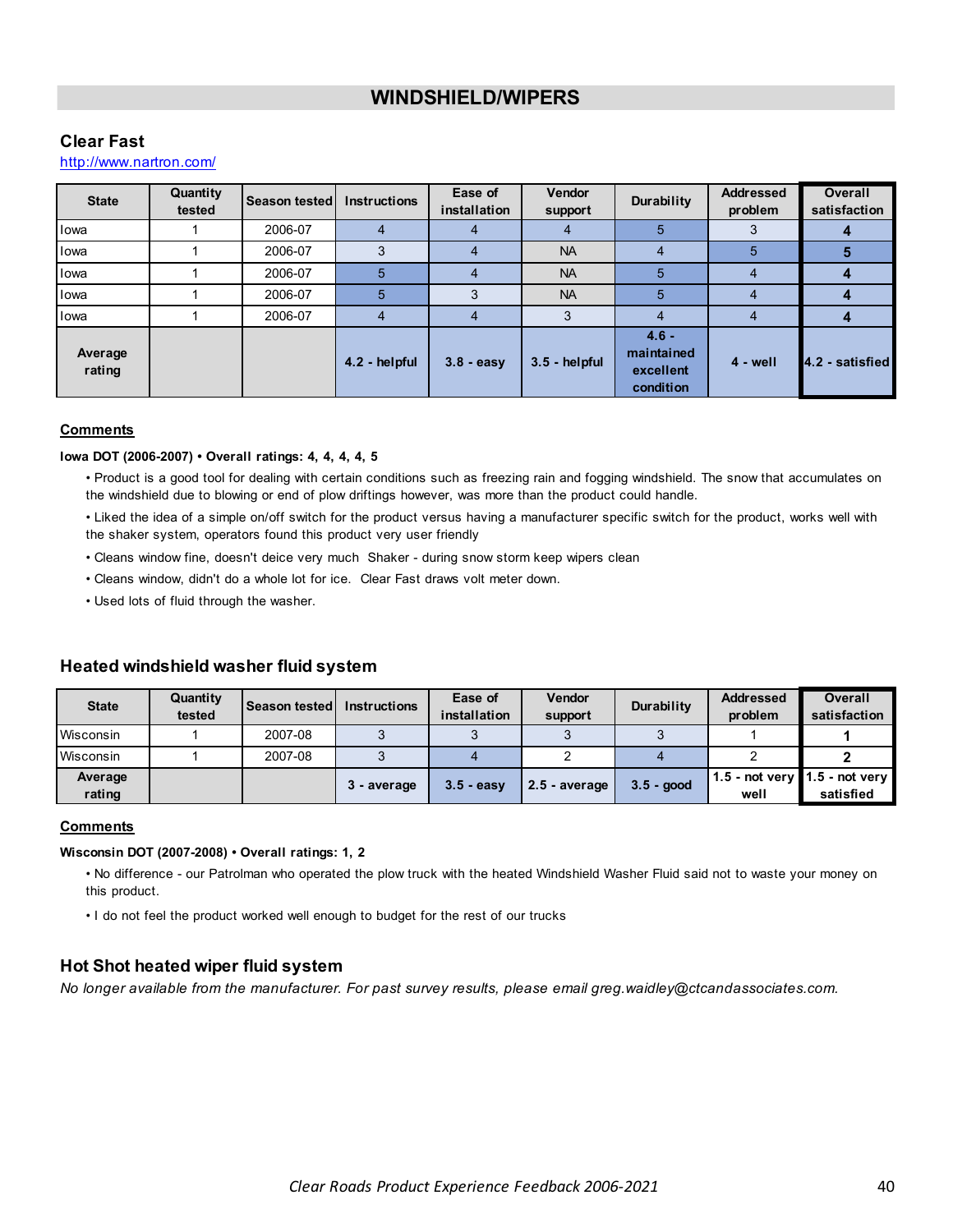# **SEEVAtherm washer fluid heater**

https://www.seeva.tech/seevatherm

| <b>State</b>      | Quantity<br>tested | <b>Season tested I</b> | <b>Instructions</b> | Ease of<br>installation                                           | <b>Vendor</b><br>support | Durability                                  | <b>Addressed</b><br>problem | <b>Overall</b><br>satisfaction            |
|-------------------|--------------------|------------------------|---------------------|-------------------------------------------------------------------|--------------------------|---------------------------------------------|-----------------------------|-------------------------------------------|
| North Dakota      |                    | 2018-19                |                     |                                                                   |                          |                                             |                             |                                           |
| Ohio              | <b>NA</b>          | 2018-19                | <b>NA</b>           | <b>NA</b>                                                         | <b>NA</b>                | <b>NA</b>                                   | <b>NA</b>                   | <b>NA</b>                                 |
| Average<br>rating |                    |                        | helpful             | 5 - extremely $\vert$ 5 - extremely $\vert$ 5 - extremely<br>easy | helpful                  | 5 -<br>maintained<br>excellent<br>condition | $5 -$ extremely<br>well     | $\blacksquare$ 5 - extremely<br>satisfied |

#### **Comments**

#### **North Dakota DOT (2018-2019) • Overall rating: 5**

27 units purchased after testing. Operator comments:

• I felt the unit saved me multiple trips out of the cab and standing on tire cleaning ice buildup from windshield. I would guess on average 3 times an hour you get out and clean ice buildup during an event, so it saves time and reduces the chance of slipping and falling. It provides instant deicing and to me it is as good as advertised.

• I had this on my truck for the second half of last winter. After this was installed on my truck I never once had to stop and smack the ice buildup on my wipers or scrape ice off the windshield (the ability to do that without a ladder requires a long stick, a spot to pull over, and leaning out over an open door). The ability for instant deicing while on the move greatly improves safety and down time. With rapid ice buildup on both the glass and wipers we lose visibility quickly and finding a spot to pull over is often very difficult. In the past I would go through 3 to 4 sets of wipers per winter. This year I used one. The fluid was also hot enough to melt down the ice damming. Also in the past I'd pull into the shop just to get the ice cleared. That didn't happen either after this was installed.

#### **Ohio DOT (2018-2019) • Overall rating: NA**

**Installation:** The installation is simple and can be completed relatively quickly with minimal extra materials. The heater units were installed on the heater core line under the mass air flow sensor. A small section of the heater core line is removed, and two hose clamps are used to secure the heater unit to the hoses. The washer fluid line is then connected to the unit and both lines were run just under the cowl back to the driver's side corner where it is connected back into the system and feeds the wipers. Installation was completed in 30-45 minutes.

**Operator feedback:** Operator feedback was mixed throughout the state. Districts 2 and 4 did not see an advantage to the heater units. If the operator leaves the windshield cold they did not want to use the heated washer fluid on the cold windshield as they did not have much snow and ice buildup. Others that used it said it developed a "salt haze" as it dried the windshield to quickly reducing visibility. Operators also reported that there was some ice buildup still on the tips of the wipers. District 8 also installed on some of their trucks and they did not have any of the issues as reported with District 2 and 4. They liked the ease of installation and did not experience any buildup of ice on the wipers.

# **SlushBuster deicing strips (INRS Ltd.)**

https://www.inrsltd.com/products/Scripts/prodView.asp?idproduct=15

| <b>State</b>      | Quantity<br>tested | <b>Season tested I</b> | <b>Instructions</b> | Ease of<br>installation | <b>Vendor</b><br>support | Durability                                  | <b>Addressed</b><br>problem | <b>Overall</b><br>satisfaction |
|-------------------|--------------------|------------------------|---------------------|-------------------------|--------------------------|---------------------------------------------|-----------------------------|--------------------------------|
| <b>l</b> owa      | 12                 | 2017-2018              |                     | э                       |                          |                                             |                             |                                |
| Average<br>rating |                    |                        | 4 - helpful         | 5 - extremely<br>easy   | 3 - average              | 5 -<br>maintained<br>excellent<br>condition | $4 - well$                  | - satisfied                    |

#### **Comments**

**Iowa DOT (2017-2018) • Overall rating: 4**

**Goal:** Preventing ice buildup on wiper blades.